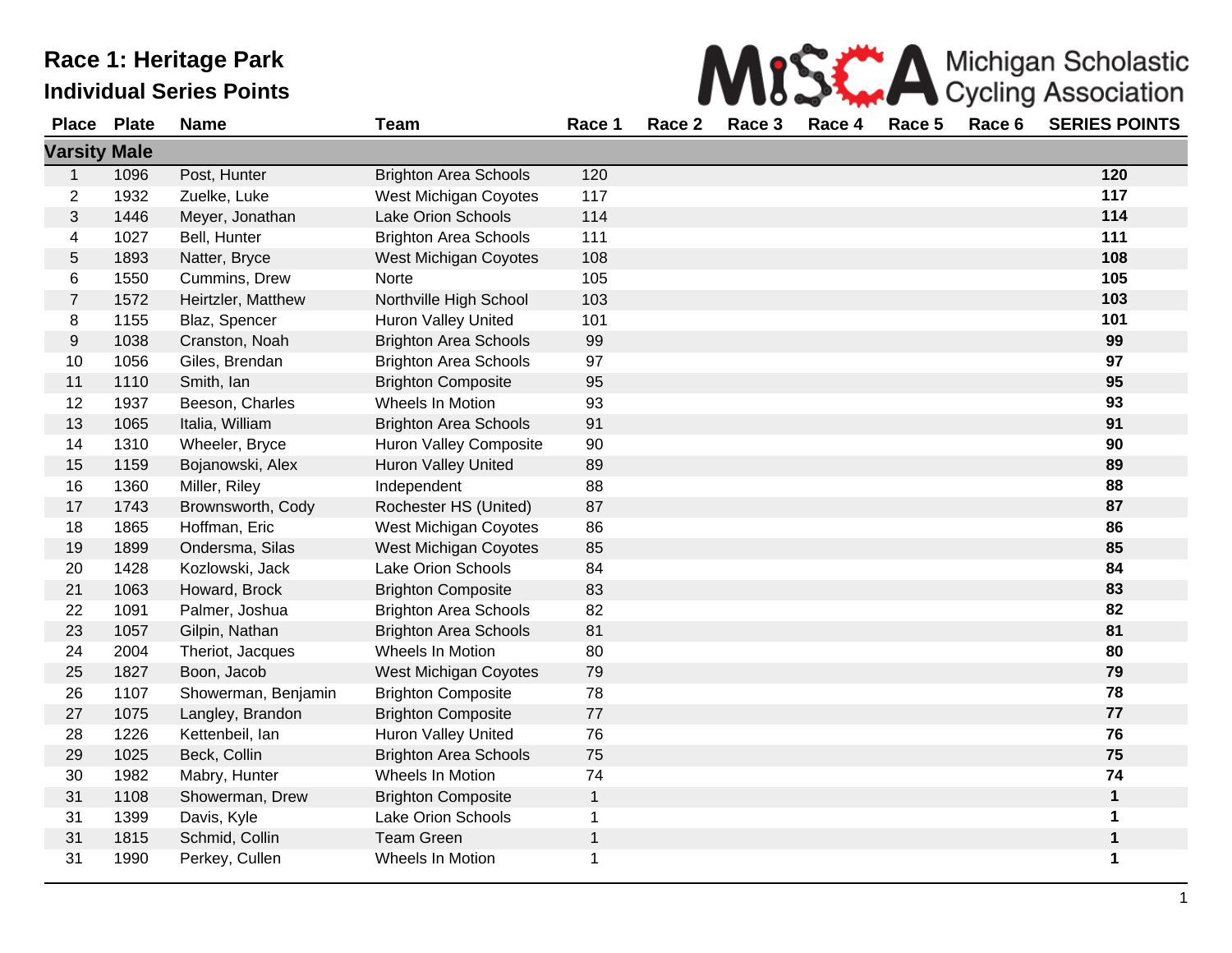

| <b>Place</b>            | <b>Plate</b>          | <b>Name</b>         | <b>Team</b>                  | Race 1       | Race 2 | Race 3 | Race 4 | Race 5 | Race 6 | <b>SERIES POINTS</b> |
|-------------------------|-----------------------|---------------------|------------------------------|--------------|--------|--------|--------|--------|--------|----------------------|
| 31                      | 5002                  | Brower, David       | Independent                  | $\mathbf{1}$ |        |        |        |        |        | 1                    |
| 36                      | 1037                  | Cranston, Elijah    | <b>Brighton Area Schools</b> |              |        |        |        |        |        | 0                    |
| 36                      | 1141                  | Redfield, Matt      | Detroit Country Day          |              |        |        |        |        |        | $\mathbf 0$          |
| 36                      | 1368                  | Rivera, Christopher | Independent                  |              |        |        |        |        |        | 0                    |
| 36                      | 1441                  | Lynch, Sean         | <b>Lake Orion Schools</b>    |              |        |        |        |        |        | $\mathbf 0$          |
| 36                      | 1834                  | Budden, Nicholas    | West Michigan Coyotes        |              |        |        |        |        |        | 0                    |
| 36                      | 1901                  | Pomeroy, Mason      | West Michigan Coyotes        |              |        |        |        |        |        | 0                    |
| 36                      | 5020                  | Cummins, Reese      | Norte                        |              |        |        |        |        |        | 0                    |
|                         | <b>Varsity Female</b> |                     |                              |              |        |        |        |        |        |                      |
| 1                       | 1046                  | Droese, Katherine   | <b>Brighton Area Schools</b> | 120          |        |        |        |        |        | 120                  |
| $\overline{c}$          | 1371                  | Schultz, Lauren     | Independent                  | 117          |        |        |        |        |        | 117                  |
| 3                       | 1890                  | Miller, Anabel      | <b>West Michigan Coyotes</b> | 114          |        |        |        |        |        | 114                  |
| $\overline{\mathbf{4}}$ | 1594                  | DeFauw, Elizabeth   | Orange Krush                 | 111          |        |        |        |        |        | 111                  |
| 5                       | 1856                  | Forrester, Addison  | West Michigan Coyotes        | 108          |        |        |        |        |        | 108                  |
| 6                       | 1930                  | Whitmer, Madine     | West Michigan Coyotes        | 105          |        |        |        |        |        | 105                  |
| $\overline{7}$          | 1017                  | Abington, Liberty   | <b>Brighton Area Schools</b> | 103          |        |        |        |        |        | 103                  |
| 8                       | 1349                  | Jimenez Palos, Emma | Independent                  | 1            |        |        |        |        |        | $\mathbf 1$          |
| 8                       | 1478                  | Walch, Laura        | Lake Orion Schools           | $\mathbf{1}$ |        |        |        |        |        | $\mathbf{1}$         |
| 10                      | 1319                  | Woolhiser, Makayla  | Huron Valley United          |              |        |        |        |        |        | 0                    |
| 10                      | 1961                  | Jones, Campbell     | Wheels In Motion             |              |        |        |        |        |        | 0                    |
|                         | <b>Junior Varsity</b> | 11-12th Grade Male  |                              |              |        |        |        |        |        |                      |
| $\mathbf{1}$            | 1745                  | Cerget, Anthony     | Rochester HS (United)        | 100          |        |        |        |        |        | 100                  |
| $\overline{2}$          | 1751                  | Dagg, Paul          | Rochester HS (United)        | 97           |        |        |        |        |        | 97                   |
| 3                       | 1296                  | Thompson, John      | Huron Valley United          | 94           |        |        |        |        |        | 94                   |
| $\overline{\mathbf{4}}$ | 1079                  | Lutz, Andrew        | <b>Brighton Area Schools</b> | 91           |        |        |        |        |        | 91                   |
| 5                       | 1312                  | Wilson, Evan        | <b>Huron Valley United</b>   | 88           |        |        |        |        |        | 88                   |
| $\,$ 6 $\,$             | 1800                  | Tapert, Bryce       | Rochester HS (United)        | 85           |        |        |        |        |        | 85                   |
| $\overline{7}$          | 1799                  | Tapert, Bayden      | Rochester HS (United)        | 83           |        |        |        |        |        | 83                   |
| $\,8\,$                 | 1316                  | Wolcott, Garrett    | Huron Valley United          | 81           |        |        |        |        |        | 81                   |
| 9                       | 1575                  | Herger, Michael     | Northville High School       | 79           |        |        |        |        |        | 79                   |
| 10                      | 1043                  | Deetz, Nathan       | <b>Brighton Area Schools</b> | $77$         |        |        |        |        |        | 77                   |
| 11                      | 1378                  | Stephenson, Drake   | Independent                  | 75           |        |        |        |        |        | 75                   |
| 12                      | 1122                  | Witte, Zachary      | <b>Brighton Area Schools</b> | 73           |        |        |        |        |        | 73                   |
| 13                      | 1322                  | Bixby, Carter       | Independent                  | 71           |        |        |        |        |        | 71                   |
| 14                      | 1778                  | Navetta, Nick       | Rochester HS (United)        | 70           |        |        |        |        |        | 70                   |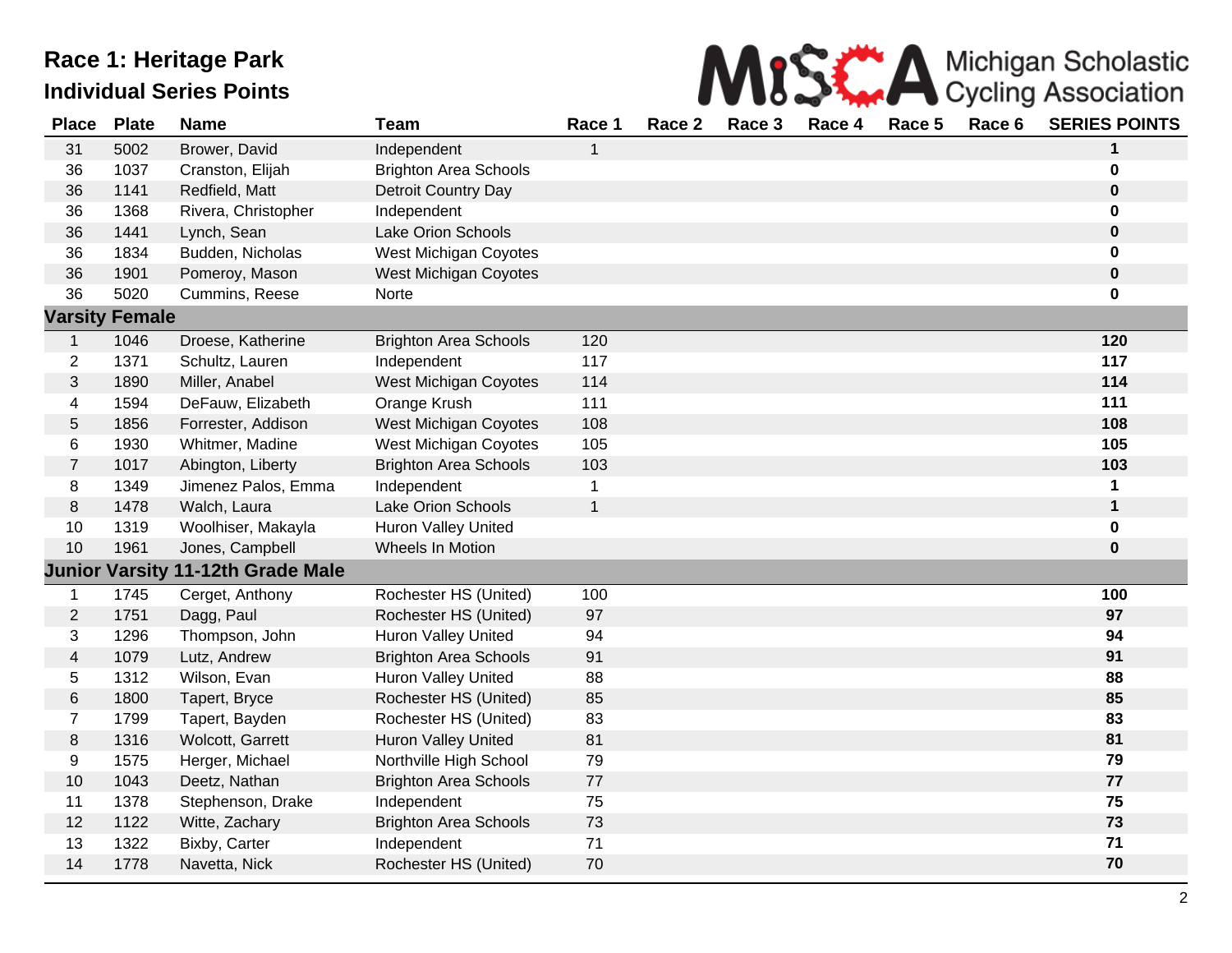

| <b>Place</b> | <b>Plate</b> | <b>Name</b>          | <b>Team</b>                   | Race 1       | Race 2 | Race 3 | Race 4 | Race 5 | Race 6 | <b>SERIES POINTS</b> |
|--------------|--------------|----------------------|-------------------------------|--------------|--------|--------|--------|--------|--------|----------------------|
| 15           | 1023         | Banas, Chase         | <b>Brighton Area Schools</b>  | 69           |        |        |        |        |        | 69                   |
| 16           | 1175         | Carlsen, Nolan       | <b>Huron Valley United</b>    | 68           |        |        |        |        |        | 68                   |
| 17           | 5023         | Sirken, Jonas        | Independent                   | 67           |        |        |        |        |        | 67                   |
| 18           | 1772         | Li, Rongbang         | Rochester HS (United)         | 66           |        |        |        |        |        | 66                   |
| 19           | 1877         | Loewen, Florenc      | West Michigan Coyotes         | 65           |        |        |        |        |        | 65                   |
| 20           | 1112         | St.Laurent, Reid     | <b>Brighton Composite</b>     | 64           |        |        |        |        |        | 64                   |
| 21           | 1552         | Albrecht, Matthew    | NE Indiana Trailblazers       | 63           |        |        |        |        |        | 63                   |
| 22           | 1051         | Franks, Caleb        | <b>Brighton Area Schools</b>  | 62           |        |        |        |        |        | 62                   |
| 23           | 1802         | Weir, Harrison       | Rochester HS (United)         | 61           |        |        |        |        |        | 61                   |
| 24           | 1039         | Dabrowski, Henry     | <b>Brighton Area Schools</b>  | 60           |        |        |        |        |        | 60                   |
| 25           | 1098         | Psik, Shane          | <b>Brighton Area Schools</b>  | 59           |        |        |        |        |        | 59                   |
| 26           | 1111         | Sobkow, Griffin      | <b>Brighton Area Schools</b>  | 58           |        |        |        |        |        | 58                   |
| 27           | 1455         | Murray, Ryan         | <b>Lake Orion Schools</b>     | 57           |        |        |        |        |        | 57                   |
| 28           | 1500         | Davis II, Thomas     | <b>Midland MTB Crew</b>       | 56           |        |        |        |        |        | 56                   |
| 29           | 1584         | Van Tiem, Luke       | Northville High School        | 55           |        |        |        |        |        | 55                   |
| 30           | 1479         | Watts, Matthew       | Lake Orion Schools            | 54           |        |        |        |        |        | 54                   |
| 31           | 1384         | Abbott, Jacob        | Lake Orion Schools            | 53           |        |        |        |        |        | 53                   |
| 32           | 1080         | Mack, Andrew         | <b>Brighton Area Schools</b>  | $\mathbf{1}$ |        |        |        |        |        | $\mathbf 1$          |
| 33           | 1050         | Filipowski, Joshua   | <b>Brighton Area Schools</b>  |              |        |        |        |        |        | 0                    |
| 33           | 1086         | Money, Daniel        | <b>Brighton Composite</b>     |              |        |        |        |        |        | $\pmb{0}$            |
| 33           | 1089         | Olney III, Rolland   | <b>Brighton Area Schools</b>  |              |        |        |        |        |        | $\mathbf 0$          |
| 33           | 1134         | Alshab, Brandon      | Detroit Country Day           |              |        |        |        |        |        | $\pmb{0}$            |
| 33           | 1140         | Nimmagadda, Tanmai   | Detroit Country Day           |              |        |        |        |        |        | $\mathbf 0$          |
| 33           | 1142         | Tuto, Anthony        | Detroit Country Day           |              |        |        |        |        |        | $\pmb{0}$            |
| 33           | 1160         | Bothwell, Jeremy     | <b>Huron Valley United</b>    |              |        |        |        |        |        | $\mathbf 0$          |
| 33           | 1224         | Kennedy, Thomas      | <b>Huron Valley United</b>    |              |        |        |        |        |        | $\bf{0}$             |
| 33           | 1234         | Kowalski, Hudson     | <b>Huron Valley United</b>    |              |        |        |        |        |        | $\mathbf 0$          |
| 33           | 1288         | Smith, Dylan         | <b>Huron Valley Composite</b> |              |        |        |        |        |        | $\bf{0}$             |
| 33           | 1289         | Smith, Ethan         | Huron Valley Composite        |              |        |        |        |        |        | $\mathbf 0$          |
| 33           | 1358         | Martin, Walker       | Independent                   |              |        |        |        |        |        | $\pmb{0}$            |
| 33           | 1460         | Pasciak, Blake       | <b>Lake Orion Schools</b>     |              |        |        |        |        |        | $\pmb{0}$            |
| 33           | 1521         | Parker, Ethan        | <b>Midland MTB Crew</b>       |              |        |        |        |        |        | $\bf{0}$             |
| 33           | 1760         | Gordhamer, Alexander | Rochester HS (United)         |              |        |        |        |        |        | $\mathbf 0$          |
| 33           | 1777         | Mile, Colin          | Rochester HS (United)         |              |        |        |        |        |        | $\pmb{0}$            |
| 33           | 1780         | Patritto, Connor     | Rochester HS (United)         |              |        |        |        |        |        | 0                    |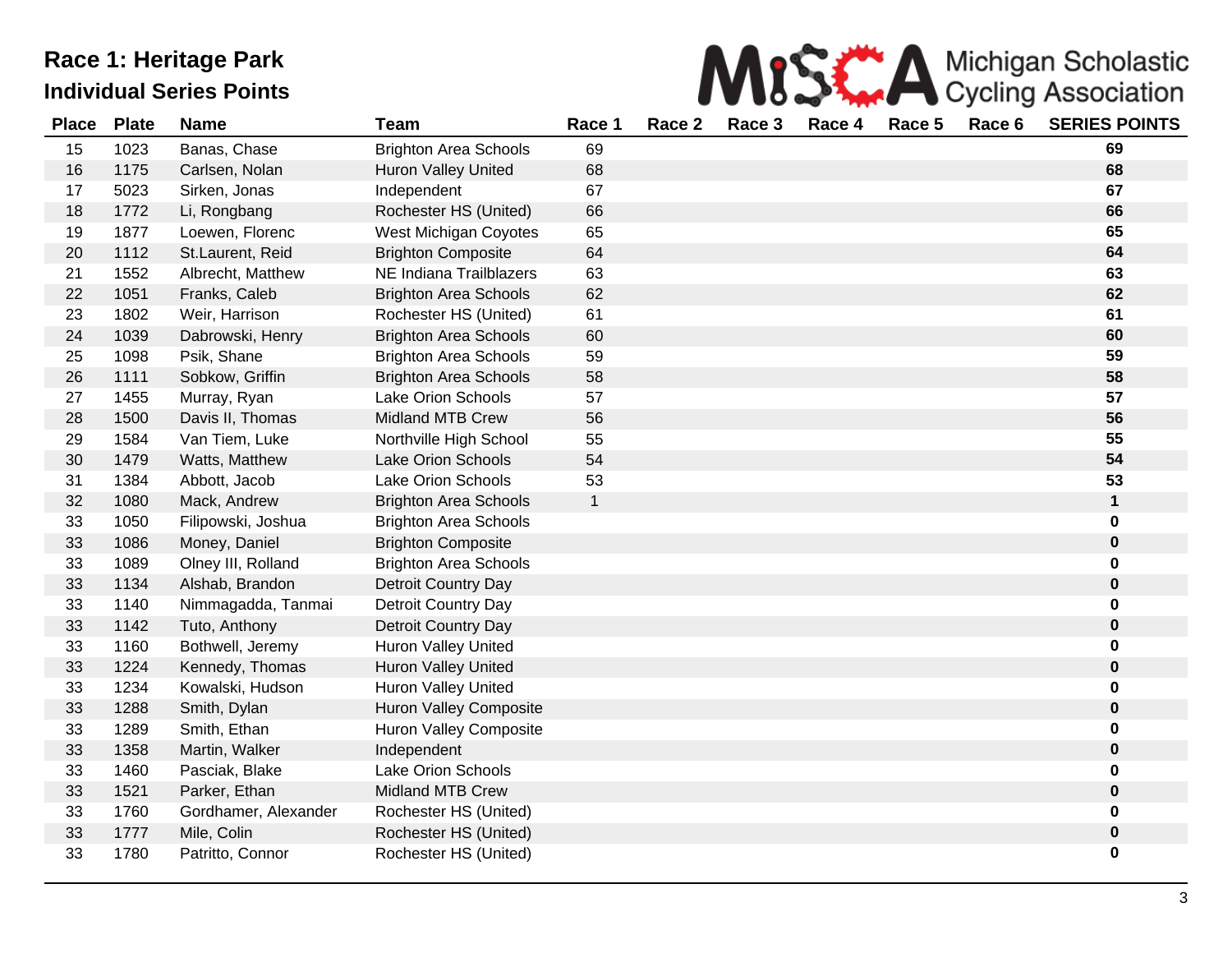|  | MISS A Michigan Scholastic |
|--|----------------------------|
|  |                            |

| <b>Place</b>     | <b>Plate</b> | <b>Name</b>                             | <b>Team</b>                   | Race 1 | Race 2 | Race 3 | Race 4 | Race 5 | Race 6 | <b>SERIES POINTS</b> |
|------------------|--------------|-----------------------------------------|-------------------------------|--------|--------|--------|--------|--------|--------|----------------------|
| 33               | 1781         | Patyi, Ryan                             | Rochester HS (United)         |        |        |        |        |        |        | $\mathbf 0$          |
| 33               | 1782         | Plotzke, Thomas                         | Rochester HS (United)         |        |        |        |        |        |        | $\mathbf 0$          |
| 33               | 1786         | Rodman, Jack                            | Rochester HS (United)         |        |        |        |        |        |        | $\pmb{0}$            |
| 33               | 1820         | Beane, Christopher                      | West Michigan Coyotes         |        |        |        |        |        |        | 0                    |
| 33               | 1863         | Greene, Ezra                            | West Michigan Coyotes         |        |        |        |        |        |        | $\pmb{0}$            |
| 33               | 1900         | Polmanteer, Adam                        | West Michigan Coyotes         |        |        |        |        |        |        | $\mathbf 0$          |
| 33               | 1903         | Porter, Dawson                          | West Michigan Coyotes         |        |        |        |        |        |        | $\pmb{0}$            |
| 33               | 2010         | York, Isaac                             | Wheels In Motion              |        |        |        |        |        |        | 0                    |
|                  |              | <b>Junior Varsity 9-10th Grade Male</b> |                               |        |        |        |        |        |        |                      |
| $\mathbf{1}$     | 1588         | Bretzlaff, Joel                         | Orange Krush                  | 100    |        |        |        |        |        | 100                  |
| $\overline{2}$   | 1561         | Loshe, Wesley                           | NE Indiana Trailblazers       | 97     |        |        |        |        |        | 97                   |
| 3                | 1271         | Porter, Louis                           | Huron Valley United           | 94     |        |        |        |        |        | 94                   |
| 4                | 1825         | Boer, Gerrit                            | West Michigan Coyotes         | 91     |        |        |        |        |        | 91                   |
| 5                | 1445         | Meyer, James                            | Lake Orion Schools            | 88     |        |        |        |        |        | 88                   |
| 6                | 1551         | Ellis, Grady                            | <b>Norte</b>                  | 85     |        |        |        |        |        | 85                   |
| $\overline{7}$   | 1249         | McCormick, Aidan                        | <b>Huron Valley United</b>    | 83     |        |        |        |        |        | 83                   |
| 8                | 1882         | Marine, Drake                           | West Michigan Coyotes         | 81     |        |        |        |        |        | 81                   |
| $\boldsymbol{9}$ | 1231         | Kowalski, Carson                        | <b>Huron Valley United</b>    | 79     |        |        |        |        |        | 79                   |
| 10               | 1556         | Hall, Levi                              | NE Indiana Trailblazers       | 77     |        |        |        |        |        | 77                   |
| 11               | 1476         | Tait, Grady                             | Lake Orion Schools            | 75     |        |        |        |        |        | 75                   |
| 12               | 1984         | Mazak, Aidan                            | Wheels In Motion              | 73     |        |        |        |        |        | 73                   |
| 13               | 1859         | Frehr, Haydon                           | West Michigan Coyotes         | 71     |        |        |        |        |        | $71$                 |
| 14               | 1157         | Blazic, Lucas                           | <b>Huron Valley Composite</b> | 70     |        |        |        |        |        | 70                   |
| 15               | 1272         | Rambo, Josh                             | Huron Valley United           | 69     |        |        |        |        |        | 69                   |
| 16               | 1565         | Serrani, Jude                           | NE Indiana Trailblazers       | 68     |        |        |        |        |        | 68                   |
| 17               | 1191         | Culver, Evan                            | <b>Huron Valley United</b>    | 67     |        |        |        |        |        | 67                   |
| 18               | 1977         | Landis, Gabriel                         | Wheels In Motion              | 66     |        |        |        |        |        | 66                   |
| 19               | 1269         | Park, Thomas                            | <b>Huron Valley United</b>    | 65     |        |        |        |        |        | 65                   |
| 20               | 1895         | Nykamp, Lucas                           | West Michigan Coyotes         | 64     |        |        |        |        |        | 64                   |
| 21               | 1328         | Clement, Owen                           | Independent                   | 63     |        |        |        |        |        | 63                   |
| 22               | 1144         | Shipman, Matthew                        | Heritage Jackrabbits          | 62     |        |        |        |        |        | 62                   |
| 23               | 1077         | Lukasik, John                           | <b>Brighton Composite</b>     | 61     |        |        |        |        |        | 61                   |
| 24               | 1227         | Koenig, Griffin                         | Huron Valley United           | 60     |        |        |        |        |        | 60                   |
| 25               | 1938         | Bertcher, Samuel                        | Wheels In Motion              | 59     |        |        |        |        |        | 59                   |
| 26               | 1459         | Parsons, Cavan                          | Lake Orion Composite          | 58     |        |        |        |        |        | 58                   |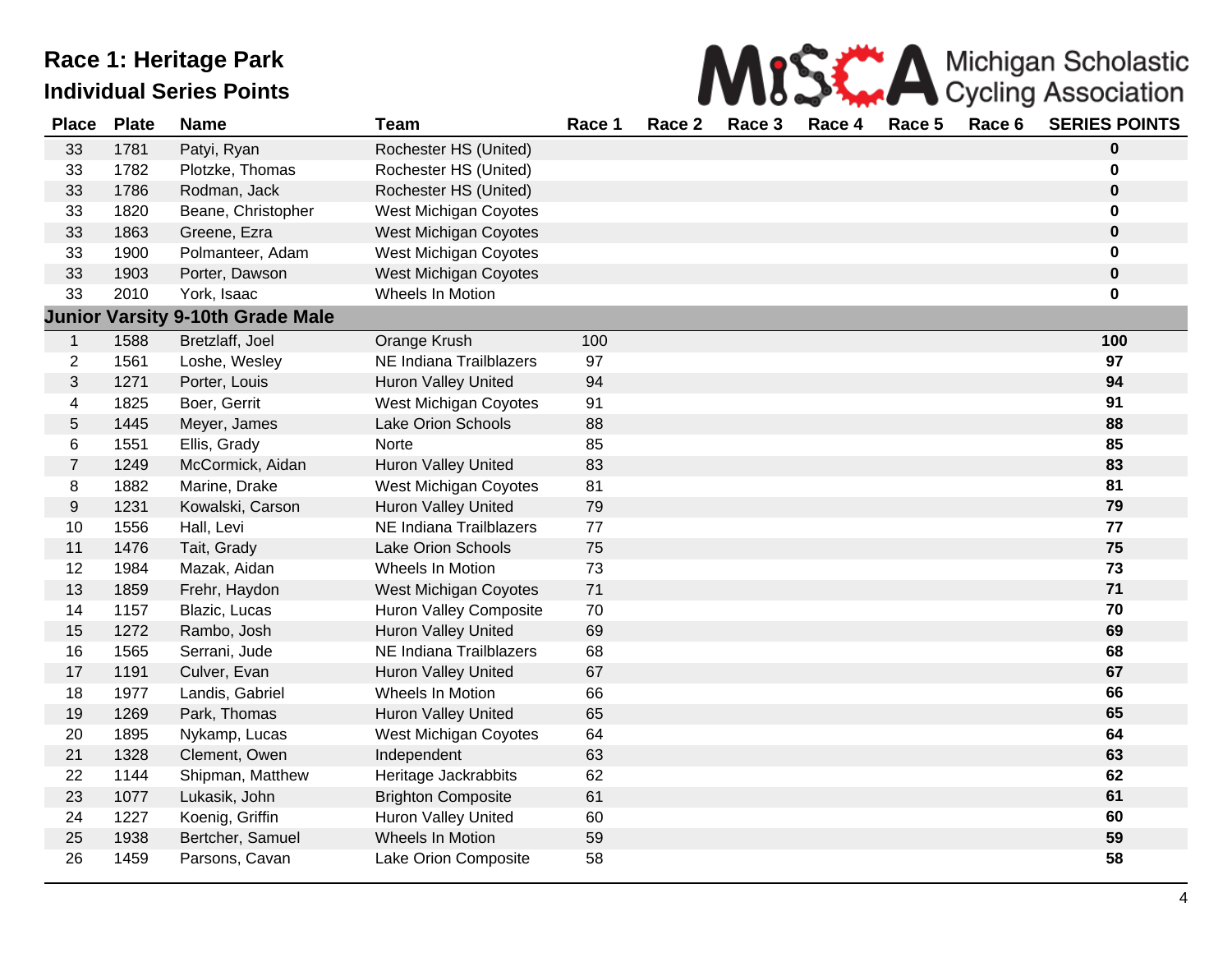

| <b>Place</b> | <b>Plate</b> | <b>Name</b>         | <b>Team</b>                  | Race 1       | Race 2 | Race 3 | Race 4 | Race 5 | Race 6 | <b>SERIES POINTS</b> |
|--------------|--------------|---------------------|------------------------------|--------------|--------|--------|--------|--------|--------|----------------------|
| 27           | 5026         | Lemmon, Jeremiah    | NE Indiana Trailblazers      | 57           |        |        |        |        |        | 57                   |
| 28           | 1784         | Rodda, Trystan      | Rochester HS (United)        | 56           |        |        |        |        |        | 56                   |
| 29           | 1146         | Webb, Noah          | Heritage Jackrabbits         | 55           |        |        |        |        |        | 55                   |
| 30           | 1891         | Minnerick, Levi     | West Michigan Coyotes        | 54           |        |        |        |        |        | 54                   |
| 31           | 1071         | Kissel, Lucas       | <b>Brighton Area Schools</b> | 53           |        |        |        |        |        | 53                   |
| 32           | 1824         | Blocker, Jeremy     | West Michigan Coyotes        | 52           |        |        |        |        |        | 52                   |
| 33           | 1087         | Morton, Riley       | <b>Brighton Area Schools</b> | 51           |        |        |        |        |        | 51                   |
| 34           | 1471         | Shirley, Isaac      | Lake Orion Composite         | 50           |        |        |        |        |        | 50                   |
| 35           | 1779         | Paradowski, Jacob   | Rochester HS (United)        | 49           |        |        |        |        |        | 49                   |
| 36           | 1615         | Wagner, Gavin       | Orange Krush                 | 48           |        |        |        |        |        | 48                   |
| 37           | 1481         | Wolski, Daniel      | <b>Lake Orion Schools</b>    | 47           |        |        |        |        |        | 47                   |
| 38           | 1770         | Klippi, Ethan       | Rochester HS (United)        | 46           |        |        |        |        |        | 46                   |
| 39           | 1102         | Rochon, Noah        | <b>Brighton Composite</b>    | 45           |        |        |        |        |        | 45                   |
| 40           | 1866         | Hoogeveen, Bridger  | West Michigan Coyotes        | 44           |        |        |        |        |        | 44                   |
| 41           | 1125         | Coffman, Finn       | Chelsea Youth MTB            | 43           |        |        |        |        |        | 43                   |
| 42           | 1761         | Grindem, Stuart     | Rochester HS (United)        | 42           |        |        |        |        |        | 42                   |
| 43           | 1010         | Jannette, Rider     | <b>Brandon Youth MTB</b>     | 41           |        |        |        |        |        | 41                   |
| 44           | 1763         | Hemingway, George   | Rochester HS (United)        | 40           |        |        |        |        |        | 40                   |
| 45           | 1018         | Acree, Jason        | <b>Brighton Area Schools</b> | 39           |        |        |        |        |        | 39                   |
| 46           | 1074         | Lane, Andrew        | <b>Brighton Composite</b>    | 38           |        |        |        |        |        | 38                   |
| 47           | 1007         | Janette, Braeden    | <b>Brandon Youth MTB</b>     | $\mathbf{1}$ |        |        |        |        |        | $\mathbf 1$          |
| 47           | 1176         | Carlsen, Sawyer     | <b>Huron Valley United</b>   | 1            |        |        |        |        |        | 1                    |
| 47           | 1765         | Holt, Mitchell      | Rochester HS (United)        | 1            |        |        |        |        |        | 1                    |
| 50           | 1072         | Koppmann, Talon     | <b>Brighton Composite</b>    |              |        |        |        |        |        | 0                    |
| 50           | 1085         | McHugh, Ryan        | <b>Brighton Area Schools</b> |              |        |        |        |        |        | 0                    |
| 50           | 1135         | Aviles, Xavier      | Detroit Country Day          |              |        |        |        |        |        | 0                    |
| 50           | 1461         | Pasciak, Logan      | <b>Lake Orion Schools</b>    |              |        |        |        |        |        | 0                    |
| 50           | 1567         | Biondo-Savin, Wyatt | Northville High School       |              |        |        |        |        |        | 0                    |
| 50           | 1583         | Siddall, Joseph     | Northville High School       |              |        |        |        |        |        | $\pmb{0}$            |
| 50           | 1798         | Swartwood, Rick     | Rochester HS (United)        |              |        |        |        |        |        | 0                    |
| 50           | 1816         | Aerts, Marshall     | West Michigan Coyotes        |              |        |        |        |        |        | $\mathbf 0$          |
| 50           | 1872         | Knape, Timothy      | West Michigan Coyotes        |              |        |        |        |        |        | 0                    |
| 50           | 1897         | Odroski, Owen       | West Michigan Coyotes        |              |        |        |        |        |        | 0                    |
| 50           | 1912         | Tesch, Owen         | West Michigan Coyotes        |              |        |        |        |        |        | 0                    |
| 50           | 1921         | VanBeynen, Miles    | <b>West Michigan Coyotes</b> |              |        |        |        |        |        | 0                    |
|              |              |                     |                              |              |        |        |        |        |        |                      |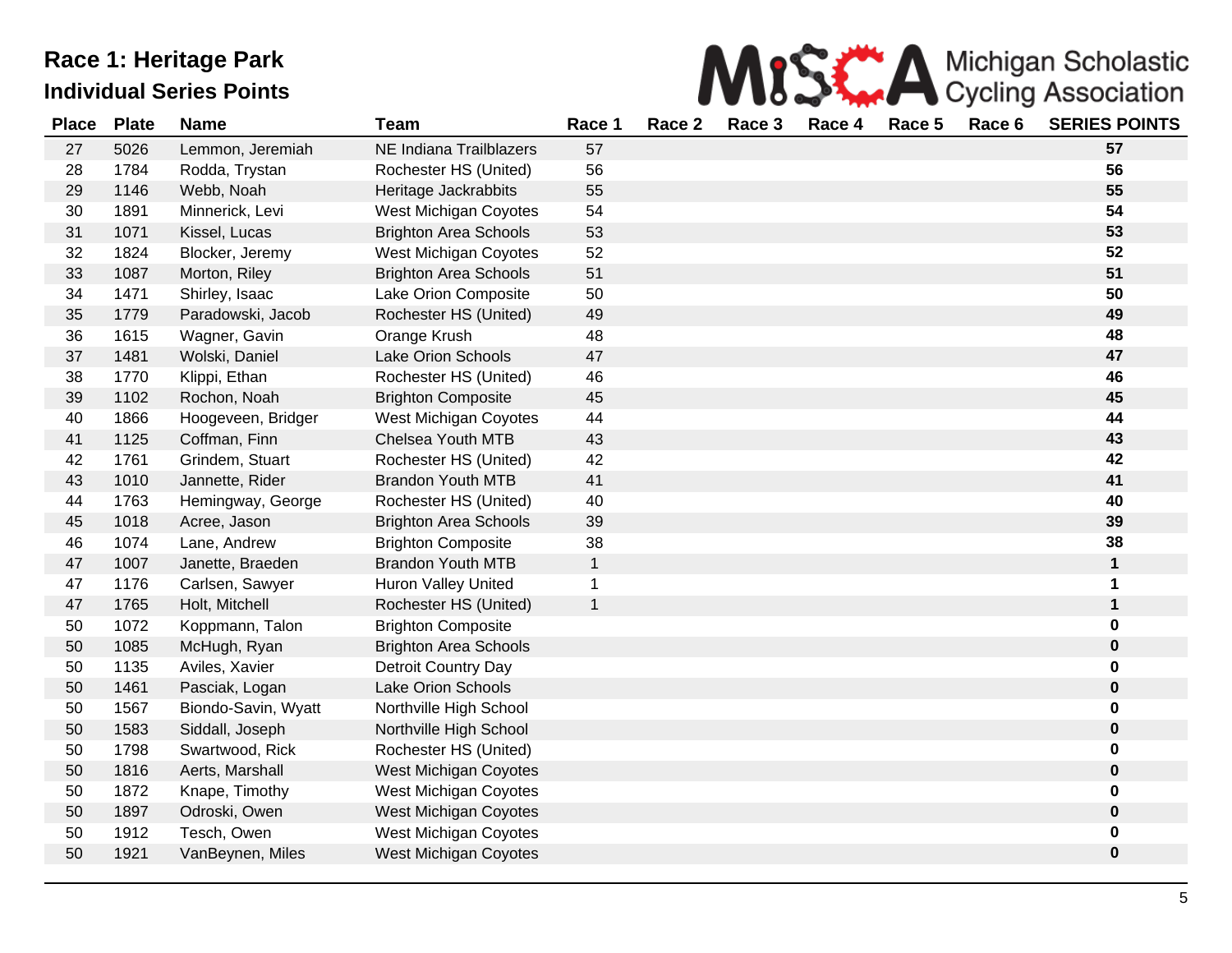

| <b>Place</b>     | <b>Plate</b> | <b>Name</b>                        | <b>Team</b>                  | Race 1 | Race 2 | Race 3 | Race 4 | Race 5 | Race 6 | <b>SERIES POINTS</b> |
|------------------|--------------|------------------------------------|------------------------------|--------|--------|--------|--------|--------|--------|----------------------|
| 50               | 5025         | Kalczynski, Max                    | Detroit Country Day          |        |        |        |        |        |        | 0                    |
|                  |              | <b>Junior Varsity Female</b>       |                              |        |        |        |        |        |        |                      |
| $\mathbf{1}$     | 1172         | Caldwell, Nya                      | <b>Huron Valley United</b>   | 100    |        |        |        |        |        | 100                  |
| $\overline{2}$   | 1315         | Wittman, Cate                      | <b>Huron Valley United</b>   | 97     |        |        |        |        |        | 97                   |
| 3                | 1264         | Osterhart, Laura                   | <b>Huron Valley United</b>   | 94     |        |        |        |        |        | 94                   |
| 4                | 1013         | Royse, Bethany                     | <b>Brandon Youth MTB</b>     | 91     |        |        |        |        |        | 91                   |
| $\sqrt{5}$       | 5007         | Spearman, Bodelle                  | West Michigan Coyotes        | 88     |        |        |        |        |        | 88                   |
| 6                | 1756         | Feldkamp, Rowan                    | Rochester HS (United)        | 85     |        |        |        |        |        | 85                   |
| $\overline{7}$   | 1424         | Jones, Sydnie                      | <b>Lake Orion Schools</b>    | 83     |        |        |        |        |        | 83                   |
| 8                | 1137         | Henderson, Tulia                   | Detroit Country Day          | 81     |        |        |        |        |        | 81                   |
| $\boldsymbol{9}$ | 1566         | Vasquez, Kyra                      | NE Indiana Trailblazers      | 79     |        |        |        |        |        | 79                   |
| 10               | 1129         | Paddock, Lillian                   | Chelsea Youth MTB            | 77     |        |        |        |        |        | 77                   |
| 11               | 1012         | Patnaude, Emily                    | <b>Brandon Youth MTB</b>     | 75     |        |        |        |        |        | 75                   |
| 12               | 1787         | Rossey, Isabella                   | Rochester HS (United)        | 73     |        |        |        |        |        | 73                   |
| 13               | 1759         | Gaudreau, Rachel                   | Rochester HS (United)        | $71$   |        |        |        |        |        | $71$                 |
| 14               | 1454         | Murray, Lauren                     | Lake Orion Schools           | 1      |        |        |        |        |        | $\mathbf 1$          |
| 15               | 1139         | Negrut, Silvia                     | Detroit Country Day          |        |        |        |        |        |        | $\mathbf 0$          |
| 15               | 1223         | Kennedy, Kerrigan                  | <b>Huron Valley United</b>   |        |        |        |        |        |        | 0                    |
| 15               | 1268         | Park, Elizabeth                    | Huron Valley United          |        |        |        |        |        |        | $\mathbf 0$          |
| 15               | 1318         | Woolhiser, Bella                   | <b>Huron Valley United</b>   |        |        |        |        |        |        | 0                    |
| 15               | 1571         | Grabowski, Alexandra               | Northville High School       |        |        |        |        |        |        | 0                    |
| 15               | 1758         | Fronek, Ava                        | Rochester HS (United)        |        |        |        |        |        |        | 0                    |
| 15               | 1830         | Brewer, Sage                       | <b>West Michigan Coyotes</b> |        |        |        |        |        |        | $\mathbf 0$          |
| 15               | 1871         | Kincaid, Freida                    | West Michigan Coyotes        |        |        |        |        |        |        | 0                    |
|                  |              | <b>Advanced Middle School Male</b> |                              |        |        |        |        |        |        |                      |
| $\mathbf{1}$     | 1200         | Garris, Elijah                     | Huron Valley United          | 85     |        |        |        |        |        | 85                   |
| $\overline{2}$   | 1320         | Adamski, Kash                      | Independent                  | 82     |        |        |        |        |        | 82                   |
| 3                | 1605         | Marchese, Kristian                 | Orange Krush                 | 79     |        |        |        |        |        | 79                   |
| 4                | 1752         | Dagg, Samuel                       | Rochester HS (United)        | 76     |        |        |        |        |        | 76                   |
| $\sqrt{5}$       | 1321         | Beaubien, Bastien                  | Orange Krush                 | 73     |        |        |        |        |        | 73                   |
| 6                | 1299         | Tobiczyk, Oswald                   | Huron Valley United          | 70     |        |        |        |        |        | 70                   |
| $\overline{7}$   | 1885         | Martin, Brevin                     | West Michigan Coyotes        | 68     |        |        |        |        |        | 68                   |
| 8                | 1166         | Brzuchanski, Emery                 | Huron Valley United          | 66     |        |        |        |        |        | 66                   |
| $9\,$            | 2001         | Smith, Donald                      | Wheels In Motion             | 64     |        |        |        |        |        | 64                   |
| 10               | 1618         | Werth, Jayden                      | Orange Krush                 | 62     |        |        |        |        |        | 62                   |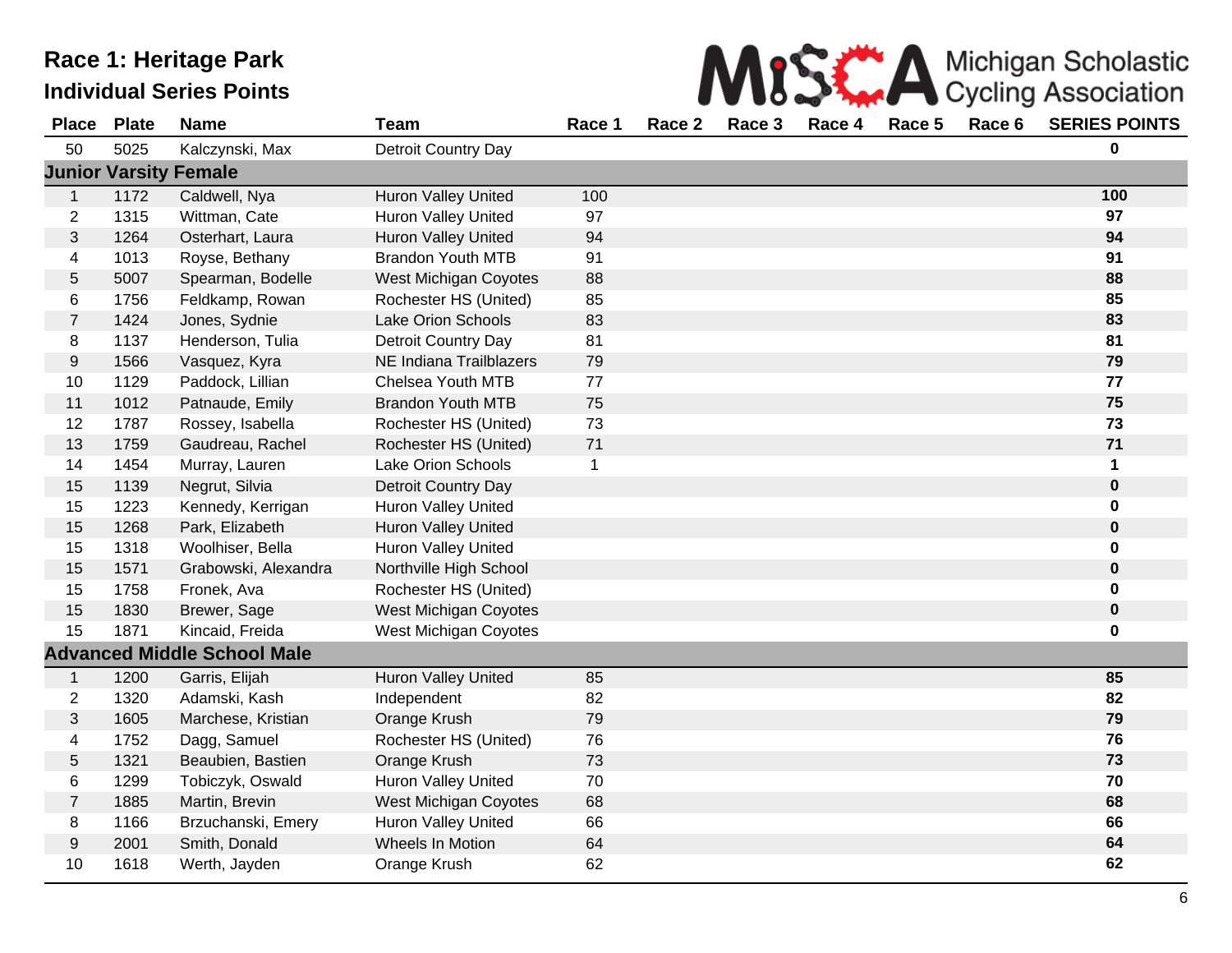

| <b>Place</b>   | <b>Plate</b> | <b>Name</b>                          | Team                         | Race 1       | Race 2 | Race 3 | Race 4 | Race 5 | Race 6 | <b>SERIES POINTS</b> |
|----------------|--------------|--------------------------------------|------------------------------|--------------|--------|--------|--------|--------|--------|----------------------|
| 11             | 1600         | James, Evan                          | Orange Krush                 | 60           |        |        |        |        |        | 60                   |
| 12             | 1762         | Hawes, Benjamin                      | Rochester HS (United)        | 58           |        |        |        |        |        | 58                   |
| 13             | 1482         | Wolski, Jakub                        | <b>Lake Orion Schools</b>    | 56           |        |        |        |        |        | 56                   |
| 14             | 1928         | Wert, Henry                          | West Michigan Coyotes        | 55           |        |        |        |        |        | 55                   |
| 15             | 1817         | Andrews, Carson                      | West Michigan Coyotes        | 54           |        |        |        |        |        | 54                   |
| 16             | 2003         | Tall, Braden                         | Wheels In Motion             | 53           |        |        |        |        |        | 53                   |
| 17             | 1103         | Rochowiak, Maxwell                   | <b>Brighton Area Schools</b> | 52           |        |        |        |        |        | 52                   |
| 18             | 1259         | Murphy, Trevor                       | <b>Huron Valley United</b>   | 51           |        |        |        |        |        | 51                   |
| 19             | 1297         | Tidbury, Grayson                     | Huron Valley United          | 50           |        |        |        |        |        | 50                   |
| 20             | 1116         | Vince, Parker                        | <b>Brighton Area Schools</b> | 1            |        |        |        |        |        | 1                    |
| 20             | 1417         | Heist, Ethan                         | <b>Lake Orion Schools</b>    | $\mathbf{1}$ |        |        |        |        |        | $\mathbf 1$          |
| 20             | 1887         | McLean, Caleb                        | West Michigan Coyotes        | 1            |        |        |        |        |        | 1                    |
| 23             | 1014         | Royse, Parker                        | <b>Brandon Youth MTB</b>     |              |        |        |        |        |        | $\mathbf 0$          |
| 23             | 1858         | Franciscotty, Gideon                 | West Michigan Coyotes        |              |        |        |        |        |        | 0                    |
| 23             | 1862         | Grant, William                       | West Michigan Coyotes        |              |        |        |        |        |        | 0                    |
| 23             | 1864         | Hargrave, Zachary                    | West Michigan Coyotes        |              |        |        |        |        |        | 0                    |
| 23             | 1878         | Louisell, Grant                      | West Michigan Coyotes        |              |        |        |        |        |        | 0                    |
| 23             | 1910         | Segerlind, Indio                     | West Michigan Coyotes        |              |        |        |        |        |        | 0                    |
|                |              | <b>Advanced Middle School Female</b> |                              |              |        |        |        |        |        |                      |
| $\mathbf{1}$   | 1276         | Rosinski, Charlotte                  | Huron Valley United          | 85           |        |        |        |        |        | 85                   |
| $\overline{2}$ | 1593         | DeCubber, Finley                     | Orange Krush                 | 82           |        |        |        |        |        | 82                   |
| 3              | 1589         | Bretzlaff, Miriam                    | Orange Krush                 | 79           |        |        |        |        |        | 79                   |
| 4              | 1028         | Bell, Sophia                         | <b>Brighton Area Schools</b> | 76           |        |        |        |        |        | 76                   |
| 5              | 1036         | Cranston, Ashley                     | <b>Brighton Area Schools</b> | 73           |        |        |        |        |        | 73                   |
| 6              | 1470         | Shaskos, Lauren                      | Lake Orion Schools           | 70           |        |        |        |        |        | 70                   |
| $\overline{7}$ | 1232         | Kowalski, Dalia                      | <b>Huron Valley United</b>   | 68           |        |        |        |        |        | 68                   |
| 8              | 1883         | Marine, Marley                       | West Michigan Coyotes        | 66           |        |        |        |        |        | 66                   |
| $9\,$          | 1055         | Giles, Anna                          | <b>Brighton Area Schools</b> | $\mathbf{1}$ |        |        |        |        |        | 1                    |
| 10             | 1602         | Keyes, Janelle                       | Orange Krush                 |              |        |        |        |        |        | 0                    |
| 10             | 1837         | Cavner, Emma                         | West Michigan Coyotes        |              |        |        |        |        |        | 0                    |
| 10             | 1879         | Louisell, Madison                    | West Michigan Coyotes        |              |        |        |        |        |        | 0                    |
| 10             | 1962         | Jones, Emerson                       | Wheels In Motion             |              |        |        |        |        |        | 0                    |
|                |              | <b>Novice 10-12th Grade Male</b>     |                              |              |        |        |        |        |        |                      |
| 1              | 1115         | Vereecke, Kevin                      | <b>Brighton Area Schools</b> | 80           |        |        |        |        |        | 80                   |
| $\overline{2}$ | 1024         | Beach, Isaiah                        | <b>Brighton Composite</b>    | 77           |        |        |        |        |        | 77                   |
|                |              |                                      |                              |              |        |        |        |        |        |                      |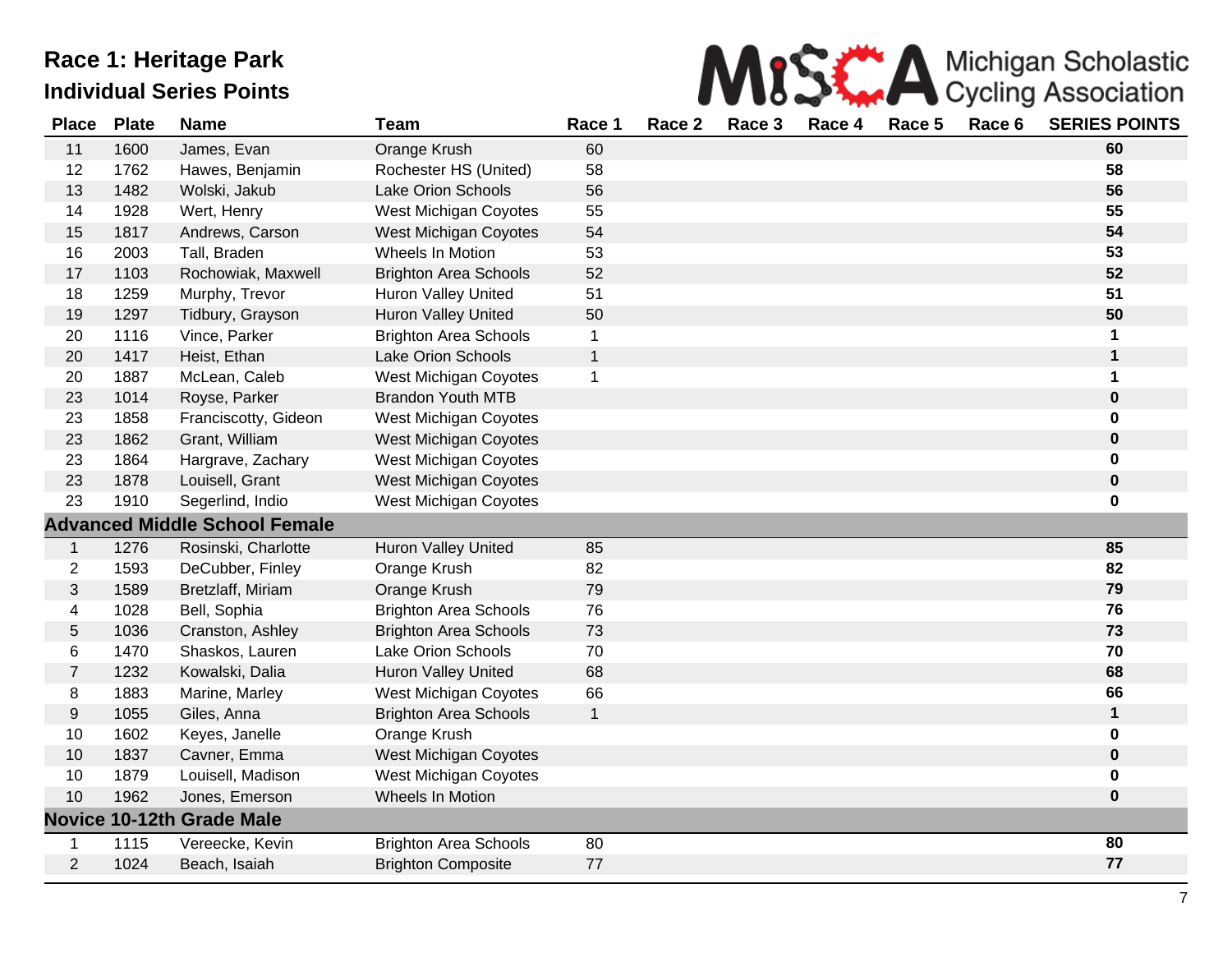

| <b>Place</b> | <b>Plate</b> | <b>Name</b>         | <b>Team</b>                  | Race 1 | Race 2 | Race 3 | Race 4 | Race 5 | Race 6 | <b>SERIES POINTS</b> |
|--------------|--------------|---------------------|------------------------------|--------|--------|--------|--------|--------|--------|----------------------|
| 3            | 1560         | Joseph, Samuel      | NE Indiana Trailblazers      | 74     |        |        |        |        |        | 74                   |
| 4            | 1330         | Cyrul, Michael      | Independent                  | 71     |        |        |        |        |        | 71                   |
| 5            | 1976         | Laman, Charles      | Wheels In Motion             | 68     |        |        |        |        |        | 68                   |
| $\,6$        | 1033         | Claar, Austin       | <b>Brighton Area Schools</b> | 65     |        |        |        |        |        | 65                   |
| 7            | 1260         | Nunneley, David     | <b>Huron Valley United</b>   | 63     |        |        |        |        |        | 63                   |
| $\,8\,$      | 1073         | Kuzner, Matthew     | <b>Brighton Area Schools</b> | 61     |        |        |        |        |        | 61                   |
| 9            | 1574         | Hentnik, Michael    | Northville High School       | 59     |        |        |        |        |        | 59                   |
| 10           | 1204         | Haskell, Daniel     | Huron Valley United          | 57     |        |        |        |        |        | 57                   |
| 11           | 1393         | Blackman, Joshua    | <b>Lake Orion Schools</b>    | 55     |        |        |        |        |        | 55                   |
| 12           | 1032         | Chaka, Liam         | <b>Brighton Area Schools</b> | 53     |        |        |        |        |        | 53                   |
| 13           | 1581         | Reineke, Jackson    | Northville High School       | 51     |        |        |        |        |        | 51                   |
| 14           | 1127         | Krause-Bean, Curtis | Chelsea Youth MTB            | 50     |        |        |        |        |        | 50                   |
| 15           | 1606         | McKee, Jacob        | Orange Krush                 | 49     |        |        |        |        |        | 49                   |
| 16           | 1064         | Howard, Jackson     | <b>Brighton Area Schools</b> | 48     |        |        |        |        |        | 48                   |
| 17           | 1081         | McAllister, John    | <b>Brighton Area Schools</b> | 47     |        |        |        |        |        | 47                   |
| 18           | 1607         | McKee, Matthew      | Orange Krush                 | 46     |        |        |        |        |        | 46                   |
| 19           | 1031         | Campbell, Caleb     | <b>Brighton Area Schools</b> | 45     |        |        |        |        |        | 45                   |
| 20           | 1766         | Ignaczak, Thomas    | Rochester HS (United)        | 44     |        |        |        |        |        | 44                   |
| 21           | 1801         | Weaver, Andrew      | Rochester HS (United)        | 43     |        |        |        |        |        | 43                   |
| 22           | 1128         | Martz, Ethan        | Chelsea Youth MTB            | 42     |        |        |        |        |        | 42                   |
| 23           | 1792         | Schell, Quinten     | Rochester HS (United)        | 41     |        |        |        |        |        | 41                   |
| 24           | 1914         | Todd, Brayden       | West Michigan Coyotes        | 40     |        |        |        |        |        | 40                   |
| 25           | 1040         | Dabrowski, Walter   | <b>Brighton Area Schools</b> | 39     |        |        |        |        |        | 39                   |
| 26           | 1118         | Voss, Cullen        | <b>Brighton Composite</b>    | 38     |        |        |        |        |        | 38                   |
| 27           | 1048         | Evans, James        | <b>Brighton Area Schools</b> | 37     |        |        |        |        |        | 37                   |
| 28           | 1088         | Nabozny, Landen     | <b>Brighton Area Schools</b> |        |        |        |        |        |        | $\mathbf 1$          |
| 28           | 1121         | Welter, Lucas       | <b>Brighton Area Schools</b> | 1      |        |        |        |        |        | $\mathbf 1$          |
| 30           | 1019         | Adams, Holden       | <b>Brighton Area Schools</b> |        |        |        |        |        |        | $\pmb{0}$            |
| 30           | 1068         | Kato, Ryan          | <b>Brighton Area Schools</b> |        |        |        |        |        |        | 0                    |
| 30           | 1069         | Kinney, Liam        | <b>Brighton Area Schools</b> |        |        |        |        |        |        | $\pmb{0}$            |
| 30           | 1099         | Reid, Gordon        | <b>Brighton Area Schools</b> |        |        |        |        |        |        | 0                    |
| 30           | 1100         | Reusze, Karl        | <b>Brighton Area Schools</b> |        |        |        |        |        |        | $\pmb{0}$            |
| 30           | 1131         | Proos, Cameron      | Chelsea Youth MTB            |        |        |        |        |        |        | $\mathbf 0$          |
| 30           | 1133         | Woodard, Samuel     | <b>Chelsea Youth MTB</b>     |        |        |        |        |        |        | $\pmb{0}$            |
| 30           | 1138         | Muskovin, Marik     | Detroit Country Day          |        |        |        |        |        |        | 0                    |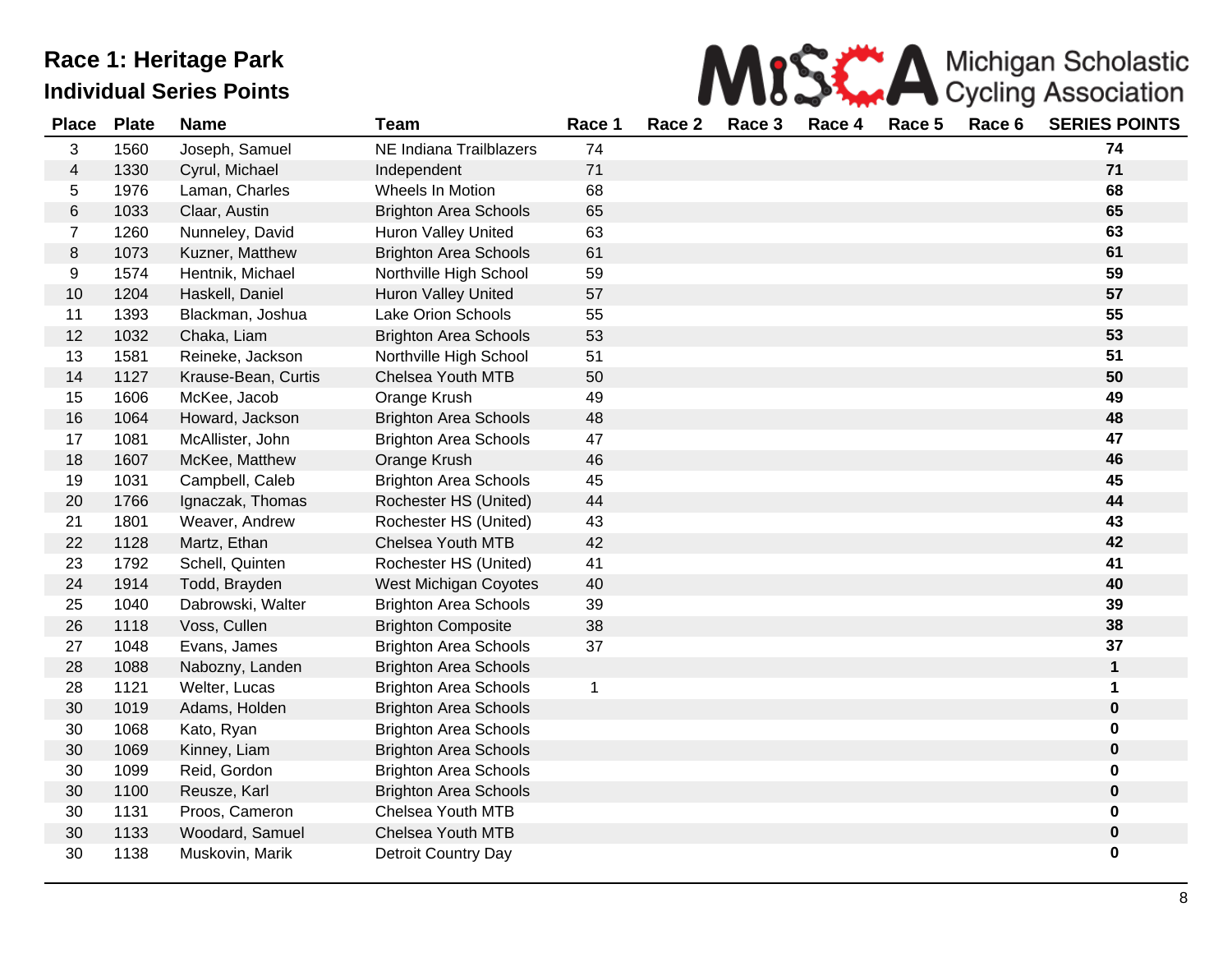|  | MISS A Michigan Scholastic |
|--|----------------------------|
|  |                            |

| <b>Place</b> | <b>Plate</b> | <b>Name</b>          | Team                       | Race 1 | Race 2 | Race 3 | Race 4 | Race 5 | Race 6 | <b>SERIES POINTS</b> |
|--------------|--------------|----------------------|----------------------------|--------|--------|--------|--------|--------|--------|----------------------|
| 30           | 1247         | Mathie, Joshua       | <b>Huron Valley United</b> |        |        |        |        |        |        | 0                    |
| 30           | 1257         | Moser, Alexander     | <b>Huron Valley United</b> |        |        |        |        |        |        | 0                    |
| 30           | 1327         | Buchwitz, Bennett    | Independent                |        |        |        |        |        |        | 0                    |
| 30           | 1350         | Kelly, Andrew        | Independent                |        |        |        |        |        |        | 0                    |
| 30           | 1429         | Kozlowski, James     | <b>Lake Orion Schools</b>  |        |        |        |        |        |        | 0                    |
| 30           | 1492         | Bonnette, Christian  | Midland MTB Crew           |        |        |        |        |        |        | 0                    |
| 30           | 1569         | Borashko, Daniel     | Northville High School     |        |        |        |        |        |        | 0                    |
| 30           | 1577         | Ketvirtis, Matthew   | Northville High School     |        |        |        |        |        |        | 0                    |
| 30           | 1579         | Que, Vincent         | Northville High School     |        |        |        |        |        |        | 0                    |
| 30           | 1582         | Schildt, Torben      | Northville High School     |        |        |        |        |        |        |                      |
| 30           | 1713         | Sharma, Avi          | Rochester Area (RARA)      |        |        |        |        |        |        | 0                    |
| 30           | 1720         | Tradii, Aidan        | Rochester Area (RARA)      |        |        |        |        |        |        |                      |
| 30           | 1732         | Walch, Alexander     | Rochester Area (RARA)      |        |        |        |        |        |        | 0                    |
| 30           | 1742         | Bond, Jacob          | Rochester HS (United)      |        |        |        |        |        |        | 0                    |
| 30           | 1747         | Clements, Zachary    | Rochester HS (United)      |        |        |        |        |        |        | 0                    |
| 30           | 1748         | Clevenger, Jack      | Rochester HS (United)      |        |        |        |        |        |        | 0                    |
| 30           | 1749         | Collins III, Richard | Rochester HS (United)      |        |        |        |        |        |        | 0                    |
| 30           | 1753         | Delavan, Jack        | Rochester HS (United)      |        |        |        |        |        |        | 0                    |
| 30           | 1755         | Fashho, Lucas        | Rochester HS (United)      |        |        |        |        |        |        | 0                    |
| 30           | 1757         | Fleury, Mael         | Rochester HS (United)      |        |        |        |        |        |        | 0                    |
| 30           | 1764         | Hoffman, Nate        | Rochester HS (United)      |        |        |        |        |        |        | 0                    |
| 30           | 1767         | Ingram, Noah         | Rochester HS (United)      |        |        |        |        |        |        | 0                    |
| 30           | 1768         | Jin, Ryan            | Rochester HS (United)      |        |        |        |        |        |        | 0                    |
| 30           | 1771         | Lamphear, Cameron    | Rochester HS (United)      |        |        |        |        |        |        | 0                    |
| 30           | 1776         | Michalak, Nolan      | Rochester HS (United)      |        |        |        |        |        |        | 0                    |
| 30           | 1783         | Rauner, Aiden        | Rochester HS (United)      |        |        |        |        |        |        | 0                    |
| 30           | 1788         | Sam Jr., Todd        | Rochester HS (United)      |        |        |        |        |        |        | 0                    |
| 30           | 1789         | Sanchez, Joshua      | Rochester HS (United)      |        |        |        |        |        |        | 0                    |
| 30           | 1790         | Santonocito, Owen    | Rochester HS (United)      |        |        |        |        |        |        | 0                    |
| 30           | 1791         | Sarkozi, Nicholas    | Rochester HS (United)      |        |        |        |        |        |        | 0                    |
| 30           | 1795         | Smith, Alexander     | Rochester HS (United)      |        |        |        |        |        |        | 0                    |
| 30           | 1796         | Smith, Leo           | Rochester HS (United)      |        |        |        |        |        |        | 0                    |
| 30           | 1803         | Zielonka, Parker     | Rochester HS (United)      |        |        |        |        |        |        | 0                    |
| 30           | 1850         | DiLaura, Samuel      | West Michigan Coyotes      |        |        |        |        |        |        | 0                    |
| 30           | 1902         | Porter, Brayden      | West Michigan Coyotes      |        |        |        |        |        |        | 0                    |
|              |              |                      |                            |        |        |        |        |        |        |                      |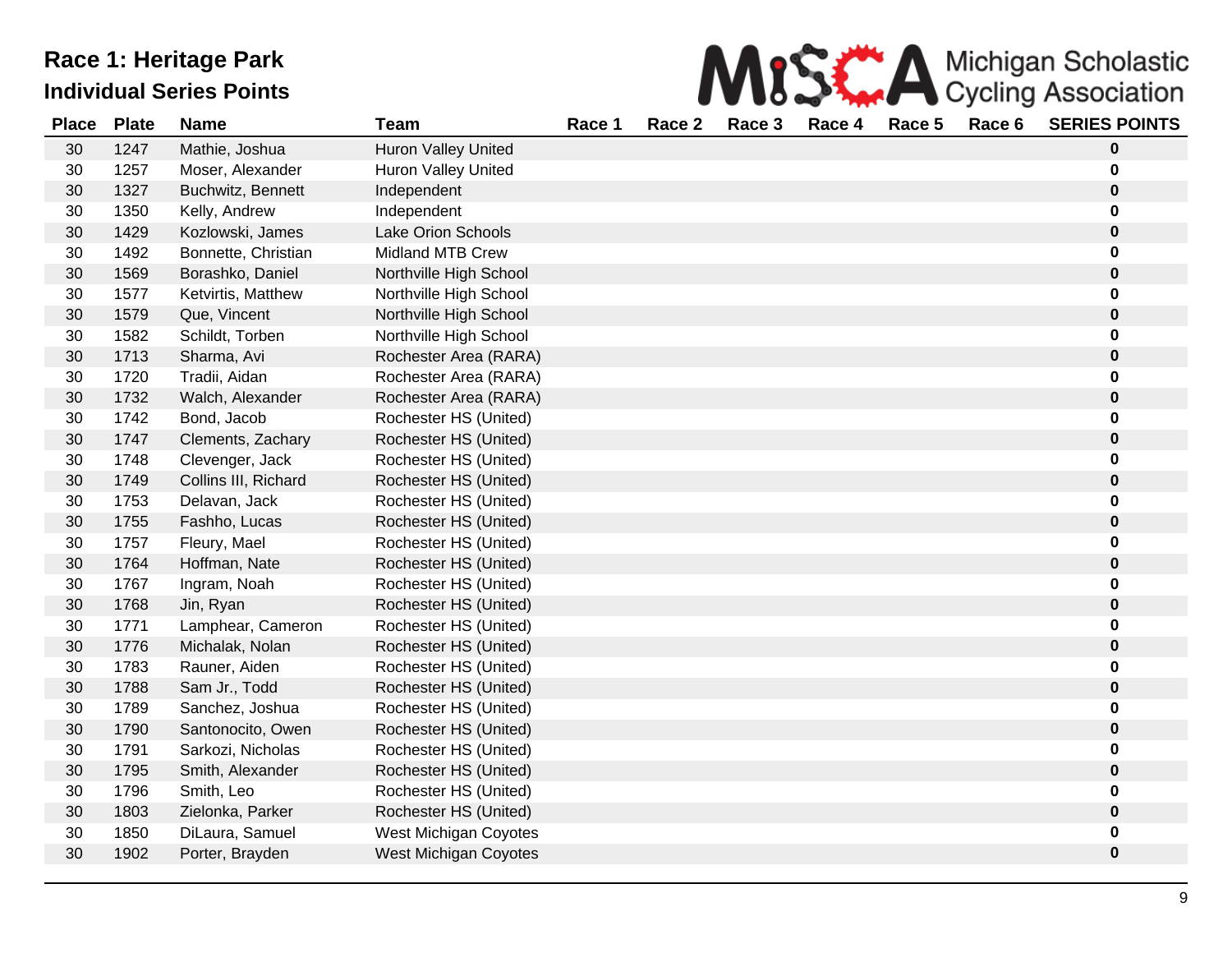|  | MISS A Michigan Scholastic |
|--|----------------------------|
|  |                            |

| <b>Place</b>   | <b>Plate</b> | <b>Name</b>                  | <b>Team</b>                   | Race 1       | Race 2 | Race 3 | Race 4 | Race 5 | Race 6 | <b>SERIES POINTS</b> |
|----------------|--------------|------------------------------|-------------------------------|--------------|--------|--------|--------|--------|--------|----------------------|
| 30             | 1948         | Fifer, Gordon                | Wheels In Motion              |              |        |        |        |        |        | $\mathbf 0$          |
| 30             | 1985         | McCaslin, Declan             | Wheels In Motion              |              |        |        |        |        |        | $\pmb{0}$            |
| 30             | 5003         | Staley, Nicholas             | Rochester HS (United)         |              |        |        |        |        |        | $\mathbf 0$          |
| 30             | 5010         | Adair, Luke                  | Rochester HS (United)         |              |        |        |        |        |        | $\bf{0}$             |
|                |              | <b>Novice 9th Grade Male</b> |                               |              |        |        |        |        |        |                      |
| $\mathbf 1$    | 1280         | Sanchez, Noah                | Huron Valley United           | 80           |        |        |        |        |        | 80                   |
| $\mathbf{2}$   | 1576         | Holm, Brody                  | Northville High School        | 77           |        |        |        |        |        | 77                   |
| 3              | 1578         | Matsumoto, Naoki             | Northville High School        | 74           |        |        |        |        |        | 74                   |
| $\overline{4}$ | 1119         | Voss, Sawyer                 | <b>Brighton Composite</b>     | 71           |        |        |        |        |        | 71                   |
| 5              | 1277         | Rossetti, Austin             | <b>Huron Valley Composite</b> | 68           |        |        |        |        |        | 68                   |
| $\,6$          | 1238         | Lisabeth, Leo                | Huron Valley United           | 65           |        |        |        |        |        | 65                   |
| $\overline{7}$ | 1379         | Taylor, Blake                | Independent                   | 63           |        |        |        |        |        | 63                   |
| 8              | 1049         | Farmer, William              | <b>Brighton Area Schools</b>  | 61           |        |        |        |        |        | 61                   |
| 9              | 1090         | Osterman, Jude               | <b>Brighton Area Schools</b>  | 59           |        |        |        |        |        | 59                   |
| 10             | 1400         | Dhruvan, Orin                | Lake Orion Schools            | 57           |        |        |        |        |        | 57                   |
| 11             | 1613         | Timm, Evan                   | Orange Krush                  | 55           |        |        |        |        |        | 55                   |
| 12             | 1608         | Paik, Tyler                  | Orange Krush                  | 53           |        |        |        |        |        | 53                   |
| 13             | 1741         | Bloom, Conner                | Rochester HS (United)         | 51           |        |        |        |        |        | 51                   |
| 14             | 1240         | Luttenbacher, Evan           | Huron Valley United           | 50           |        |        |        |        |        | 50                   |
| 15             | 1773         | Luna, Diego                  | Rochester HS (United)         | 49           |        |        |        |        |        | 49                   |
| 16             | 5013         | McClure, Matthew             | Northville High School        | 48           |        |        |        |        |        | 48                   |
| 17             | 1889         | Mears, Henry                 | West Michigan Coyotes         | 47           |        |        |        |        |        | 47                   |
| 18             | 1421         | Houston, Tyler               | Lake Orion Schools            | 46           |        |        |        |        |        | 46                   |
| 19             | 1042         | deChavez, Joseph             | <b>Brighton Area Schools</b>  | 45           |        |        |        |        |        | 45                   |
| 20             | 1570         | Denby, Colin                 | Northville High School        | 44           |        |        |        |        |        | 44                   |
| 21             | 1044         | Dezarov, Derek               | <b>Brighton Area Schools</b>  | 43           |        |        |        |        |        | 43                   |
| 22             | 1933         | Anderson, Frank              | Wheels In Motion              | 42           |        |        |        |        |        | 42                   |
| 23             | 1113         | Tarnacki, Joseph             | <b>Brighton Area Schools</b>  | 41           |        |        |        |        |        | 41                   |
| 24             | 1416         | Gross, Devon                 | Lake Orion Schools            | $\mathbf{1}$ |        |        |        |        |        | $\mathbf 1$          |
| 24             | 1508         | Holliday, Jarod              | <b>Midland MTB Crew</b>       | 1            |        |        |        |        |        | 1                    |
| 26             | 1020         | Asher, Ryan                  | <b>Brighton Area Schools</b>  |              |        |        |        |        |        | $\bf{0}$             |
| 26             | 1047         | Esser, Nathan                | <b>Brighton Area Schools</b>  |              |        |        |        |        |        | $\mathbf 0$          |
| 26             | 1058         | Govan, Adam                  | <b>Brighton Composite</b>     |              |        |        |        |        |        | $\pmb{0}$            |
| 26             | 1066         | Jude, Alexander              | <b>Brighton Area Schools</b>  |              |        |        |        |        |        | $\pmb{0}$            |
| 26             | 1067         | Kashima, Joshua              | <b>Brighton Composite</b>     |              |        |        |        |        |        | $\pmb{0}$            |
|                |              |                              |                               |              |        |        |        |        |        |                      |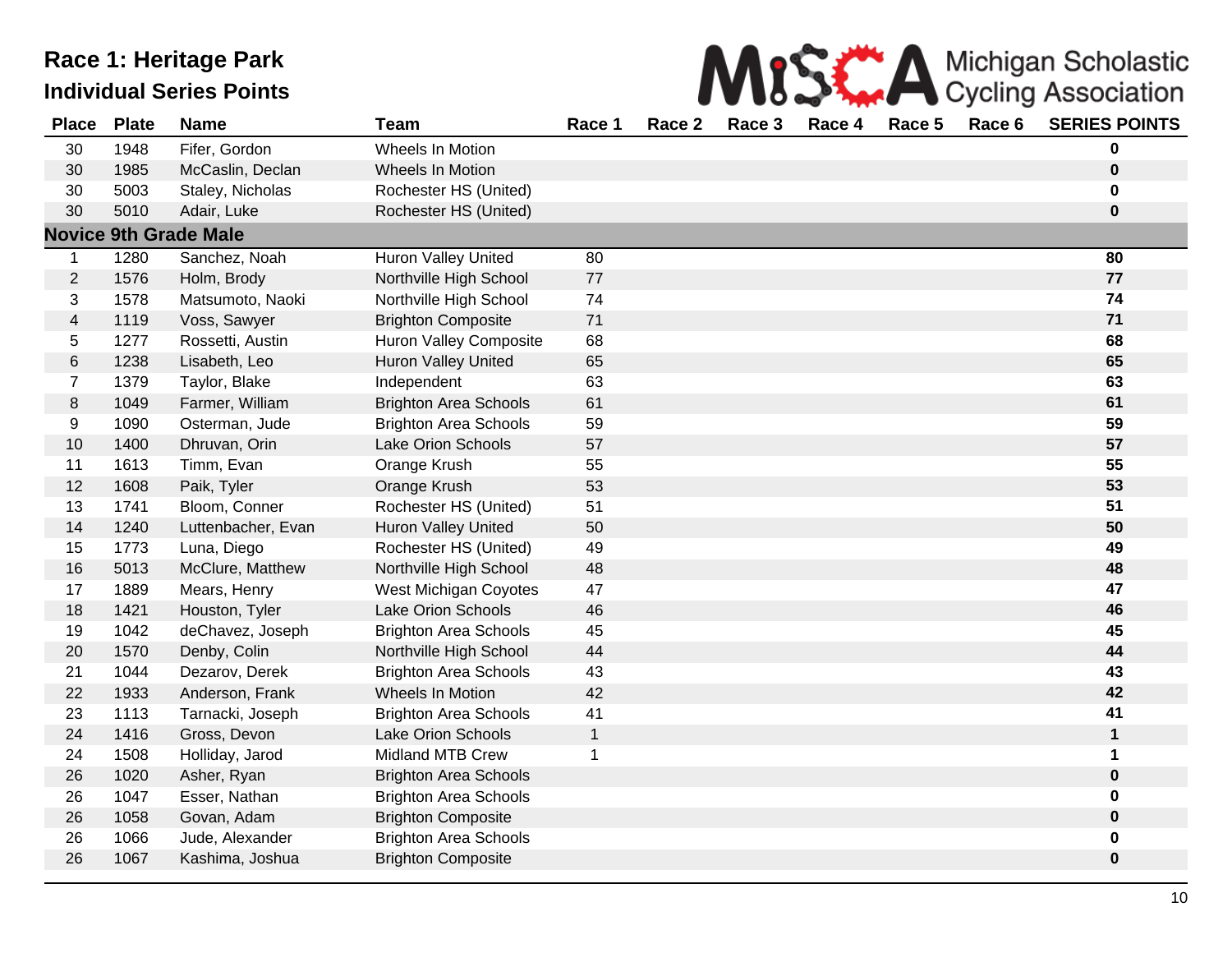| MISS A Michigan Scholastic |
|----------------------------|
|                            |

| <b>Place</b> | <b>Plate</b> | <b>Name</b>        | Team                         | Race 1 | Race 2 | Race 3 | Race 4 | Race 5 | Race 6 | <b>SERIES POINTS</b> |
|--------------|--------------|--------------------|------------------------------|--------|--------|--------|--------|--------|--------|----------------------|
| 26           | 1095         | Popov, John        | <b>Brighton Area Schools</b> |        |        |        |        |        |        | 0                    |
| 26           | 1101         | Reynolds, Nathan   | <b>Brighton Area Schools</b> |        |        |        |        |        |        | $\bf{0}$             |
| 26           | 1114         | Verbison, Curtis   | <b>Brighton Area Schools</b> |        |        |        |        |        |        | 0                    |
| 26           | 1181         | Chambers, Tyler    | <b>Huron Valley United</b>   |        |        |        |        |        |        | $\mathbf 0$          |
| 26           | 1199         | Gaisser, Grant     | <b>Huron Valley United</b>   |        |        |        |        |        |        |                      |
| 26           | 1281         | Sanderson, Jamey   | Huron Valley United          |        |        |        |        |        |        | 0                    |
| 26           | 1389         | Azarovitz, Austin  | <b>Lake Orion Schools</b>    |        |        |        |        |        |        | 0                    |
| 26           | 1392         | Beaver, Christian  | Lake Orion Schools           |        |        |        |        |        |        | 0                    |
| 26           | 1407         | Fokken, Henry      | Lake Orion Schools           |        |        |        |        |        |        | 0                    |
| 26           | 1426         | Keller, Crew       | Lake Orion Schools           |        |        |        |        |        |        | 0                    |
| 26           | 1442         | McGowan, Ethan     | Lake Orion Schools           |        |        |        |        |        |        | 0                    |
| 26           | 1462         | Perez, Aiden       | <b>Lake Orion Schools</b>    |        |        |        |        |        |        | $\mathbf 0$          |
| 26           | 1509         | Hudack, Andrew     | <b>Midland MTB Crew</b>      |        |        |        |        |        |        | 0                    |
| 26           | 1513         | King, Mason        | <b>Midland MTB Crew</b>      |        |        |        |        |        |        | 0                    |
| 26           | 1546         | Wolohan, Matthew   | <b>Midland MTB Crew</b>      |        |        |        |        |        |        | 0                    |
| 26           | 1630         | Brimm, Riley       | Rochester Area (RARA)        |        |        |        |        |        |        | $\mathbf 0$          |
| 26           | 1668         | Laporte, Grant     | Rochester Area (RARA)        |        |        |        |        |        |        | 0                    |
| 26           | 1673         | Loyd, Caleb        | Rochester Area (RARA)        |        |        |        |        |        |        | 0                    |
| 26           | 1694         | Peralta, Julio     | Rochester Area (RARA)        |        |        |        |        |        |        | 0                    |
| 26           | 1714         | Sievers, Skylar    | Rochester Area (RARA)        |        |        |        |        |        |        | $\pmb{0}$            |
| 26           | 1736         | Wencley, Finn      | Rochester Area (RARA)        |        |        |        |        |        |        | 0                    |
| 26           | 1744         | Bubnikovich, Jack  | Rochester HS (United)        |        |        |        |        |        |        | $\mathbf 0$          |
| 26           | 1750         | Czerkis, Scott     | Rochester HS (United)        |        |        |        |        |        |        |                      |
| 26           | 1774         | Marceau, Jackson   | Rochester HS (United)        |        |        |        |        |        |        | 0                    |
| 26           | 1775         | Marfatia, Ishaan   | Rochester HS (United)        |        |        |        |        |        |        | 0                    |
| 26           | 1793         | Silva, Samuel      | Rochester HS (United)        |        |        |        |        |        |        | 0                    |
| 26           | 1797         | Super, Luka        | Rochester HS (United)        |        |        |        |        |        |        | 0                    |
| 26           | 1831         | Briggs, Cole       | West Michigan Coyotes        |        |        |        |        |        |        | $\mathbf 0$          |
| 26           | 1936         | Beekman, Oliver    | Wheels In Motion             |        |        |        |        |        |        | 0                    |
| 26           | 1957         | Hill, Bekan        | Wheels In Motion             |        |        |        |        |        |        | 0                    |
| 26           | 1972         | Knight, Stuart     | Wheels In Motion             |        |        |        |        |        |        | 0                    |
| 26           | 5016         | Cantu, Oscar       | Rochester HS (United)        |        |        |        |        |        |        | 0                    |
| 26           | 5019         | Campbell, Vaughn   | Rochester HS (United)        |        |        |        |        |        |        | 0                    |
| 26           | 5021         | Aiello, Gioacchino | <b>Brighton Area Schools</b> |        |        |        |        |        |        | 0                    |
|              |              |                    |                              |        |        |        |        |        |        |                      |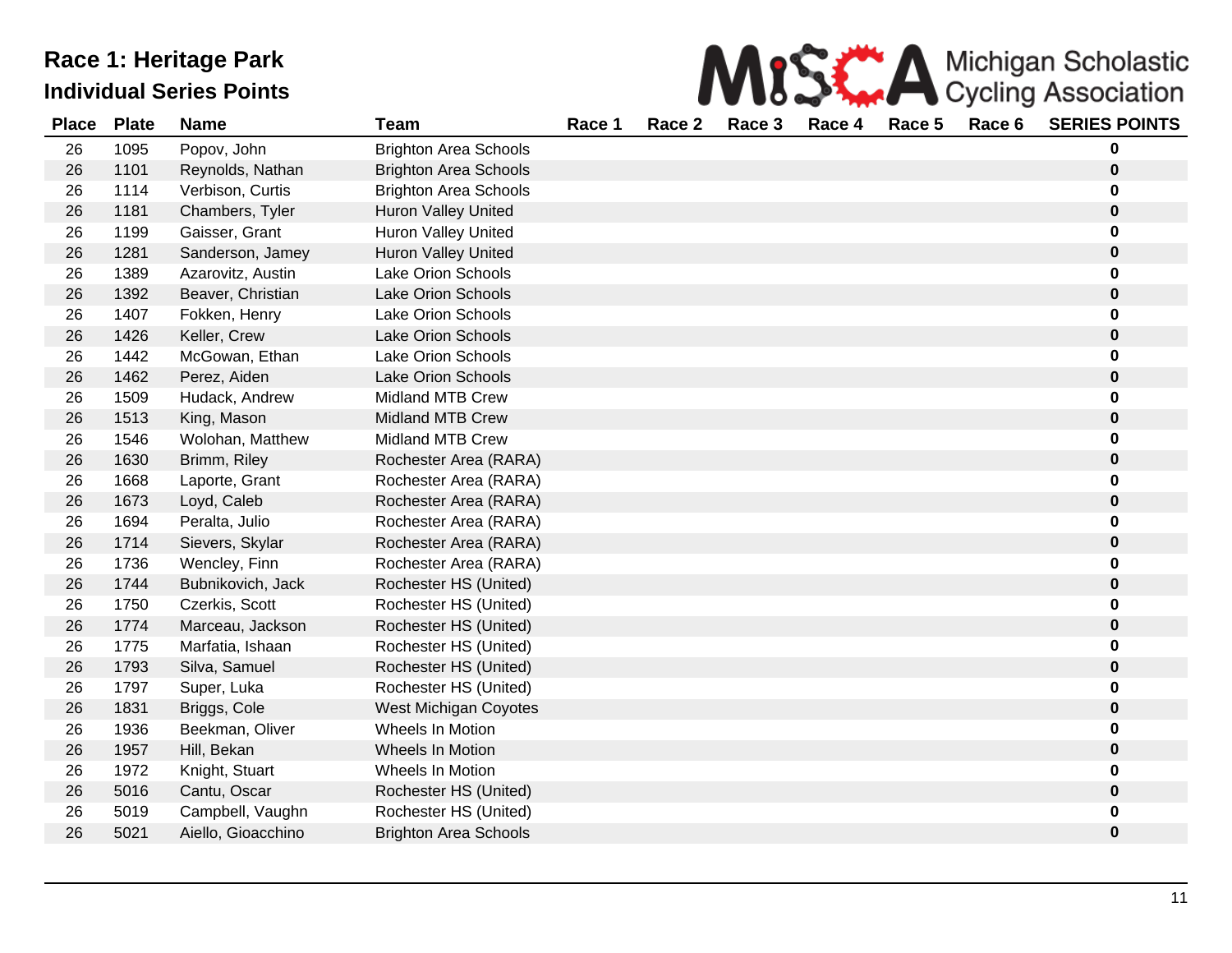**Place Plate Name 51 Team** 

| Race 3 Race 4 Race 5 Race 6 SERIES POINTS |        |        |  |  | MISK A Michigan Scholastic |  |
|-------------------------------------------|--------|--------|--|--|----------------------------|--|
|                                           | Race 1 | Race 2 |  |  |                            |  |

|                         |      | <b>Novice 6-8th Grade Female</b> |                              |              |             |
|-------------------------|------|----------------------------------|------------------------------|--------------|-------------|
| 1                       | 1559 | Joseph, Lilly                    | NE Indiana Trailblazers      | 70           | 70          |
| $\sqrt{2}$              | 1306 | Vogel, Taylor                    | Huron Valley United          | 67           | 67          |
| 3                       | 1370 | Schultz, Brianna                 | Independent                  | 64           | 64          |
| $\overline{\mathbf{4}}$ | 1692 | Opfer, Katja                     | Rochester Area (RARA)        | 61           | 61          |
| $\mathbf 5$             | 1981 | Luke, Sylvia                     | Wheels In Motion             | 58           | 58          |
| $\,6$                   | 1929 | Whitmer, Brigid                  | <b>West Michigan Coyotes</b> | 55           | 55          |
| $\overline{7}$          | 1738 | Williams, Aurora                 | Rochester Area (RARA)        | 53           | 53          |
| $\bf 8$                 | 1022 | Babas, Olivia                    | <b>Brighton Area Schools</b> | 51           | 51          |
| 9                       | 1203 | Hartman, Mallory                 | <b>Huron Valley United</b>   | 49           | 49          |
| 10                      | 1677 | Malone, Katherine                | Rochester Area (RARA)        | 47           | 47          |
| 11                      | 1995 | Rogers, Samantha                 | Wheels In Motion             | 45           | 45          |
| 12                      | 1173 | Campbell, Ayla                   | <b>Huron Valley United</b>   | 43           | 43          |
| 13                      | 1649 | Dossey, Victoria                 | Rochester Area (RARA)        | 41           | 41          |
| 14                      | 5027 | Eicholtz, Kylie                  | NE Indiana Trailblazers      | 40           | 40          |
| 15                      | 1735 | Weaver, Annalyse                 | Rochester Area (RARA)        | 39           | 39          |
| 16                      | 2008 | Wozniak, Kayla                   | Wheels In Motion             | 38           | 38          |
| 17                      | 1809 | Martz, Ella                      | South Lyon Youth MTB         | 37           | 37          |
| 18                      | 1941 | Bovee, Maya                      | Wheels In Motion             | 36           | 36          |
| 19                      | 1149 | Adams, Wynn                      | Huron Valley United          | 35           | 35          |
| 20                      | 1021 | Babas, Lillian                   | <b>Brighton Area Schools</b> | $\mathbf{1}$ | $\mathbf 1$ |
| 20                      | 1070 | Kissel, Abigail                  | <b>Brighton Area Schools</b> | 1            | $\mathbf 1$ |
| 20                      | 1171 | Caldwell, Marin                  | Huron Valley United          | $\mathbf{1}$ | $\mathbf 1$ |
| 20                      | 1636 | Cuthbertson, Emily               | Rochester Area (RARA)        | 1            | 1           |
| 20                      | 1955 | Hann-Morgan, Tamayra             | Wheels In Motion             | $\mathbf{1}$ | $\mathbf 1$ |
| 25                      | 1082 | McBride, Isabella                | <b>Brighton Area Schools</b> |              | 0           |
| 25                      | 1097 | Pruski, Cecilia                  | <b>Brighton Area Schools</b> |              | $\pmb{0}$   |
| 25                      | 1120 | Walker, Celora                   | <b>Brighton Area Schools</b> |              | 0           |
| 25                      | 1136 | Collins, Samantha                | Detroit Country Day          |              | $\pmb{0}$   |
| 25                      | 1169 | Burke, Emma                      | Huron Valley United          |              | 0           |
| 25                      | 1177 | Carnaghi, Athena                 | Huron Valley United          |              | $\pmb{0}$   |
| 25                      | 1184 | Christiansen, Annika             | Huron Valley United          |              | $\pmb{0}$   |
| 25                      | 1195 | Donohue, Ryan                    | Huron Valley United          |              | $\pmb{0}$   |
| 25                      | 1196 | Ebejer, Adalynn                  | Huron Valley United          |              | 0           |
| 25                      | 1197 | Ebejer, Breslynn                 | Huron Valley United          |              | $\pmb{0}$   |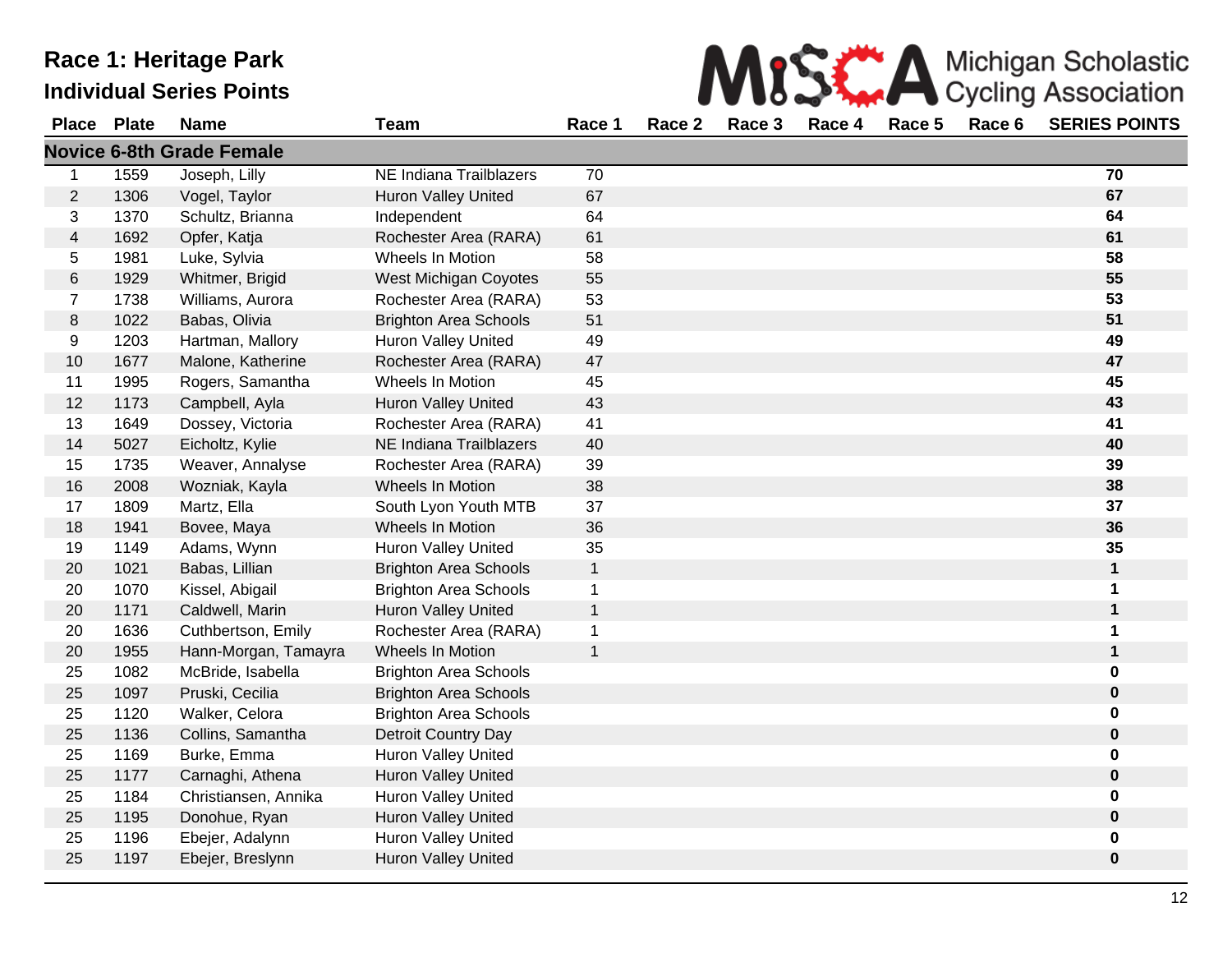| MISS A Michigan Scholastic |
|----------------------------|
|                            |

| <b>Place</b> | <b>Plate</b> | <b>Name</b>                       | <b>Team</b>                | Race 1 | Race 2 | Race 3 | Race 4 | Race 5 | Race 6 | <b>SERIES POINTS</b> |
|--------------|--------------|-----------------------------------|----------------------------|--------|--------|--------|--------|--------|--------|----------------------|
| 25           | 1235         | Kyriakopoulos, Elena              | Huron Valley United        |        |        |        |        |        |        | 0                    |
| 25           | 1242         | Luttenbacher, Olivia              | <b>Huron Valley United</b> |        |        |        |        |        |        | $\pmb{0}$            |
| 25           | 1243         | Lutz, Ashlyn                      | <b>Huron Valley United</b> |        |        |        |        |        |        | 0                    |
| 25           | 1265         | Palumbo, Alyssa                   | <b>Huron Valley United</b> |        |        |        |        |        |        | $\bf{0}$             |
| 25           | 1287         | Smith, Charlotte                  | Huron Valley United        |        |        |        |        |        |        | 0                    |
| 25           | 1331         | Ellis, Sylvia                     | Independent                |        |        |        |        |        |        | $\bf{0}$             |
| 25           | 1332         | Espana Salas, Mia                 | Independent                |        |        |        |        |        |        | $\bf{0}$             |
| 25           | 1335         | Frincke, Zoe                      | Independent                |        |        |        |        |        |        | $\pmb{0}$            |
| 25           | 1343         | Hofley, Gemma                     | Independent                |        |        |        |        |        |        | 0                    |
| 25           | 1344         | Holland, Emma                     | Independent                |        |        |        |        |        |        | $\pmb{0}$            |
| 25           | 1359         | Marvin, Laney                     | Independent                |        |        |        |        |        |        | $\bf{0}$             |
| 25           | 1365         | Persyn, Evelyn                    | Independent                |        |        |        |        |        |        | $\pmb{0}$            |
| 25           | 1366         | Pruski, Elizabeth                 | Independent                |        |        |        |        |        |        | $\mathbf 0$          |
| 25           | 1415         | Gizicki, Peyton                   | <b>Lake Orion Schools</b>  |        |        |        |        |        |        | $\pmb{0}$            |
| 25           | 1430         | Ladensack, Mika                   | <b>Lake Orion Schools</b>  |        |        |        |        |        |        | 0                    |
| 25           | 1494         | Brown, Chelsea                    | <b>Midland MTB Crew</b>    |        |        |        |        |        |        | $\pmb{0}$            |
| 25           | 1527         | Remacle, Jilian                   | <b>Midland MTB Crew</b>    |        |        |        |        |        |        | 0                    |
| 25           | 1528         | Riddle, Mary                      | <b>Midland MTB Crew</b>    |        |        |        |        |        |        | $\pmb{0}$            |
| 25           | 1536         | Stickel, Alexandra                | <b>Midland MTB Crew</b>    |        |        |        |        |        |        | 0                    |
| 25           | 1660         | Ikkurthy, Niya                    | Rochester Area (RARA)      |        |        |        |        |        |        | $\pmb{0}$            |
| 25           | 1666         | Krasny, Jaelyn                    | Rochester Area (RARA)      |        |        |        |        |        |        | 0                    |
| 25           | 1695         | Pizzuti, Eliza                    | Rochester Area (RARA)      |        |        |        |        |        |        | $\pmb{0}$            |
| 25           | 1702         | Raza, Amna                        | Rochester Area (RARA)      |        |        |        |        |        |        | 0                    |
| 25           | 1730         | Vollmayer, Ella                   | Rochester Area (RARA)      |        |        |        |        |        |        | $\pmb{0}$            |
| 25           | 1740         | Blair, Maya                       | Rochester HS (United)      |        |        |        |        |        |        | 0                    |
| 25           | 1909         | Scheuerle, Megan                  | West Michigan Coyotes      |        |        |        |        |        |        | $\bf{0}$             |
| 25           | 1940         | Blythe, Ella                      | Wheels In Motion           |        |        |        |        |        |        | 0                    |
| 25           | 1960         | Ingman, Chloe                     | Wheels In Motion           |        |        |        |        |        |        | $\pmb{0}$            |
| 25           | 1964         | Jones, McKinley                   | Wheels In Motion           |        |        |        |        |        |        | 0                    |
| 25           | 5022         | Walker, Keira                     | <b>Brandon Youth MTB</b>   |        |        |        |        |        |        | $\bf{0}$             |
|              |              | <b>Novice 9-12th Grade Female</b> |                            |        |        |        |        |        |        |                      |
| 1            | 1734         | Weaver, Abigail                   | Rochester Area (RARA)      | 80     |        |        |        |        |        | 80                   |
| $\mathbf{2}$ | 1675         | Malone, Abigail                   | Rochester Area (RARA)      | 77     |        |        |        |        |        | 77                   |
| 3            | 1179         | Carnaghi, Savannah                | Huron Valley United        | 74     |        |        |        |        |        | 74                   |
| 4            | 1467         | Ruggirello, Izabella              | Lake Orion Schools         | 71     |        |        |        |        |        | 71                   |
|              |              |                                   |                            |        |        |        |        |        |        |                      |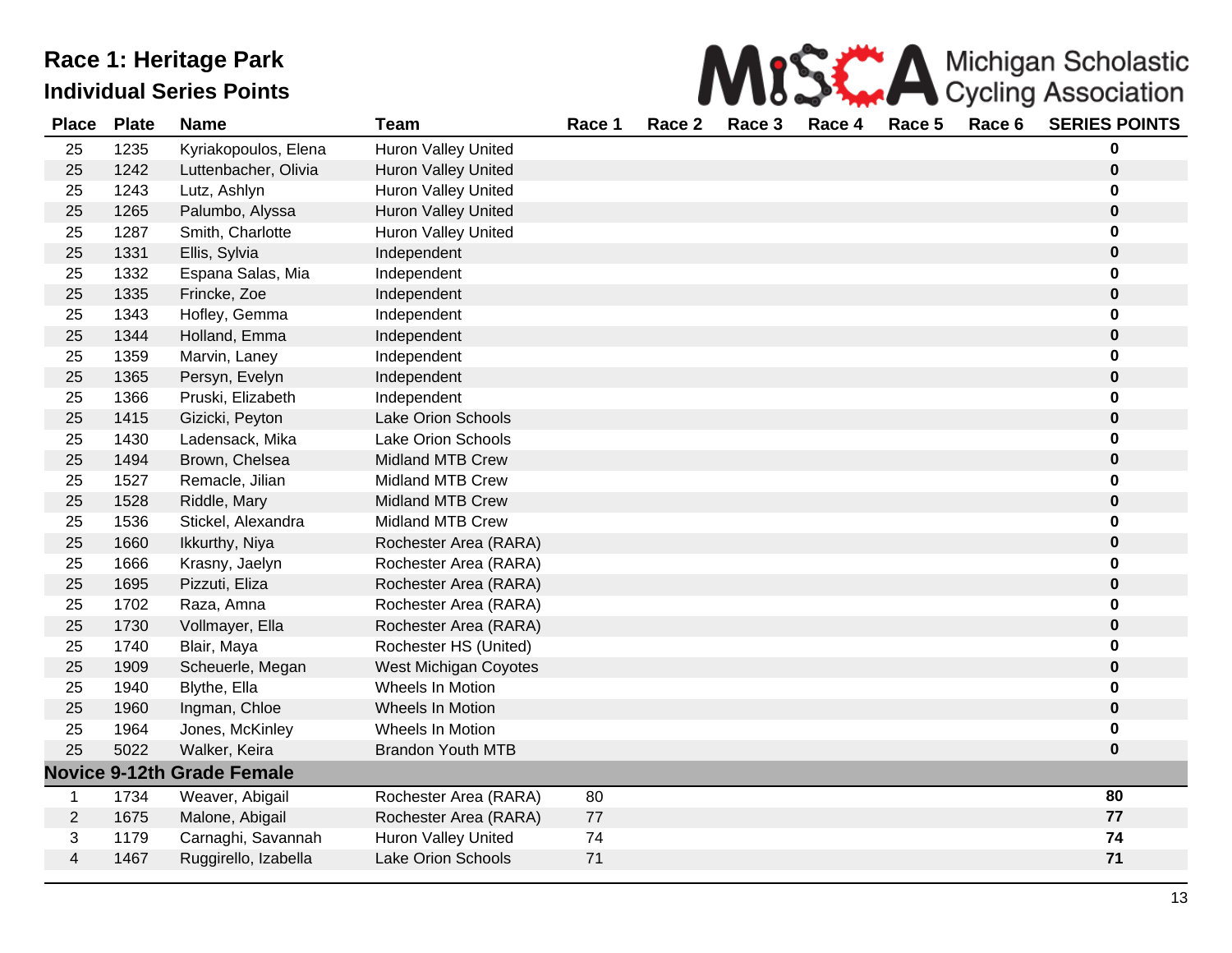

| <b>Place</b> | <b>Plate</b> | <b>Name</b>             | <b>Team</b>                  | Race 1      | Race 2 | Race 3 | Race 4 | Race 5 | Race 6 | <b>SERIES POINTS</b> |
|--------------|--------------|-------------------------|------------------------------|-------------|--------|--------|--------|--------|--------|----------------------|
| 5            | 1061         | Hinds, Liberty          | <b>Brighton Area Schools</b> | 68          |        |        |        |        |        | 68                   |
| 6            | 1278         | Russell, Kennedy        | <b>Huron Valley United</b>   | 65          |        |        |        |        |        | 65                   |
| 7            | 1916         | Tuohy, Desiree          | West Michigan Coyotes        | 63          |        |        |        |        |        | 63                   |
| $\,8\,$      | 1053         | Fribley, Olivia         | <b>Brighton Area Schools</b> | 61          |        |        |        |        |        | 61                   |
| 9            | 1672         | Longo, Sofia            | Rochester Area (RARA)        | $\mathbf 1$ |        |        |        |        |        | 1                    |
| 10           | 1029         | Buckenberger, Gabrielle | <b>Brighton Area Schools</b> |             |        |        |        |        |        | 0                    |
| 10           | 1030         | Campbell, Anna          | <b>Brighton Area Schools</b> |             |        |        |        |        |        | 0                    |
| 10           | 1168         | Bubb, Mackenzie         | <b>Huron Valley United</b>   |             |        |        |        |        |        | $\mathbf 0$          |
| 10           | 1182         | Christensen, Keira      | Huron Valley Composite       |             |        |        |        |        |        | 0                    |
| 10           | 1218         | Joiner, Kelsey          | <b>Huron Valley United</b>   |             |        |        |        |        |        | 0                    |
| 10           | 1219         | Joiner, Natalie         | <b>Huron Valley United</b>   |             |        |        |        |        |        | 0                    |
| 10           | 1261         | Olszewski, Alexandrina  | <b>Huron Valley United</b>   |             |        |        |        |        |        | 0                    |
| 10           | 1307         | Warner, Ava             | <b>Huron Valley United</b>   |             |        |        |        |        |        | 0                    |
| 10           | 1340         | Gibson, Sofia           | Independent                  |             |        |        |        |        |        | $\mathbf 0$          |
| 10           | 1355         | Leukhardt, Daphne       | Independent                  |             |        |        |        |        |        | 0                    |
| 10           | 1357         | Martin, Chloe           | Independent                  |             |        |        |        |        |        | 0                    |
| 10           | 1396         | Clelland, Samantha      | Lake Orion Schools           |             |        |        |        |        |        | 0                    |
| 10           | 1435         | Lebert, Isabella        | Lake Orion Composite         |             |        |        |        |        |        | $\mathbf 0$          |
| 10           | 1436         | Lebert, Melody          | Lake Orion Composite         |             |        |        |        |        |        | 0                    |
| 10           | 1522         | Pendleton, Helen        | <b>Midland MTB Crew</b>      |             |        |        |        |        |        | 0                    |
| 10           | 1526         | Remacle, Jenna          | <b>Midland MTB Crew</b>      |             |        |        |        |        |        | 0                    |
| 10           | 1530         | Roberts, Sydney         | <b>Midland MTB Crew</b>      |             |        |        |        |        |        | $\mathbf 0$          |
| 10           | 1563         | Potsander, Selah        | NE Indiana Trailblazers      |             |        |        |        |        |        | 0                    |
| 10           | 1568         | Blyashev, Elizabeth     | Northville High School       |             |        |        |        |        |        | 0                    |
| 10           | 1580         | Reberg, Ashley          | Northville High School       |             |        |        |        |        |        | 0                    |
| 10           | 1653         | Gallagher, Alyssa       | Rochester Area (RARA)        |             |        |        |        |        |        | 0                    |
| 10           | 1704         | Reinhardt, Alaina       | Rochester Area (RARA)        |             |        |        |        |        |        | 0                    |
| 10           | 1709         | Scheda, Gwendolyn       | Rochester Area (RARA)        |             |        |        |        |        |        | 0                    |
| 10           | 1754         | Elmore, Bridget         | Rochester HS (United)        |             |        |        |        |        |        | 0                    |
| 10           | 1794         | Sloat, Brielle          | Rochester HS (United)        |             |        |        |        |        |        | 0                    |
| 10           | 1813         | Oliver, Daisy           | <b>Team Green</b>            |             |        |        |        |        |        | 0                    |
| 10           | 1814         | Oliver, Gracie          | <b>Team Green</b>            |             |        |        |        |        |        | 0                    |
| 10           | 1822         | Beeck, Valerie          | West Michigan Coyotes        |             |        |        |        |        |        | 0                    |
| 10           | 1894         | Natter, Camille         | West Michigan Coyotes        |             |        |        |        |        |        | 0                    |
|              |              |                         |                              |             |        |        |        |        |        |                      |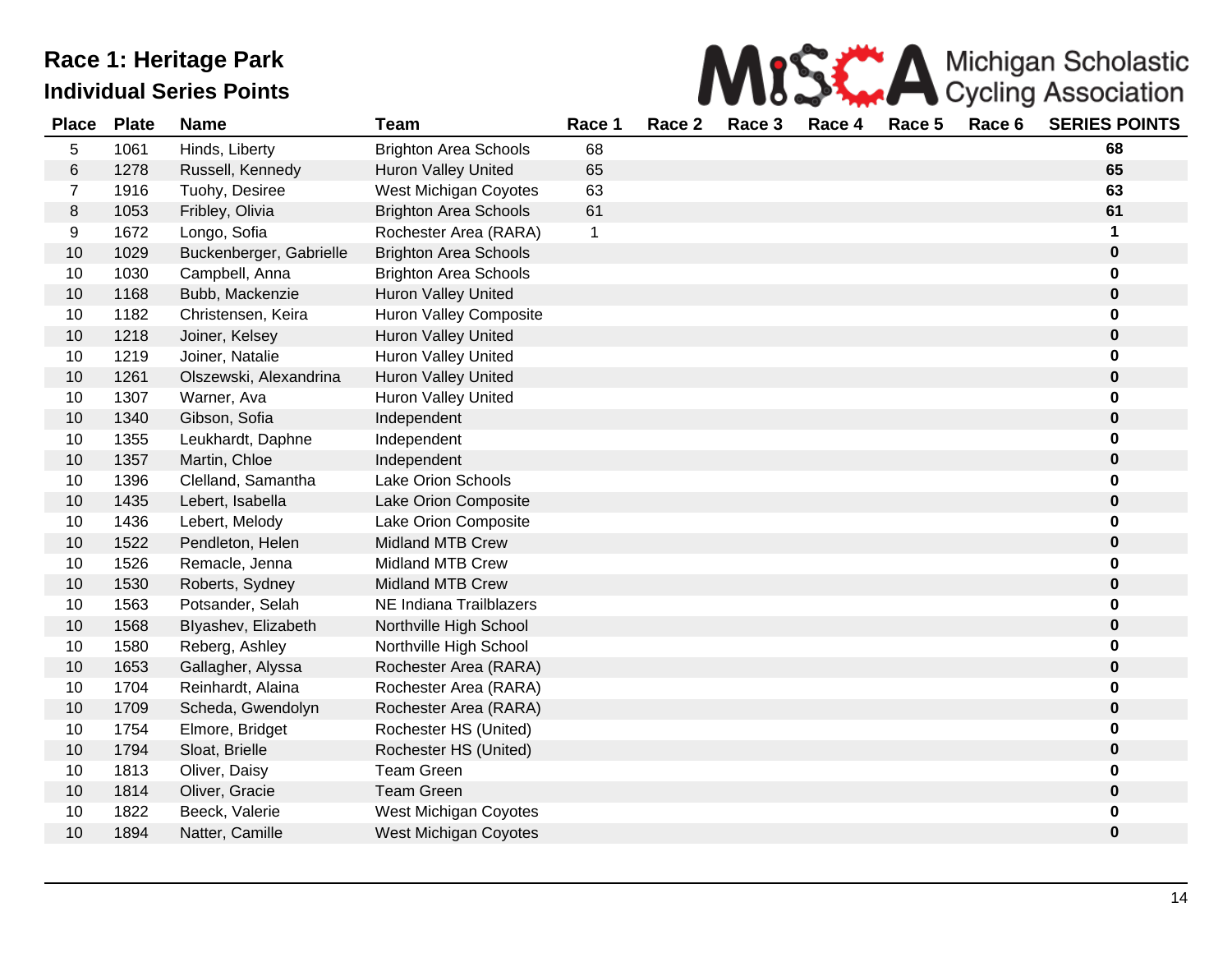**Place Plate Name 51 Team** 

|                                                            |  |  |  | MISS A Michigan Scholastic |
|------------------------------------------------------------|--|--|--|----------------------------|
| Race 2 Race 3 Race 4 Race 5 Race 6 SERIES POINTS<br>Race 1 |  |  |  |                            |

|                         |      | <b>Novice 8th Grade Male</b> |                              |    |    |
|-------------------------|------|------------------------------|------------------------------|----|----|
| 1                       | 1573 | Hentnik, Alexander           | Northville High School       | 70 | 70 |
| $\overline{2}$          | 1596 | Dell, Zeke                   | Orange Krush                 | 67 | 67 |
| 3                       | 1935 | Beck, Henry                  | Wheels In Motion             | 64 | 64 |
| $\overline{\mathbf{4}}$ | 1117 | Vogt, Carmen                 | <b>Brighton Area Schools</b> | 61 | 61 |
| 5                       | 1739 | Williams, Brayden            | Rochester Area (RARA)        | 58 | 58 |
| $\,6$                   | 1466 | Rheault, Drew                | <b>Lake Orion Schools</b>    | 55 | 55 |
| $\overline{7}$          | 1106 | Schandevel, Kyle             | <b>Brighton Area Schools</b> | 53 | 53 |
| 8                       | 1683 | Morales-Zozaya, Gorka        | Rochester Area (RARA)        | 51 | 51 |
| 9                       | 5005 | Helzerman, Linus             | Independent                  | 49 | 49 |
| 10                      | 1035 | Cory, Mitchell               | <b>Brighton Area Schools</b> | 47 | 47 |
| 11                      | 1311 | Wilson, Brady                | Huron Valley United          | 45 | 45 |
| 12                      | 1041 | Day, Brett                   | <b>Brighton Area Schools</b> | 43 | 43 |
| 13                      | 1991 | Picinotti, Van               | Wheels In Motion             | 41 | 41 |
| 14                      | 1598 | Greene, Eagan                | Orange Krush                 | 40 | 40 |
| 15                      | 1852 | Elms, Jack                   | West Michigan Coyotes        | 39 | 39 |
| 16                      | 1143 | Koebbe, Zackery              | Heritage Jackrabbits         | 38 | 38 |
| 17                      | 1769 | Kandage, Aditya              | Rochester HS (United)        | 37 | 37 |
| 18                      | 1448 | Morgan, Kevin                | Lake Orion Schools           | 36 | 36 |
| 19                      | 1947 | Ellis, Henry                 | Wheels In Motion             | 35 | 35 |
| 20                      | 2005 | Whitacre, Kai                | Wheels In Motion             | 34 | 34 |
| 21                      | 1956 | Helms, Hayden                | Wheels In Motion             | 33 | 33 |
| 22                      | 1215 | Jackson, Calvin              | <b>Huron Valley United</b>   | 32 | 32 |
| 23                      | 1145 | Warner, Carson               | Heritage Jackrabbits         | 31 | 31 |
| 24                      | 1612 | Thompson, Jacob              | Orange Krush                 | 30 | 30 |
| 25                      | 1662 | Kotenko, Kenneth             | Rochester Area (RARA)        | 29 | 29 |
| 26                      | 1006 | Hylton, Jacob                | <b>Brandon Youth MTB</b>     | 28 | 28 |
| 27                      | 1592 | Cornwell, Charles            | Orange Krush                 | 27 | 27 |
| 28                      | 1123 | Anderson, Cash               | Chelsea Youth MTB            | 26 | 26 |
| 29                      | 1737 | Widlicka, Jonathan           | Rochester Area (RARA)        | 25 | 25 |
| 30                      | 1329 | Cook, Aiden                  | Chelsea Youth MTB            | 24 | 24 |
| 31                      | 1054 | Galloway, Logan              | <b>Brighton Area Schools</b> | 23 | 23 |
| 32                      | 1988 | Nazario, Dominic             | Wheels In Motion             | 22 | 22 |
| 33                      | 1008 | Janette, Connor              | <b>Brandon Youth MTB</b>     | 21 | 21 |
| 34                      | 1045 | Diamond, Brayden             | <b>Brighton Area Schools</b> | 20 | 20 |
|                         |      |                              |                              |    |    |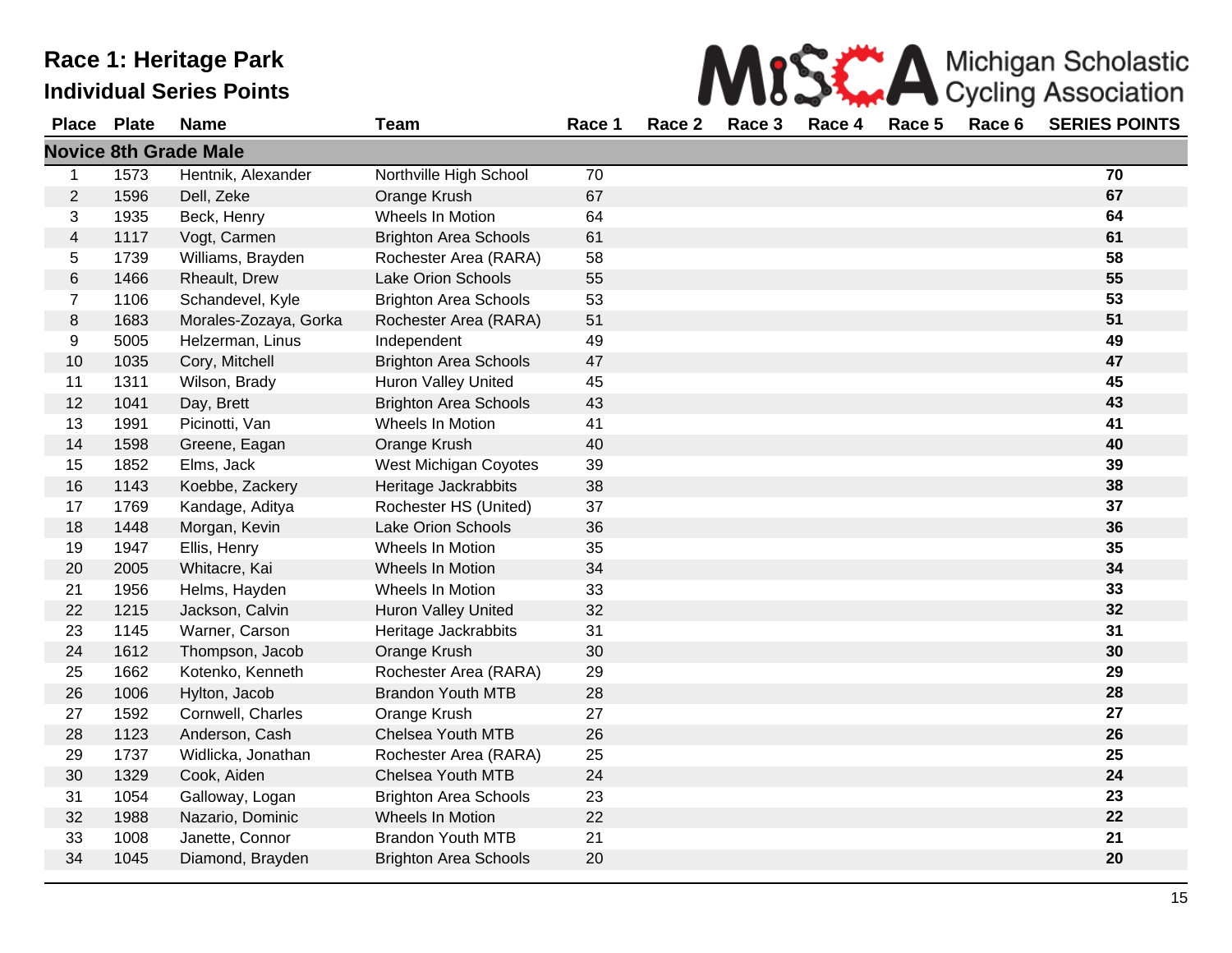

| <b>Place</b> | <b>Plate</b> | <b>Name</b>        | <b>Team</b>                | Race 1         | Race 2 | Race 3 | Race 4 | Race 5 | Race 6 | <b>SERIES POINTS</b> |
|--------------|--------------|--------------------|----------------------------|----------------|--------|--------|--------|--------|--------|----------------------|
| 35           | 5012         | Nelson, Bodie      | Independent                | 19             |        |        |        |        |        | 19                   |
| 36           | 1388         | Aquilina, Ryan     | Lake Orion Schools         | 18             |        |        |        |        |        | 18                   |
| 37           | 1161         | Boyd, Aiden        | Huron Valley United        |                |        |        |        |        |        | 1                    |
| 37           | 1595         | Dell, Edward       | Orange Krush               | $\overline{1}$ |        |        |        |        |        | $\mathbf 1$          |
| 39           | 1016         | Tersigni, Nicolas  | <b>Brandon Youth MTB</b>   |                |        |        |        |        |        | $\pmb{0}$            |
| 39           | 1124         | Berent, Samuel     | Chelsea Youth MTB          |                |        |        |        |        |        | $\pmb{0}$            |
| 39           | 1153         | Biskner, Andrew    | <b>Huron Valley United</b> |                |        |        |        |        |        | 0                    |
| 39           | 1210         | Hogle, Noah        | Huron Valley United        |                |        |        |        |        |        | $\pmb{0}$            |
| 39           | 1228         | Koenig, Gunnar     | <b>Huron Valley United</b> |                |        |        |        |        |        | 0                    |
| 39           | 1239         | Loemker, Kristian  | <b>Huron Valley United</b> |                |        |        |        |        |        | $\pmb{0}$            |
| 39           | 1273         | Ray, Atticus       | Huron Valley United        |                |        |        |        |        |        | 0                    |
| 39           | 1373         | Scroggins, Braden  | Independent                |                |        |        |        |        |        | $\pmb{0}$            |
| 39           | 1374         | Scroggins, Camden  | Independent                |                |        |        |        |        |        | 0                    |
| 39           | 1376         | Sirrine, Nolan     | Independent                |                |        |        |        |        |        | $\pmb{0}$            |
| 39           | 1377         | Skym, Logan        | Independent                |                |        |        |        |        |        | 0                    |
| 39           | 1401         | Doherty, Braxton   | Lake Orion Schools         |                |        |        |        |        |        | $\pmb{0}$            |
| 39           | 1408         | Fox, Berkley       | Lake Orion Schools         |                |        |        |        |        |        | 0                    |
| 39           | 1422         | Jarema, Carsten    | Lake Orion Schools         |                |        |        |        |        |        | $\pmb{0}$            |
| 39           | 1447         | Morgan, Jacob      | Lake Orion Schools         |                |        |        |        |        |        | 0                    |
| 39           | 1450         | Mucci, Anthony     | Lake Orion Schools         |                |        |        |        |        |        | $\pmb{0}$            |
| 39           | 1480         | West, Owen         | Lake Orion Schools         |                |        |        |        |        |        | 0                    |
| 39           | 1491         | Bellinger, Logan   | <b>Midland MTB Crew</b>    |                |        |        |        |        |        | $\pmb{0}$            |
| 39           | 1533         | Seymour, Cajetan   | <b>Midland MTB Crew</b>    |                |        |        |        |        |        | 0                    |
| 39           | 1553         | Cella, Stefano     | NE Indiana Trailblazers    |                |        |        |        |        |        | $\pmb{0}$            |
| 39           | 1558         | Hyde, Jonathan     | NE Indiana Trailblazers    |                |        |        |        |        |        | 0                    |
| 39           | 1597         | Duty, Evan         | Orange Krush               |                |        |        |        |        |        | 0                    |
| 39           | 1640         | Dahl, Stefan       | Rochester Area (RARA)      |                |        |        |        |        |        | 0                    |
| 39           | 1655         | Galli, Drew        | Rochester Area (RARA)      |                |        |        |        |        |        | $\bf{0}$             |
| 39           | 1658         | Hilliker, Emerson  | Rochester Area (RARA)      |                |        |        |        |        |        | 0                    |
| 39           | 1708         | Sananikone, Leo    | Rochester Area (RARA)      |                |        |        |        |        |        | $\pmb{0}$            |
| 39           | 1746         | Chen, Johnson      | Rochester HS (United)      |                |        |        |        |        |        | 0                    |
| 39           | 1806         | Daniel, Taylor     | South Lyon Youth MTB       |                |        |        |        |        |        | $\bf{0}$             |
| 39           | 1828         | Braidwood, Cameron | West Michigan Coyotes      |                |        |        |        |        |        | 0                    |
| 39           | 1861         | Gjorgjievski, Niko | West Michigan Coyotes      |                |        |        |        |        |        | $\pmb{0}$            |
| 39           | 1904         | Porter, Hudson     | West Michigan Coyotes      |                |        |        |        |        |        | 0                    |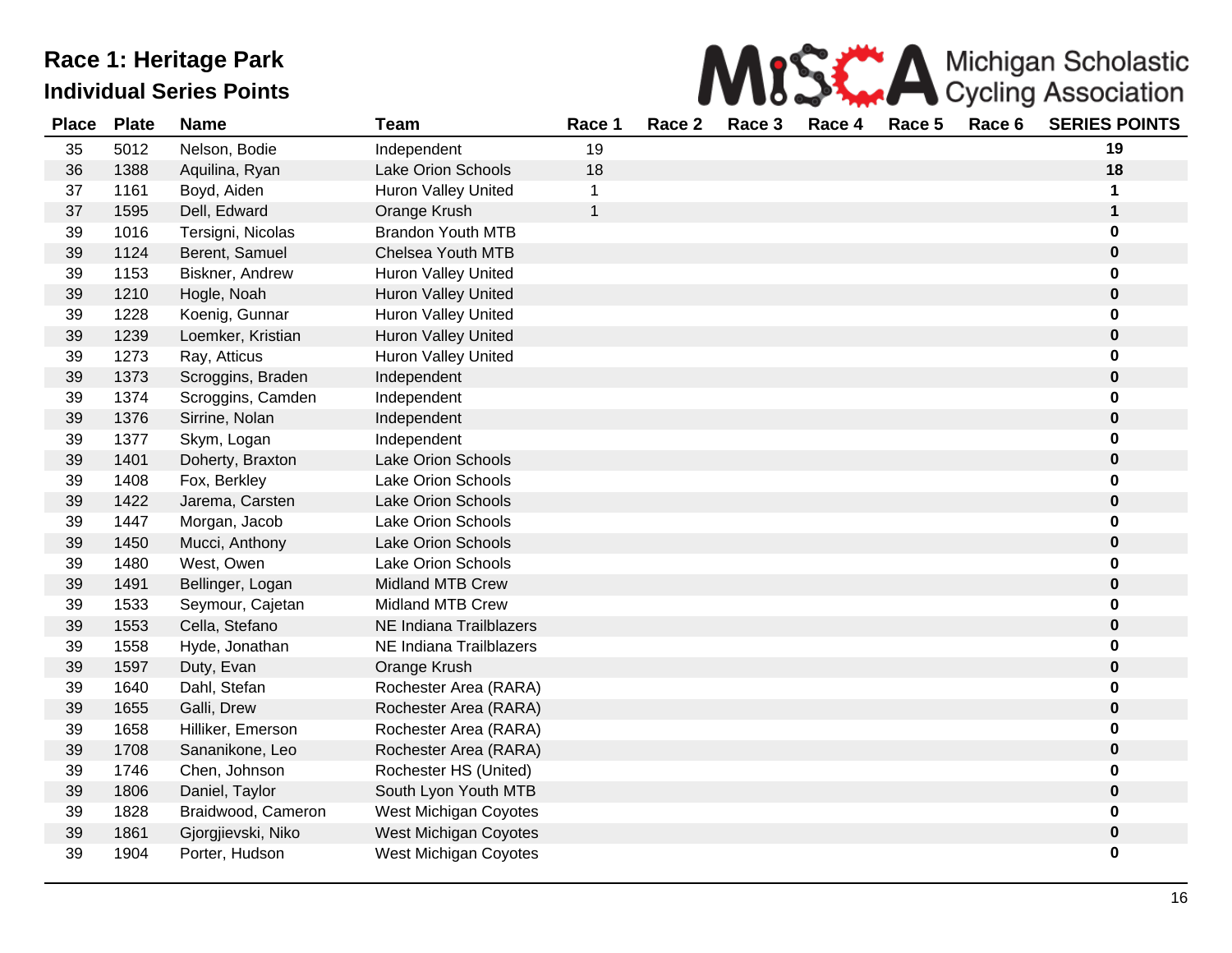| MISS A Michigan Scholastic |
|----------------------------|
|                            |

| <b>Place</b>     | <b>Plate</b> | <b>Name</b>                  | <b>Team</b>                  | Race 1       | Race 2 | Race 3 | Race 4 | Race 5 | Race 6 | <b>SERIES POINTS</b> |
|------------------|--------------|------------------------------|------------------------------|--------------|--------|--------|--------|--------|--------|----------------------|
| 39               | 1913         | Thompson, Evan               | West Michigan Coyotes        |              |        |        |        |        |        | $\mathbf 0$          |
| 39               | 1931         | Williams, Lucas              | West Michigan Coyotes        |              |        |        |        |        |        | $\mathbf 0$          |
| 39               | 1939         | Bhabhrawala, Zoren           | Wheels In Motion             |              |        |        |        |        |        | $\mathbf 0$          |
|                  |              | <b>Novice 7th Grade Male</b> |                              |              |        |        |        |        |        |                      |
| 1                | 1190         | Crane, Parker                | Huron Valley United          | 70           |        |        |        |        |        | 70                   |
| $\overline{2}$   | 1183         | Christensen, Soren           | <b>Huron Valley United</b>   | 67           |        |        |        |        |        | 67                   |
| 3                | 1715         | Smith, Logan                 | Rochester Area (RARA)        | 64           |        |        |        |        |        | 64                   |
| $\overline{4}$   | 1907         | Roberts, Easton              | West Michigan Coyotes        | 61           |        |        |        |        |        | 61                   |
| 5                | 5024         | Wise, Benjamin               | NE Indiana Trailblazers      | 58           |        |        |        |        |        | 58                   |
| 6                | 1614         | Villemure, Garrett           | Orange Krush                 | 55           |        |        |        |        |        | 55                   |
| $\overline{7}$   | 1632         | Carnwath, Caleb              | Rochester Area (RARA)        | 53           |        |        |        |        |        | 53                   |
| $\,8\,$          | 1503         | Gessford, Logan              | <b>Midland MTB Crew</b>      | 51           |        |        |        |        |        | 51                   |
| $\boldsymbol{9}$ | 1433         | LaGest, Nathan               | <b>Lake Orion Schools</b>    | 49           |        |        |        |        |        | 49                   |
| 10               | 1721         | Truelove III, Ralph          | Rochester Area (RARA)        | 47           |        |        |        |        |        | 47                   |
| 11               | 1857         | Fournier, Braedon            | West Michigan Coyotes        | 45           |        |        |        |        |        | 45                   |
| 12               | 1194         | Donohue, Griffin             | <b>Huron Valley United</b>   | 43           |        |        |        |        |        | 43                   |
| 13               | 1686         | Muenk, Cullen                | Rochester Area (RARA)        | 41           |        |        |        |        |        | 41                   |
| 14               | 1587         | Bordine, Jaxson              | Orange Krush                 | 40           |        |        |        |        |        | 40                   |
| 15               | 1785         | Rodda, Tyler                 | Rochester HS (United)        | 39           |        |        |        |        |        | 39                   |
| 16               | 1915         | Todd, Landen                 | <b>West Michigan Coyotes</b> | 38           |        |        |        |        |        | 38                   |
| 17               | 1001         | Blackmer, Colton             | <b>Brandon Youth MTB</b>     | 37           |        |        |        |        |        | 37                   |
| 18               | 1518         | Myers, Jackson               | <b>Midland MTB Crew</b>      | 36           |        |        |        |        |        | 36                   |
| 19               | 1609         | Schiffman, Eamon             | Orange Krush                 | 35           |        |        |        |        |        | 35                   |
| 20               | 1627         | Beros, Carter                | Rochester Area (RARA)        | 34           |        |        |        |        |        | 34                   |
| 21               | 1623         | Barker, Owen                 | Rochester Area (RARA)        | 33           |        |        |        |        |        | 33                   |
| 22               | 1473         | Stabenow, Walter             | <b>Lake Orion Schools</b>    | 32           |        |        |        |        |        | 32                   |
| 23               | 1404         | Florence, Landon             | <b>Lake Orion Schools</b>    | 31           |        |        |        |        |        | 31                   |
| 24               | 1109         | Smith, Garrett               | <b>Brighton Area Schools</b> | $\mathbf 1$  |        |        |        |        |        | $\mathbf 1$          |
| 24               | 1700         | Pugno-Mailey, Obadiah        | Rochester Area (RARA)        | $\mathbf 1$  |        |        |        |        |        | $\mathbf 1$          |
| 24               | 1706         | Rentrop, Luis                | Rochester Area (RARA)        | $\mathbf{1}$ |        |        |        |        |        | $\mathbf 1$          |
| 27               | 1002         | Brinker, Nathan              | <b>Brandon Youth MTB</b>     |              |        |        |        |        |        | 0                    |
| 27               | 1092         | Peart, Kaerigan              | <b>Brighton Area Schools</b> |              |        |        |        |        |        | $\pmb{0}$            |
| 27               | 1130         | Poma, Casmer                 | Chelsea Youth MTB            |              |        |        |        |        |        | $\mathbf 0$          |
| 27               | 1132         | Proos, Joseph                | Chelsea Youth MTB            |              |        |        |        |        |        | $\pmb{0}$            |
| 27               | 1165         | Brown, Nolan                 | <b>Huron Valley United</b>   |              |        |        |        |        |        | $\mathbf 0$          |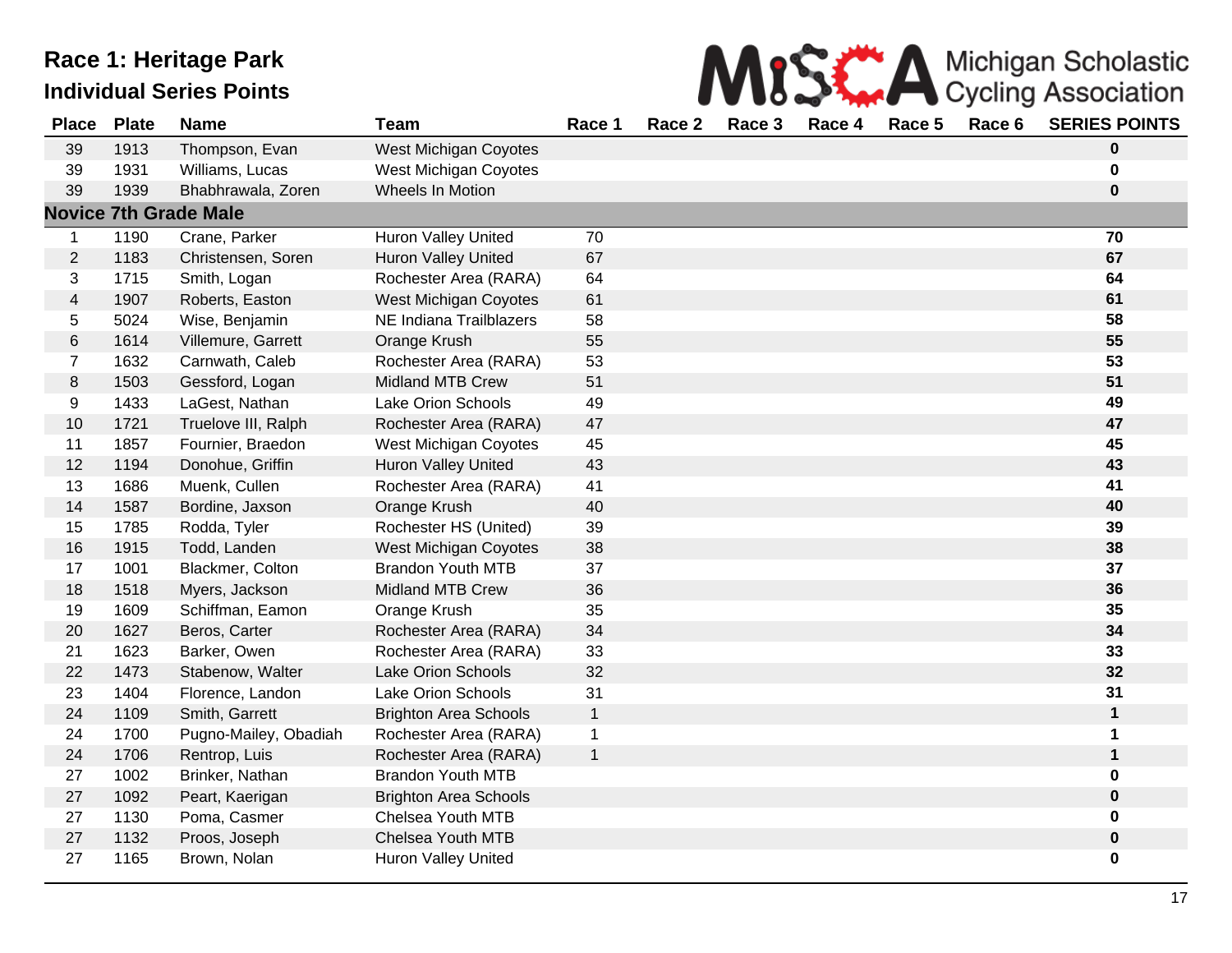| MISS A Michigan Scholastic |
|----------------------------|
|                            |

| <b>Place</b> | <b>Plate</b> | <b>Name</b>          | <b>Team</b>                | Race 1 | Race 2 | Race 3 | Race 4 | Race 5 | Race 6 | <b>SERIES POINTS</b> |
|--------------|--------------|----------------------|----------------------------|--------|--------|--------|--------|--------|--------|----------------------|
| 27           | 1205         | Haupt, Jonah         | <b>Huron Valley United</b> |        |        |        |        |        |        | $\mathbf 0$          |
| 27           | 1220         | Kaschyk, Alexander   | <b>Huron Valley United</b> |        |        |        |        |        |        | 0                    |
| 27           | 1255         | Miller, Chase        | <b>Huron Valley United</b> |        |        |        |        |        |        | 0                    |
| 27           | 1279         | Sanborn, Brady       | <b>Huron Valley United</b> |        |        |        |        |        |        | 0                    |
| 27           | 1291         | Stewart, Lucas       | <b>Huron Valley United</b> |        |        |        |        |        |        | $\mathbf 0$          |
| 27           | 1324         | Boone, Roscoe        | Independent                |        |        |        |        |        |        | 0                    |
| 27           | 1375         | Sirrine, Caelan      | Independent                |        |        |        |        |        |        | 0                    |
| 27           | 1385         | Accardo, Gavin       | Lake Orion Schools         |        |        |        |        |        |        | 0                    |
| 27           | 1387         | Ahn, Cameron         | <b>Lake Orion Schools</b>  |        |        |        |        |        |        | 0                    |
| 27           | 1395         | Clelland, Colten     | <b>Lake Orion Schools</b>  |        |        |        |        |        |        | 0                    |
| 27           | 1406         | Flores, Lennon       | <b>Lake Orion Schools</b>  |        |        |        |        |        |        | $\mathbf 0$          |
| 27           | 1451         | Mucci, Joseph        | Lake Orion Schools         |        |        |        |        |        |        | 0                    |
| 27           | 1474         | Stevenson, Cash      | <b>Lake Orion Schools</b>  |        |        |        |        |        |        | 0                    |
| 27           | 1488         | Bandemer, Brock      | <b>Midland MTB Crew</b>    |        |        |        |        |        |        | 0                    |
| 27           | 1504         | Giacalone, Sebastian | <b>Midland MTB Crew</b>    |        |        |        |        |        |        | 0                    |
| 27           | 1516         | Mann, Peter          | <b>Midland MTB Crew</b>    |        |        |        |        |        |        | 0                    |
| 27           | 1517         | Markey, Theodore     | <b>Midland MTB Crew</b>    |        |        |        |        |        |        | $\mathbf 0$          |
| 27           | 1557         | Hyde, Daniel         | NE Indiana Trailblazers    |        |        |        |        |        |        | 0                    |
| 27           | 1591         | Caudill, Owen        | Orange Krush               |        |        |        |        |        |        | 0                    |
| 27           | 1622         | Alt, Jake            | Rochester Area (RARA)      |        |        |        |        |        |        | 0                    |
| 27           | 1639         | Dahl, Jensen         | Rochester Area (RARA)      |        |        |        |        |        |        | $\mathbf 0$          |
| 27           | 1650         | Durham, Ethan        | Rochester Area (RARA)      |        |        |        |        |        |        | 0                    |
| 27           | 1654         | Gallagher, Liam      | Rochester Area (RARA)      |        |        |        |        |        |        | 0                    |
| 27           | 1678         | Manninen, Brendan    | Rochester Area (RARA)      |        |        |        |        |        |        | 0                    |
| 27           | 1699         | Porwal, Milen        | Rochester Area (RARA)      |        |        |        |        |        |        | $\mathbf 0$          |
| 27           | 1701         | Pulliam, Pryce       | Rochester Area (RARA)      |        |        |        |        |        |        | 0                    |
| 27           | 1710         | Schulz, Luke         | Rochester Area (RARA)      |        |        |        |        |        |        | $\mathbf 0$          |
| 27           | 1716         | Sowter, Gavin        | Rochester Area (RARA)      |        |        |        |        |        |        | 0                    |
| 27           | 1731         | Vollmayer, Vincent   | Rochester Area (RARA)      |        |        |        |        |        |        | $\mathbf 0$          |
| 27           | 1812         | Schuyler, Graham     | South Lyon Youth MTB       |        |        |        |        |        |        | 0                    |
| 27           | 1818         | Battjes, Baker       | West Michigan Coyotes      |        |        |        |        |        |        | $\mathbf 0$          |
| 27           | 1832         | Briggs, Dane         | West Michigan Coyotes      |        |        |        |        |        |        | 0                    |
| 27           | 1843         | Darnell, Remy        | West Michigan Coyotes      |        |        |        |        |        |        | 0                    |
| 27           | 1920         | VanBeynen, Levi      | West Michigan Coyotes      |        |        |        |        |        |        | 0                    |
| 27           | 1950         | Hadley, Andrew       | Wheels In Motion           |        |        |        |        |        |        | 0                    |
|              |              |                      |                            |        |        |        |        |        |        |                      |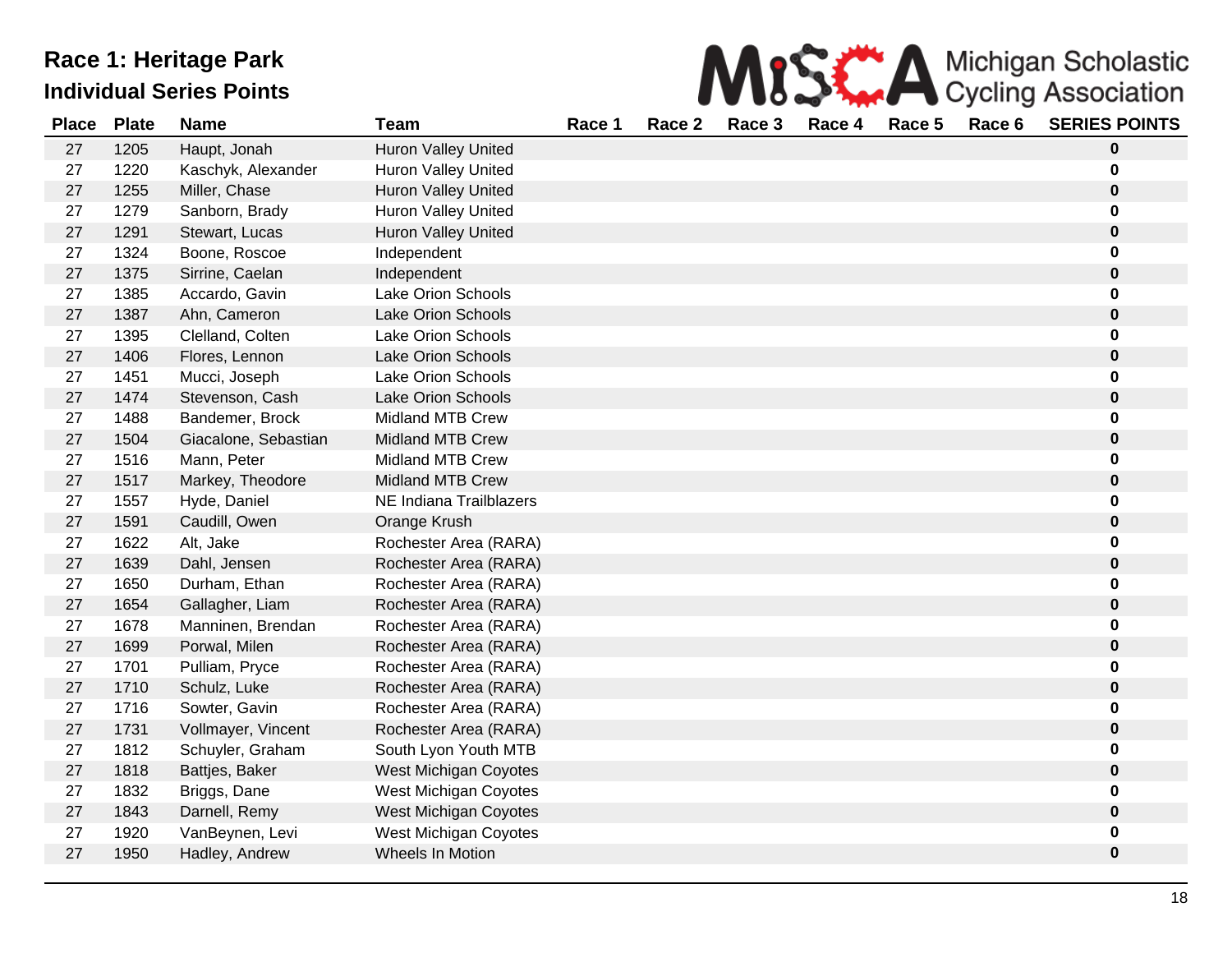|  | MISS A Michigan Scholastic |
|--|----------------------------|
|  |                            |

| <b>Place</b>     | <b>Plate</b> | <b>Name</b>                  | <b>Team</b>                  | Race 1       | Race 2 | Race 3 | Race 4 | Race 5 | Race 6 | <b>SERIES POINTS</b> |
|------------------|--------------|------------------------------|------------------------------|--------------|--------|--------|--------|--------|--------|----------------------|
| 27               | 1975         | Laman, Benjamin              | Wheels In Motion             |              |        |        |        |        |        | 0                    |
| 27               | 5006         | Remtema, Bram                | West Michigan Coyotes        |              |        |        |        |        |        | $\mathbf 0$          |
| 27               | 5011         | D'Agostini, Luigi            | Independent                  |              |        |        |        |        |        | 0                    |
|                  |              | <b>Novice 6th Grade Male</b> |                              |              |        |        |        |        |        |                      |
| $\mathbf{1}$     | 1674         | Mahoney, Gabriel             | Rochester Area (RARA)        | 70           |        |        |        |        |        | 70                   |
| $\overline{2}$   | 1554         | Cordes, Levi                 | NE Indiana Trailblazers      | 67           |        |        |        |        |        | 67                   |
| 3                | 1295         | Thielen, Nicholas            | Huron Valley United          | 64           |        |        |        |        |        | 64                   |
| 4                | 1317         | Wolcott, Nolan               | Huron Valley United          | 61           |        |        |        |        |        | 61                   |
| 5                | 1585         | Adkins, Cole                 | Orange Krush                 | 58           |        |        |        |        |        | 58                   |
| 6                | 1684         | Morales-Zozaya, Matteo       | Rochester Area (RARA)        | 55           |        |        |        |        |        | 55                   |
| $\overline{7}$   | 1105         | Schandevel, Kevin            | <b>Brighton Area Schools</b> | 53           |        |        |        |        |        | 53                   |
| 8                | 1345         | Horan, Xander                | Independent                  | 51           |        |        |        |        |        | 51                   |
| $\boldsymbol{9}$ | 1348         | Hyde, Liam                   | Independent                  | 49           |        |        |        |        |        | 49                   |
| 10               | 1163         | Boyd, Brock                  | Huron Valley United          | 47           |        |        |        |        |        | 47                   |
| 11               | 1472         | Soule, Charlie               | Lake Orion Schools           | 45           |        |        |        |        |        | 45                   |
| 12               | 1201         | Hamlin, Caiden               | <b>Huron Valley United</b>   | 43           |        |        |        |        |        | 43                   |
| 13               | 1015         | Savoie, Ryan                 | <b>Brandon Youth MTB</b>     | 41           |        |        |        |        |        | 41                   |
| 14               | 1875         | Leitow, Owen                 | West Michigan Coyotes        | 40           |        |        |        |        |        | 40                   |
| 15               | 1434         | Lawless, Britton             | Lake Orion Schools           | 39           |        |        |        |        |        | 39                   |
| 16               | 1507         | Holliday, Jakob              | Midland MTB Crew             | 1            |        |        |        |        |        | $\mathbf 1$          |
| 16               | 1705         | Rentrop, Lennox              | Rochester Area (RARA)        | $\mathbf{1}$ |        |        |        |        |        | $\mathbf{1}$         |
| 16               | 1808         | Martz, Aiden                 | South Lyon Youth MTB         | 1            |        |        |        |        |        | $\mathbf 1$          |
| 19               | 1052         | Frey, Jack                   | <b>Brighton Area Schools</b> |              |        |        |        |        |        | $\mathbf 0$          |
| 19               | 1185         | Christopher, Logan           | <b>Huron Valley United</b>   |              |        |        |        |        |        | 0                    |
| 19               | 1186         | Christopher, Lucas           | Huron Valley United          |              |        |        |        |        |        | $\pmb{0}$            |
| 19               | 1188         | Cory, Isaac                  | Huron Valley United          |              |        |        |        |        |        | $\mathbf 0$          |
| 19               | 1206         | Henck, Logan                 | Huron Valley United          |              |        |        |        |        |        | $\mathbf 0$          |
| 19               | 1225         | Kenney, Jaxon                | Huron Valley United          |              |        |        |        |        |        | $\mathbf 0$          |
| 19               | 1262         | Orsini, Landon               | Huron Valley United          |              |        |        |        |        |        | $\mathbf 0$          |
| 19               | 1302         | Troger, William              | Huron Valley United          |              |        |        |        |        |        | 0                    |
| 19               | 1303         | Ventura, Henry               | <b>Huron Valley United</b>   |              |        |        |        |        |        | $\mathbf 0$          |
| 19               | 1326         | Bryant, Samuel               | Independent                  |              |        |        |        |        |        | 0                    |
| 19               | 1352         | Korte, Jason                 | Independent                  |              |        |        |        |        |        | $\pmb{0}$            |
| 19               | 1356         | Marcellin, Jase              | Independent                  |              |        |        |        |        |        | 0                    |
| 19               | 1383         | Woolace, Noble               | Independent                  |              |        |        |        |        |        | $\mathbf 0$          |
|                  |              |                              |                              |              |        |        |        |        |        |                      |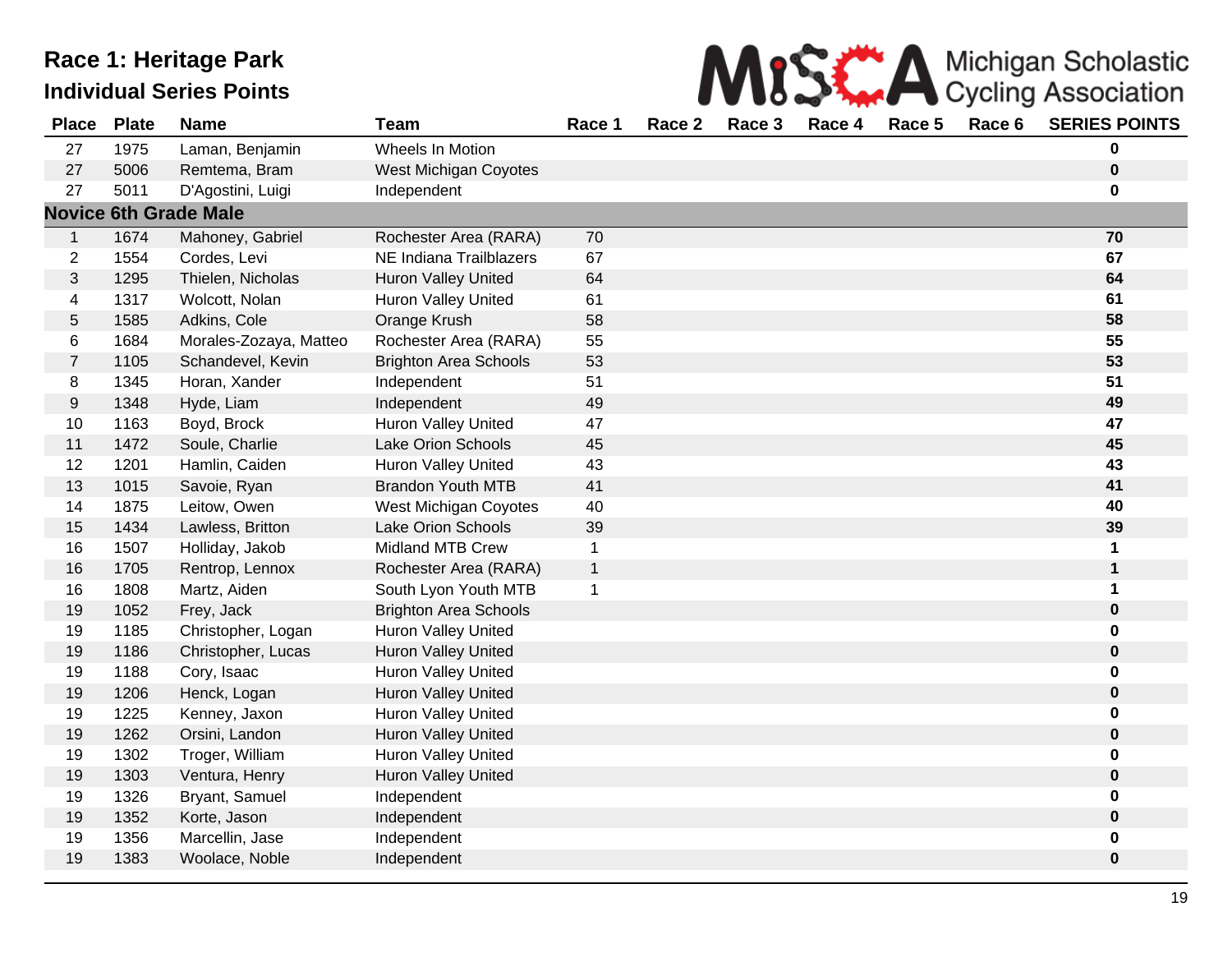|  | MISS A Michigan Scholastic |
|--|----------------------------|
|  |                            |

| <b>Place</b>     | <b>Plate</b> | <b>Name</b>                     | <b>Team</b>                  | Race 1 | Race 2 | Race 3 | Race 4 | Race 5 | Race 6 | <b>SERIES POINTS</b> |
|------------------|--------------|---------------------------------|------------------------------|--------|--------|--------|--------|--------|--------|----------------------|
| 19               | 1394         | Cervin, Gannon                  | <b>Lake Orion Schools</b>    |        |        |        |        |        |        | 0                    |
| 19               | 1398         | Danpollo, Tristan               | Lake Orion Schools           |        |        |        |        |        |        | 0                    |
| 19               | 1444         | Mermell, Max                    | Lake Orion Schools           |        |        |        |        |        |        | 0                    |
| 19               | 1485         | Zsenyuk, Landon                 | <b>Lake Orion Schools</b>    |        |        |        |        |        |        | 0                    |
| 19               | 1510         | Hudack, Colin                   | <b>Midland MTB Crew</b>      |        |        |        |        |        |        | 0                    |
| 19               | 1541         | Tiret, Liam                     | <b>Midland MTB Crew</b>      |        |        |        |        |        |        | $\pmb{0}$            |
| 19               | 1647         | Dolecki, Connor                 | Rochester Area (RARA)        |        |        |        |        |        |        | 0                    |
| 19               | 1657         | Hilliker, Benson                | Rochester Area (RARA)        |        |        |        |        |        |        | $\pmb{0}$            |
| 19               | 1667         | LaFever, Wesley                 | Rochester Area (RARA)        |        |        |        |        |        |        | 0                    |
| 19               | 1690         | Novak, Kyle                     | Rochester Area (RARA)        |        |        |        |        |        |        | $\mathbf 0$          |
| 19               | 1693         | Patyi, Roman                    | Rochester Area (RARA)        |        |        |        |        |        |        | 0                    |
| 19               | 1707         | Roberts, Kane                   | Rochester Area (RARA)        |        |        |        |        |        |        | $\mathbf 0$          |
| 19               | 1838         | Chastain, Ashton                | West Michigan Coyotes        |        |        |        |        |        |        | 0                    |
| 19               | 1846         | Dew, Owen                       | West Michigan Coyotes        |        |        |        |        |        |        | 0                    |
| 19               | 1849         | DiLaura, Nicholas               | <b>West Michigan Coyotes</b> |        |        |        |        |        |        | 0                    |
| 19               | 1855         | Flanders, Jackson               | West Michigan Coyotes        |        |        |        |        |        |        | $\mathbf 0$          |
| 19               | 1880         | Lukas, Kyle                     | West Michigan Coyotes        |        |        |        |        |        |        | 0                    |
| 19               | 1898         | Ondersma, Elijah                | West Michigan Coyotes        |        |        |        |        |        |        | $\mathbf 0$          |
| 19               | 1923         | VanSingel, Isaac                | West Michigan Coyotes        |        |        |        |        |        |        | 0                    |
| 19               | 1925         | VerHage, Felix                  | West Michigan Coyotes        |        |        |        |        |        |        | 0                    |
| 19               | 1942         | Bungard, Bram                   | Wheels In Motion             |        |        |        |        |        |        | 0                    |
| 19               | 1951         | Hadley, Calder                  | Wheels In Motion             |        |        |        |        |        |        | 0                    |
| 19               | 1974         | Kuessner-Howard, Asa            | Wheels In Motion             |        |        |        |        |        |        | 0                    |
|                  |              | <b>Advanced Elementary Male</b> |                              |        |        |        |        |        |        |                      |
| $\mathbf{1}$     | 1848         | DeWall, Luke                    | West Michigan Coyotes        | 70     |        |        |        |        |        | 70                   |
| $\overline{2}$   | 1390         | Babichev, Artem                 | Lake Orion Schools           | 67     |        |        |        |        |        | 67                   |
| 3                | 1230         | Kollien, Sawyer                 | <b>Huron Valley United</b>   | 64     |        |        |        |        |        | 64                   |
| 4                | 5001         | DelValle, Wyatt                 | Independent                  | 61     |        |        |        |        |        | 61                   |
| $\sqrt{5}$       | 1697         | Pokowski, Tyler                 | Rochester Area (RARA)        | 58     |        |        |        |        |        | 58                   |
| 6                | 1619         | Yessian, Grant                  | Orange Krush                 | 55     |        |        |        |        |        | 55                   |
| $\overline{7}$   | 1870         | Hughes, William                 | West Michigan Coyotes        | 53     |        |        |        |        |        | 53                   |
| 8                | 1836         | Carpenter, Kellen               | West Michigan Coyotes        | 51     |        |        |        |        |        | 51                   |
| $\boldsymbol{9}$ | 1601         | Keyes, James                    | Orange Krush                 | 49     |        |        |        |        |        | 49                   |
| 10               | 1665         | Krasnov, Daniel                 | Rochester Area (RARA)        | 47     |        |        |        |        |        | 47                   |
| 11               | 1439         | Lucia, Landon                   | <b>Lake Orion Schools</b>    | 45     |        |        |        |        |        | 45                   |
|                  |              |                                 |                              |        |        |        |        |        |        |                      |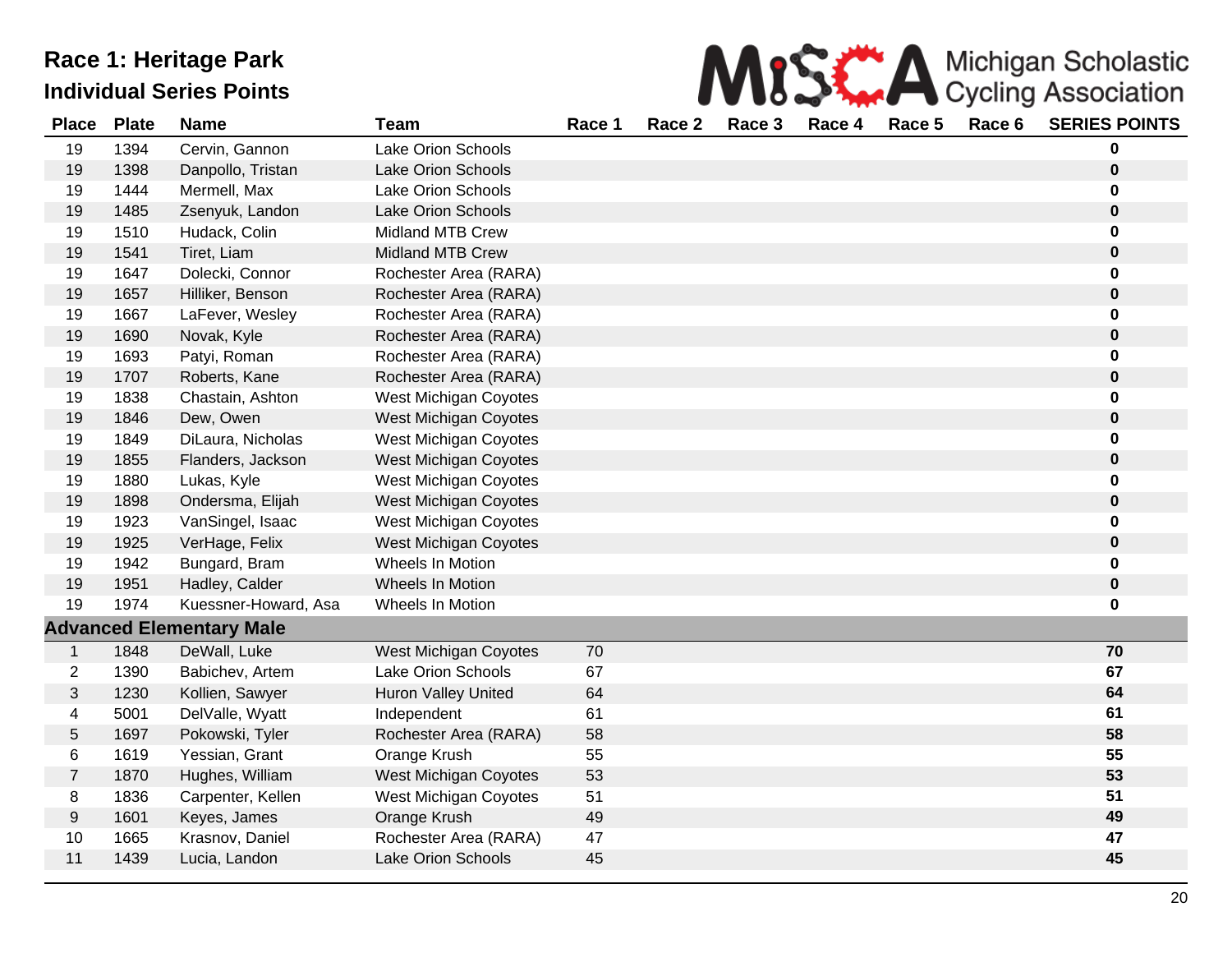

| <b>Place</b>                           | <b>Plate</b> | <b>Name</b>                       | <b>Team</b>                  | Race 1      | Race 2 | Race 3 | Race 4 | Race 5 | Race 6 | <b>SERIES POINTS</b> |
|----------------------------------------|--------------|-----------------------------------|------------------------------|-------------|--------|--------|--------|--------|--------|----------------------|
| 12                                     | 1943         | Burton, Brayden                   | Wheels In Motion             | 43          |        |        |        |        |        | 43                   |
| 13                                     | 1323         | Boone, Moses                      | Independent                  |             |        |        |        |        |        | 0                    |
| 13                                     | 1468         | Ruple, Isaac                      | Lake Orion Schools           |             |        |        |        |        |        | 0                    |
| 13                                     | 1983         | Marshall, Owen                    | Wheels In Motion             |             |        |        |        |        |        | 0                    |
|                                        |              | <b>Advanced Elementary Female</b> |                              |             |        |        |        |        |        |                      |
| $\mathbf{1}$                           | 1094         | Pobocik, Olivia                   | <b>Brighton Area Schools</b> | 70          |        |        |        |        |        | 70                   |
| $\overline{2}$                         | 1189         | Crane, Joanie                     | <b>Huron Valley United</b>   | 67          |        |        |        |        |        | 67                   |
| 3                                      | 1151         | Bishop, Sabine                    | Huron Valley United          | 64          |        |        |        |        |        | 64                   |
| $\overline{\mathbf{4}}$                | 1418         | Heist, Sylvie                     | Lake Orion Schools           | 61          |        |        |        |        |        | 61                   |
| 5                                      | 1851         | Drajka, Reese                     | West Michigan Coyotes        | 58          |        |        |        |        |        | 58                   |
| $\,6$                                  | 1819         | Battjes, Matia                    | West Michigan Coyotes        | 55          |        |        |        |        |        | 55                   |
| $\overline{7}$                         | 1954         | Hann-Morgan, Maliyah              | Wheels In Motion             | 53          |        |        |        |        |        | 53                   |
| 8                                      | 1380         | Trierweiler, Ocean                | Independent                  | 51          |        |        |        |        |        | 51                   |
| 9                                      | 1167         | Brzuchanski, Jane                 | <b>Huron Valley United</b>   | $\mathbf 1$ |        |        |        |        |        | 1                    |
| 10                                     | 5018         | Dick, Kacie                       | <b>Wheels In Motion</b>      |             |        |        |        |        |        | $\mathbf 0$          |
| <b>Elementary Male</b><br><b>Upper</b> |              |                                   |                              |             |        |        |        |        |        |                      |
| 1                                      | 1233         | Kowalski, Grady                   | Huron Valley United          | 60          |        |        |        |        |        | 60                   |
| $\overline{2}$                         | 1641         | DAnna, Francesco                  | Rochester Area (RARA)        | 57          |        |        |        |        |        | 57                   |
| 3                                      | 1420         | Hill, Gavin                       | Lake Orion Schools           | 54          |        |        |        |        |        | 54                   |
| $\overline{\mathcal{A}}$               | 1372         | Schultz, Ryker                    | Independent                  | 51          |        |        |        |        |        | 51                   |
| 5                                      | 1633         | Carnwath, Logan                   | Rochester Area (RARA)        | 48          |        |        |        |        |        | 48                   |
| 6                                      | 1208         | Hill, Ryan                        | <b>Huron Valley United</b>   | 45          |        |        |        |        |        | 45                   |
| $\overline{7}$                         | 1258         | Murphy, Travis                    | <b>Huron Valley United</b>   | 43          |        |        |        |        |        | 43                   |
| 8                                      | 1477         | Trudeau, Jacob                    | Lake Orion Schools           | 41          |        |        |        |        |        | 41                   |
| 9                                      | 1555         | Cordes, Myles                     | NE Indiana Trailblazers      | 39          |        |        |        |        |        | 39                   |
| 10                                     | 1274         | Rodner, Jacob                     | Huron Valley United          | 37          |        |        |        |        |        | 37                   |
| 11                                     | 1245         | Mallory, Griffin                  | Huron Valley United          | 35          |        |        |        |        |        | 35                   |
| 12                                     | 1209         | Hlahla, Matthieu                  | Huron Valley United          | 33          |        |        |        |        |        | 33                   |
| 13                                     | 1989         | Nazario, Gabriel                  | Wheels In Motion             | 31          |        |        |        |        |        | 31                   |
| 14                                     | 1267         | Palumbo, Frank                    | Huron Valley United          | 30          |        |        |        |        |        | 30                   |
| 15                                     | 1826         | Boer, Jakob                       | West Michigan Coyotes        | 29          |        |        |        |        |        | 29                   |
| 16                                     | 1611         | Stapula, Cole                     | Orange Krush                 | 28          |        |        |        |        |        | 28                   |
| 17                                     | 1449         | Morgan, Mark                      | Lake Orion Schools           | 27          |        |        |        |        |        | 27                   |
| 18                                     | 1351         | Kluesner, Caleb                   | Independent                  | 26          |        |        |        |        |        | 26                   |
| 19                                     | 1011         | Lasco, Maxx                       | <b>Brandon Youth MTB</b>     | 25          |        |        |        |        |        | 25                   |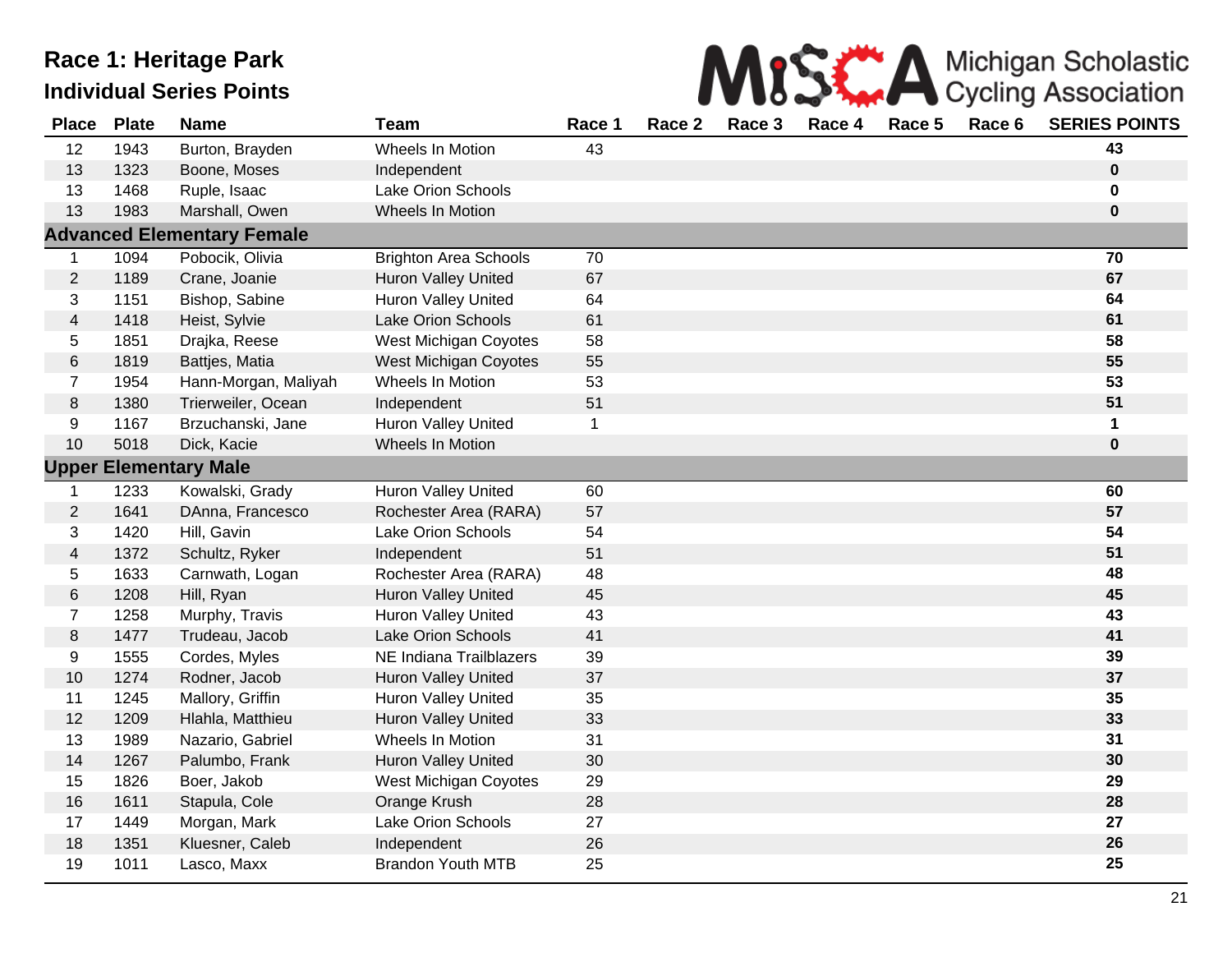

| <b>Place</b> | <b>Plate</b> | <b>Name</b>         | <b>Team</b>                  | Race 1                  | Race 2 | Race 3 | Race 4 | Race 5 | Race 6 | <b>SERIES POINTS</b> |
|--------------|--------------|---------------------|------------------------------|-------------------------|--------|--------|--------|--------|--------|----------------------|
| 20           | 1599         | Huffman, Liam       | Orange Krush                 | 24                      |        |        |        |        |        | 24                   |
| 21           | 1688         | Neubauer, Nickolas  | Rochester Area (RARA)        | 23                      |        |        |        |        |        | 23                   |
| 22           | 1634         | Catalano, Dean      | Rochester Area (RARA)        | 22                      |        |        |        |        |        | 22                   |
| 23           | 1996         | Saintin, Marcel     | Wheels In Motion             | 21                      |        |        |        |        |        | 21                   |
| 24           | 1298         | Tidbury, Owen       | <b>Huron Valley United</b>   | 20                      |        |        |        |        |        | 20                   |
| 25           | 1339         | Garthoff, Sebastian | Independent                  | 19                      |        |        |        |        |        | 19                   |
| 26           | 1949         | Goeglein, Graham    | Wheels In Motion             | 18                      |        |        |        |        |        | 18                   |
| 27           | 1953         | Hale, Owen          | Wheels In Motion             | 17                      |        |        |        |        |        | 17                   |
| 28           | 1084         | McFall, Matthew     | <b>Brighton Area Schools</b> | 16                      |        |        |        |        |        | 16                   |
| 29           | 1364         | Norgaard, Jackson   | Independent                  | 15                      |        |        |        |        |        | 15                   |
| 30           | 1643         | Debiaggi, Luca      | Rochester Area (RARA)        | 14                      |        |        |        |        |        | 14                   |
| 31           | 1845         | Dew, Jensen         | West Michigan Coyotes        | 13                      |        |        |        |        |        | 13                   |
| 32           | 1005         | Eller, Colton       | <b>Brandon Youth MTB</b>     | 12                      |        |        |        |        |        | 12                   |
| 33           | 1250         | McFall, Nate        | Huron Valley United          | 11                      |        |        |        |        |        | 11                   |
| 34           | 1680         | McGrath, Gavin      | Rochester Area (RARA)        | 10                      |        |        |        |        |        | 10                   |
| 35           | 5029         | Shidler, Ryder      | Heritage Jackrabbits         | 9                       |        |        |        |        |        | 9                    |
| 36           | 1946         | East, Ethan         | Wheels In Motion             | $\,8\,$                 |        |        |        |        |        | 8                    |
| 37           | 1076         | Larscheid, Finnegan | <b>Brighton Area Schools</b> | $\overline{7}$          |        |        |        |        |        | 7                    |
| 38           | 1959         | Hoag, Greyson       | Wheels In Motion             | $\,6$                   |        |        |        |        |        | 6                    |
| 39           | 1405         | Florence, Trent     | <b>Lake Orion Schools</b>    | 5                       |        |        |        |        |        | 5                    |
| 40           | 1687         | Neely, Kyle         | Rochester Area (RARA)        | $\overline{\mathbf{4}}$ |        |        |        |        |        | 4                    |
| 41           | 5028         | Shidler, Chase      | Heritage Jackrabbits         | 3                       |        |        |        |        |        | 3                    |
| 42           | 1475         | Stewart, Dayde      | Lake Orion Schools           | $\overline{2}$          |        |        |        |        |        | $\mathbf 2$          |
| 43           | 1361         | Myers, Bryce        | Independent                  | 1                       |        |        |        |        |        | 1                    |
| 43           | 1411         | Garrard, Preston    | <b>Lake Orion Schools</b>    | $\mathbf{1}$            |        |        |        |        |        | $\mathbf 1$          |
| 45           | 1034         | Coddington, Timothy | <b>Brighton Area Schools</b> |                         |        |        |        |        |        | 0                    |
| 45           | 1083         | McFall, Joshua      | <b>Brighton Area Schools</b> |                         |        |        |        |        |        | 0                    |
| 45           | 1093         | Peart, Rowan        | <b>Brighton Area Schools</b> |                         |        |        |        |        |        | 0                    |
| 45           | 1126         | Coppernoll, Weston  | Chelsea Youth MTB            |                         |        |        |        |        |        | $\mathbf 0$          |
| 45           | 1154         | Blaine, Mason       | <b>Huron Valley United</b>   |                         |        |        |        |        |        | 0                    |
| 45           | 1164         | Brennan, Levi       | Huron Valley United          |                         |        |        |        |        |        | $\mathbf 0$          |
| 45           | 1213         | Hurst, Samuel       | Huron Valley United          |                         |        |        |        |        |        | 0                    |
| 45           | 1214         | Ingham, Parker      | <b>Huron Valley United</b>   |                         |        |        |        |        |        | 0                    |
| 45           | 1221         | Kennedy, Brennan    | Huron Valley United          |                         |        |        |        |        |        | 0                    |
| 45           | 1244         | Macfarlane, James   | <b>Huron Valley United</b>   |                         |        |        |        |        |        | 0                    |
|              |              |                     |                              |                         |        |        |        |        |        |                      |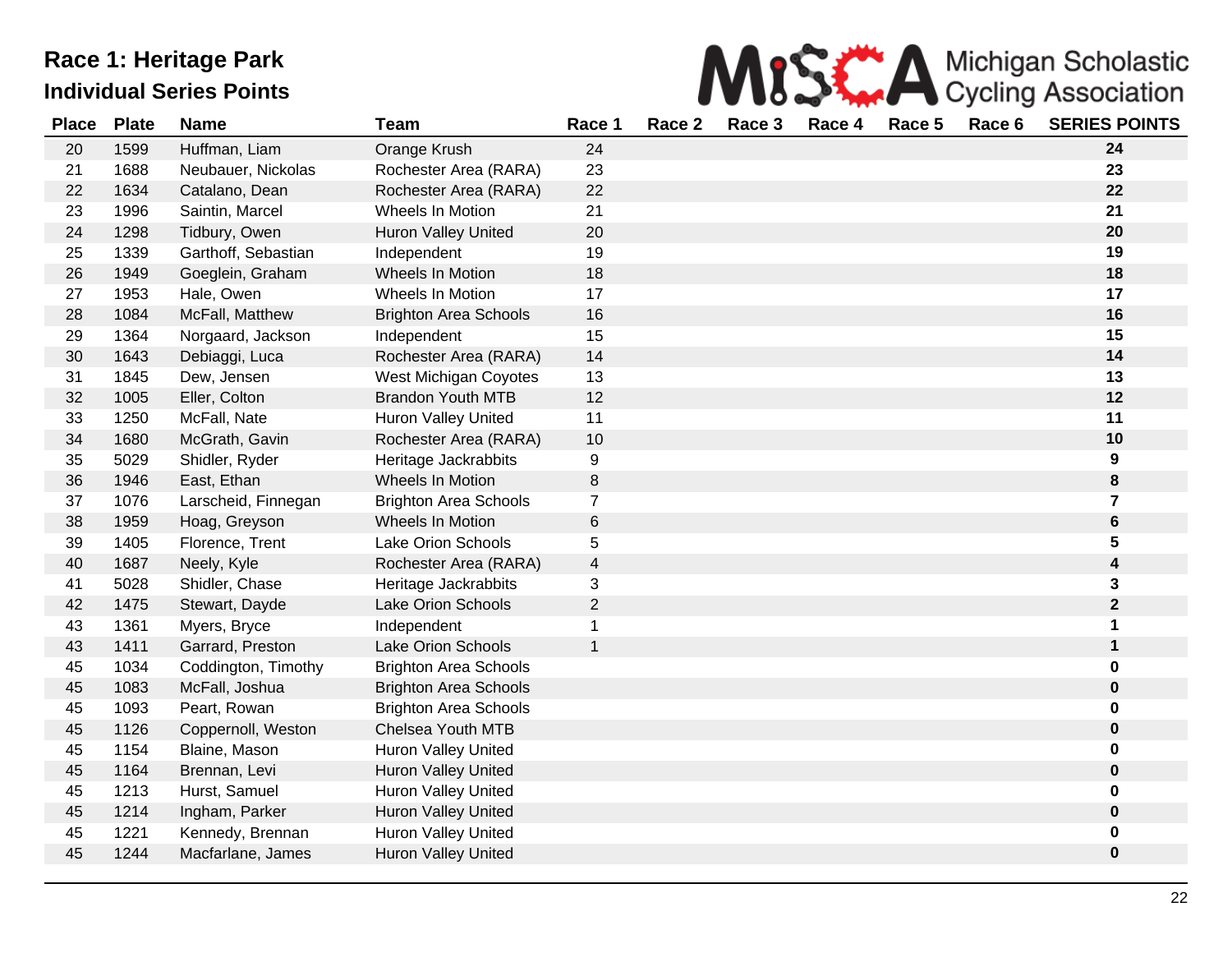| MISK A Michigan Scholastic |
|----------------------------|
|                            |

| <b>Place</b> | <b>Plate</b> | <b>Name</b>        | <b>Team</b>                | Race 1 | Race 2 | Race 3 | Race 4 | Race 5 | Race 6 | <b>SERIES POINTS</b> |
|--------------|--------------|--------------------|----------------------------|--------|--------|--------|--------|--------|--------|----------------------|
| 45           | 1254         | Miller, Blake      | <b>Huron Valley United</b> |        |        |        |        |        |        | 0                    |
| 45           | 1270         | Poelke, Wyatt      | <b>Huron Valley United</b> |        |        |        |        |        |        | $\mathbf 0$          |
| 45           | 1285         | Slack, Liam        | <b>Huron Valley United</b> |        |        |        |        |        |        | 0                    |
| 45           | 1293         | Stocker, Wesley E. | <b>Huron Valley United</b> |        |        |        |        |        |        | 0                    |
| 45           | 1294         | Sword, Ethan       | <b>Huron Valley United</b> |        |        |        |        |        |        | 0                    |
| 45           | 1301         | Troger, Owen       | <b>Huron Valley United</b> |        |        |        |        |        |        | 0                    |
| 45           | 1304         | Ventura, Samuel    | Huron Valley United        |        |        |        |        |        |        | 0                    |
| 45           | 1314         | Winkel, Tucker     | <b>Huron Valley United</b> |        |        |        |        |        |        | 0                    |
| 45           | 1353         | Korte, Justin      | Independent                |        |        |        |        |        |        | 0                    |
| 45           | 1397         | Danpollo, Desmond  | <b>Lake Orion Schools</b>  |        |        |        |        |        |        | $\mathbf 0$          |
| 45           | 1409         | Fox, Nolan         | <b>Lake Orion Schools</b>  |        |        |        |        |        |        | 0                    |
| 45           | 1414         | Gizicki, Finnley   | <b>Lake Orion Schools</b>  |        |        |        |        |        |        | 0                    |
| 45           | 1453         | Munk, Carson       | <b>Lake Orion Schools</b>  |        |        |        |        |        |        | 0                    |
| 45           | 1483         | Wolski, Julian     | <b>Lake Orion Schools</b>  |        |        |        |        |        |        | $\mathbf 0$          |
| 45           | 1495         | Carey, Timothy     | <b>Midland MTB Crew</b>    |        |        |        |        |        |        | 0                    |
| 45           | 1499         | Cunningham, Ryder  | <b>Midland MTB Crew</b>    |        |        |        |        |        |        | $\mathbf 0$          |
| 45           | 1501         | Fimbinger, Josef   | <b>Midland MTB Crew</b>    |        |        |        |        |        |        | 0                    |
| 45           | 1511         | Keilitz, Ryder     | <b>Midland MTB Crew</b>    |        |        |        |        |        |        | 0                    |
| 45           | 1520         | Newland, Whitman   | <b>Midland MTB Crew</b>    |        |        |        |        |        |        | 0                    |
| 45           | 1523         | Perera, Nathan     | <b>Midland MTB Crew</b>    |        |        |        |        |        |        | $\mathbf 0$          |
| 45           | 1524         | Powlus, Easton     | <b>Midland MTB Crew</b>    |        |        |        |        |        |        | 0                    |
| 45           | 1529         | Roberts, Jake      | <b>Midland MTB Crew</b>    |        |        |        |        |        |        | $\mathbf 0$          |
| 45           | 1531         | Romo, Brett        | <b>Midland MTB Crew</b>    |        |        |        |        |        |        | 0                    |
| 45           | 1532         | Roth, Parker       | <b>Midland MTB Crew</b>    |        |        |        |        |        |        | $\mathbf 0$          |
| 45           | 1534         | Stewart, Koen      | <b>Midland MTB Crew</b>    |        |        |        |        |        |        | 0                    |
| 45           | 1537         | Stinso, Roman      | <b>Midland MTB Crew</b>    |        |        |        |        |        |        | $\mathbf 0$          |
| 45           | 1538         | Stracke, Benjamin  | <b>Midland MTB Crew</b>    |        |        |        |        |        |        | 0                    |
| 45           | 1539         | Stracke, Keillor   | <b>Midland MTB Crew</b>    |        |        |        |        |        |        | $\mathbf 0$          |
| 45           | 1542         | Tiret, Owen        | <b>Midland MTB Crew</b>    |        |        |        |        |        |        | 0                    |
| 45           | 1564         | Potsander, Solomon | NE Indiana Trailblazers    |        |        |        |        |        |        | $\mathbf 0$          |
| 45           | 1590         | Brizendine, Jonas  | Orange Krush               |        |        |        |        |        |        | 0                    |
| 45           | 1603         | LeMarbe, Travis    | Orange Krush               |        |        |        |        |        |        | $\mathbf 0$          |
| 45           | 1616         | Weaver, James      | Orange Krush               |        |        |        |        |        |        | 0                    |
| 45           | 1625         | Bedia, Luca        | Rochester Area (RARA)      |        |        |        |        |        |        | 0                    |
| 45           | 1635         | Cobb, Benjamin     | Rochester Area (RARA)      |        |        |        |        |        |        | 0                    |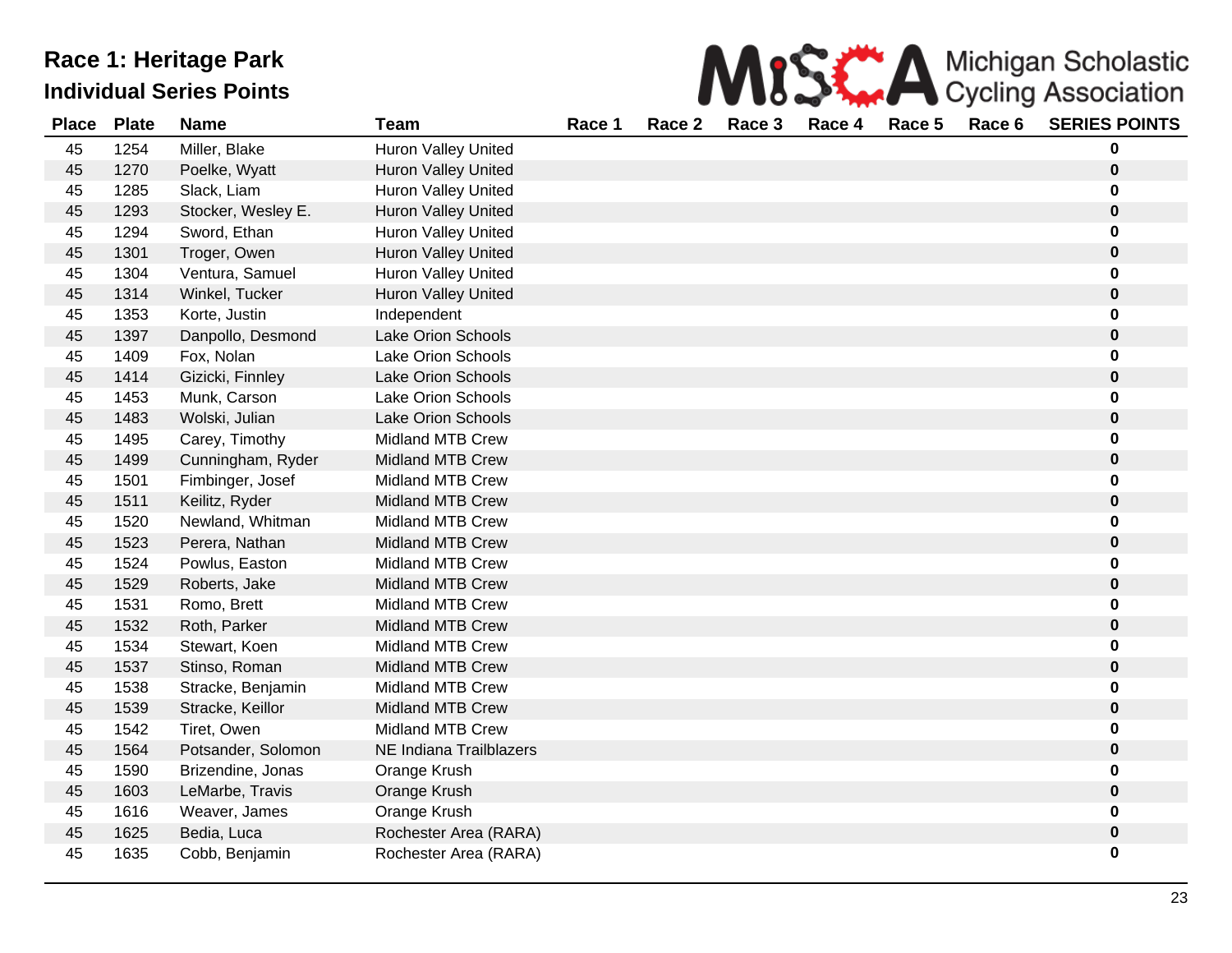| MISS A Michigan Scholastic |
|----------------------------|
|                            |

| <b>Place</b> | <b>Plate</b> | <b>Name</b>                    | <b>Team</b>                  | Race 1 | Race 2 | Race 3 | Race 4 | Race 5 | Race 6 | <b>SERIES POINTS</b> |
|--------------|--------------|--------------------------------|------------------------------|--------|--------|--------|--------|--------|--------|----------------------|
| 45           | 1638         | Dahl, Gabe                     | Rochester Area (RARA)        |        |        |        |        |        |        | 0                    |
| 45           | 1644         | Desimone, Giuseppe             | Rochester Area (RARA)        |        |        |        |        |        |        | $\bf{0}$             |
| 45           | 1646         | Dolecki, Carson                | Rochester Area (RARA)        |        |        |        |        |        |        | 0                    |
| 45           | 1651         | Dworzecki, Jack                | Rochester Area (RARA)        |        |        |        |        |        |        | 0                    |
| 45           | 1652         | Feddersen, Jackson             | Rochester Area (RARA)        |        |        |        |        |        |        | 0                    |
| 45           | 1659         | Holland, Benjamin              | Rochester Area (RARA)        |        |        |        |        |        |        | 0                    |
| 45           | 1664         | Kranson, Noah                  | Rochester Area (RARA)        |        |        |        |        |        |        | 0                    |
| 45           | 1679         | Manninen, Caden                | Rochester Area (RARA)        |        |        |        |        |        |        | 0                    |
| 45           | 1681         | McKinney, Lochlan              | Rochester Area (RARA)        |        |        |        |        |        |        | $\pmb{0}$            |
| 45           | 1685         | Muenk, Andrew                  | Rochester Area (RARA)        |        |        |        |        |        |        | 0                    |
| 45           | 1689         | Novak, Connor                  | Rochester Area (RARA)        |        |        |        |        |        |        | 0                    |
| 45           | 1717         | Straughen, Evan                | Rochester Area (RARA)        |        |        |        |        |        |        | 0                    |
| 45           | 1718         | Tallent, Evan                  | Rochester Area (RARA)        |        |        |        |        |        |        | $\mathbf 0$          |
| 45           | 1719         | Thomas, William                | Rochester Area (RARA)        |        |        |        |        |        |        | 0                    |
| 45           | 1729         | Vittorini, Valentino           | Rochester Area (RARA)        |        |        |        |        |        |        | 0                    |
| 45           | 1733         | Walter, Evan                   | Rochester Area (RARA)        |        |        |        |        |        |        | 0                    |
| 45           | 1811         | Miska, Owen                    | South Lyon Youth MTB         |        |        |        |        |        |        | $\pmb{0}$            |
| 45           | 1854         | Flanders, Henry                | West Michigan Coyotes        |        |        |        |        |        |        | 0                    |
| 45           | 1860         | Galvez, Jose-Maria             | <b>West Michigan Coyotes</b> |        |        |        |        |        |        | $\pmb{0}$            |
| 45           | 1868         | Hubbard, Tristan               | West Michigan Coyotes        |        |        |        |        |        |        | 0                    |
| 45           | 1905         | Post, Caleb                    | West Michigan Coyotes        |        |        |        |        |        |        | 0                    |
| 45           | 1906         | Riedel, Landon                 | West Michigan Coyotes        |        |        |        |        |        |        | 0                    |
| 45           | 1918         | VanBeynen, Crew                | West Michigan Coyotes        |        |        |        |        |        |        | 0                    |
| 45           | 1922         | VanSingel, Colin               | West Michigan Coyotes        |        |        |        |        |        |        | 0                    |
| 45           | 1924         | VerHage, Archer                | West Michigan Coyotes        |        |        |        |        |        |        | 0                    |
| 45           | 1927         | Weigel, Levi                   | West Michigan Coyotes        |        |        |        |        |        |        | 0                    |
| 45           | 1944         | Charson, Ari                   | Wheels In Motion             |        |        |        |        |        |        | $\mathbf 0$          |
| 45           | 1965         | Jones, Weston                  | Wheels In Motion             |        |        |        |        |        |        | 0                    |
| 45           | 1970         | Kline, Dallin                  | Wheels In Motion             |        |        |        |        |        |        | 0                    |
| 45           | 1971         | Kline, William                 | Wheels In Motion             |        |        |        |        |        |        | 0                    |
| 45           | 1980         | Liska, Easton                  | Wheels In Motion             |        |        |        |        |        |        | 0                    |
| 45           | 1999         | Schoenherr, Dominic            | Wheels In Motion             |        |        |        |        |        |        | 0                    |
| 45           | 5017         | Kolenda, Rasce                 | Independent                  |        |        |        |        |        |        | 0                    |
|              |              | <b>Upper Elementary Female</b> |                              |        |        |        |        |        |        |                      |
| 1            | 1926         | Weaver, Samantha               | West Michigan Coyotes        | 60     |        |        |        |        |        | 60                   |
|              |              |                                |                              |        |        |        |        |        |        |                      |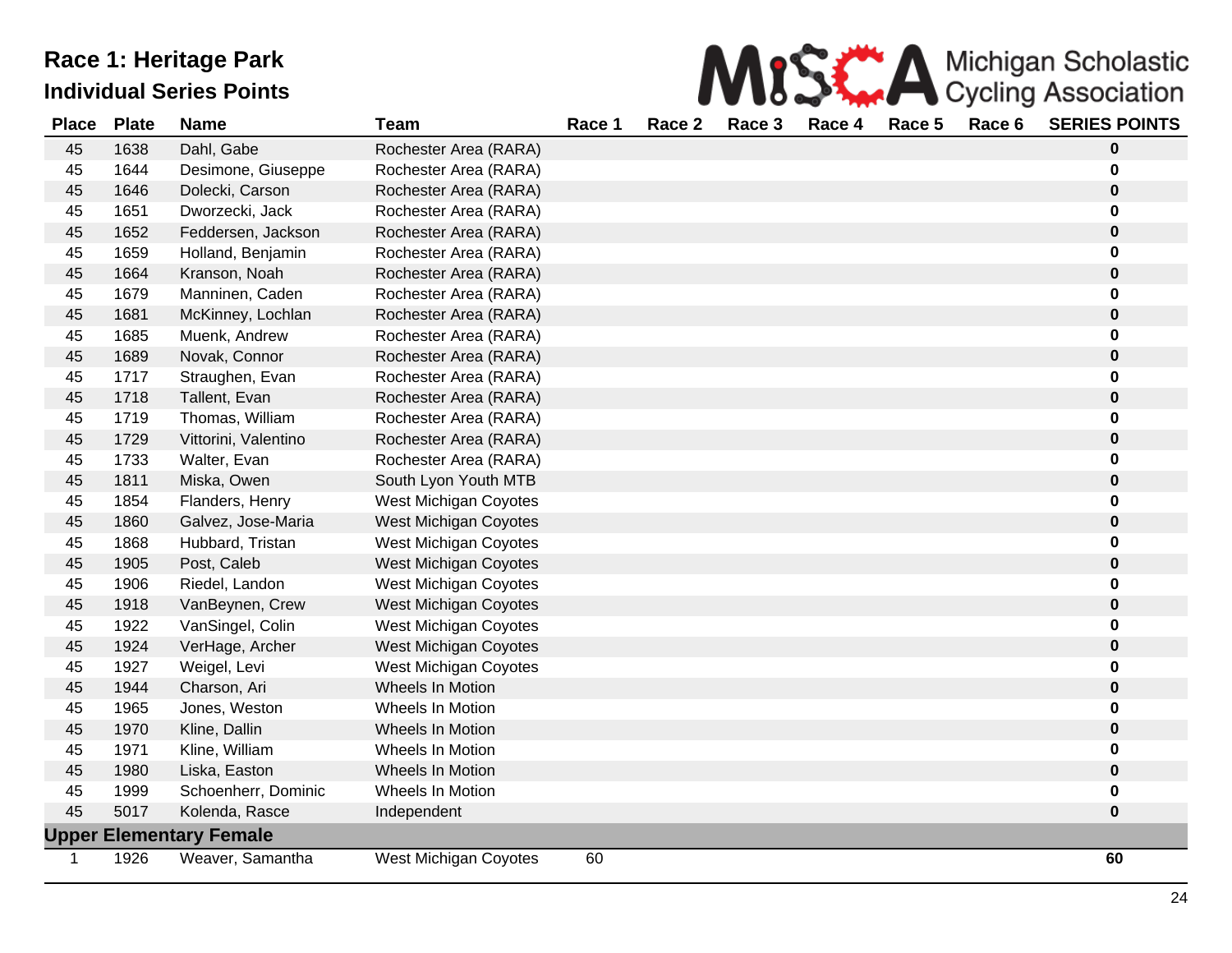

| <b>Place</b>   | <b>Plate</b> | <b>Name</b>          | <b>Team</b>                  | Race 1 | Race 2 | Race 3 | Race 4 | Race 5 | Race 6 | <b>SERIES POINTS</b> |
|----------------|--------------|----------------------|------------------------------|--------|--------|--------|--------|--------|--------|----------------------|
| $\overline{2}$ | 1158         | Boesch, Lilah        | <b>Huron Valley United</b>   | 57     |        |        |        |        |        | 57                   |
| 3              | 1691         | Opfer, Elsa          | Rochester Area (RARA)        | 54     |        |        |        |        |        | 54                   |
| 4              | 1078         | Lutz, Ainsley        | <b>Brighton Area Schools</b> | 51     |        |        |        |        |        | 51                   |
| 5              | 1884         | Martin, Ava          | West Michigan Coyotes        | 48     |        |        |        |        |        | 48                   |
| $\,6$          | 1432         | LaGest, Hannah       | Lake Orion Schools           | 45     |        |        |        |        |        | 45                   |
| $\overline{7}$ | 1869         | Hughes, Erin         | West Michigan Coyotes        | 43     |        |        |        |        |        | 43                   |
| $\,8\,$        | 1237         | Lappin, Parker       | Huron Valley United          | 41     |        |        |        |        |        | 41                   |
| 9              | 1908         | Roberts, Harper      | West Michigan Coyotes        | 39     |        |        |        |        |        | 39                   |
| 10             | 1637         | Cuthbertson, Megan   | Rochester Area (RARA)        | 37     |        |        |        |        |        | 37                   |
| 11             | 1874         | Leitow, Olivia       | West Michigan Coyotes        | 35     |        |        |        |        |        | 35                   |
| 12             | 1253         | Messina, Natalie     | <b>Huron Valley United</b>   | 33     |        |        |        |        |        | 33                   |
| 13             | 1009         | Janette, Elliette    | <b>Brandon Youth MTB</b>     | 31     |        |        |        |        |        | 31                   |
| 14             | 1336         | Fritz, Natalie       | Independent                  | 30     |        |        |        |        |        | 30                   |
| 15             | 1624         | Basile, Emma         | Rochester Area (RARA)        | 29     |        |        |        |        |        | 29                   |
| 16             | 5004         | Mackmiller, Mekenzie | Independent                  | 28     |        |        |        |        |        | 28                   |
| 17             | 1217         | Johnson, Josephine   | <b>Huron Valley United</b>   | 27     |        |        |        |        |        | 27                   |
| 18             | 1604         | Manchel, Lucy        | Orange Krush                 | 26     |        |        |        |        |        | 26                   |
| 19             | 1003         | Clancy, Braelynn     | <b>Brandon Youth MTB</b>     |        |        |        |        |        |        | $\pmb{0}$            |
| 19             | 1150         | Beer, Brooke         | Huron Valley United          |        |        |        |        |        |        | $\pmb{0}$            |
| 19             | 1284         | Schimetz, Quincy     | <b>Huron Valley United</b>   |        |        |        |        |        |        | 0                    |
| 19             | 1286         | Smith, Caroline      | Huron Valley United          |        |        |        |        |        |        | $\pmb{0}$            |
| 19             | 1313         | Wilson, Layla        | <b>Huron Valley United</b>   |        |        |        |        |        |        | 0                    |
| 19             | 1443         | Mermell, Ellie       | Lake Orion Schools           |        |        |        |        |        |        | $\pmb{0}$            |
| 19             | 1456         | Nye, Allison         | Lake Orion Schools           |        |        |        |        |        |        | $\pmb{0}$            |
| 19             | 1486         | Alvesteffer, Zoey    | <b>Midland MTB Crew</b>      |        |        |        |        |        |        | $\pmb{0}$            |
| 19             | 1506         | Guillaudeu, Jason    | <b>Midland MTB Crew</b>      |        |        |        |        |        |        | 0                    |
| 19             | 1512         | King, Madilyne       | <b>Midland MTB Crew</b>      |        |        |        |        |        |        | $\pmb{0}$            |
| 19             | 1544         | Wajer, Eva           | <b>Midland MTB Crew</b>      |        |        |        |        |        |        | 0                    |
| 19             | 1547         | Wrobel, Hannah       | <b>Midland MTB Crew</b>      |        |        |        |        |        |        | $\pmb{0}$            |
| 19             | 1549         | Yorks, Tinley        | <b>Midland MTB Crew</b>      |        |        |        |        |        |        | 0                    |
| 19             | 1562         | Potsander, Analise   | NE Indiana Trailblazers      |        |        |        |        |        |        | $\pmb{0}$            |
| 19             | 1617         | Weaver, Molly        | Orange Krush                 |        |        |        |        |        |        | 0                    |
| 19             | 1629         | Bommarito, Mia       | Rochester Area (RARA)        |        |        |        |        |        |        | $\pmb{0}$            |
| 19             | 1663         | Kranson, Claire      | Rochester Area (RARA)        |        |        |        |        |        |        | $\pmb{0}$            |
| 19             | 1670         | Learman, Cecilia     | Rochester Area (RARA)        |        |        |        |        |        |        | $\pmb{0}$            |
|                |              |                      |                              |        |        |        |        |        |        |                      |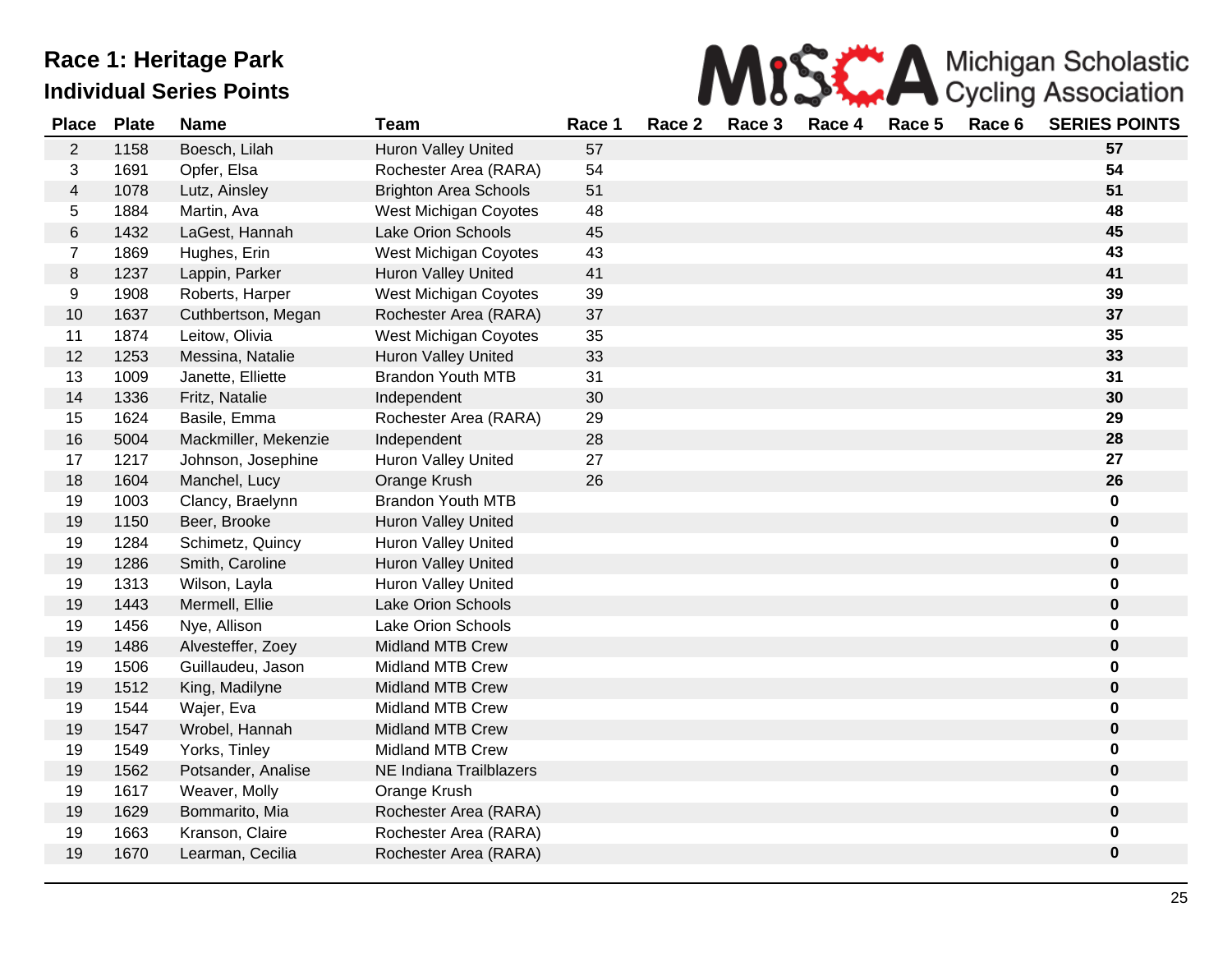|  |  |  | MISS A Michigan Scholastic |
|--|--|--|----------------------------|
|  |  |  |                            |

| <b>Place</b>   | <b>Plate</b> | <b>Name</b>                  | <b>Team</b>                  | Race 1 | Race 2 | Race 3 | Race 4 | Race 5 | Race 6 | <b>SERIES POINTS</b> |
|----------------|--------------|------------------------------|------------------------------|--------|--------|--------|--------|--------|--------|----------------------|
| 19             | 1703         | Raza, Zara                   | Rochester Area (RARA)        |        |        |        |        |        |        | 0                    |
| 19             | 1807         | Lewis, Hadley                | South Lyon Youth MTB         |        |        |        |        |        |        | $\mathbf 0$          |
| 19             | 1821         | Beeck, Elin                  | <b>West Michigan Coyotes</b> |        |        |        |        |        |        | 0                    |
| 19             | 1829         | Braidwood, Charlotte         | West Michigan Coyotes        |        |        |        |        |        |        | $\pmb{0}$            |
| 19             | 1839         | Cherney, Hazel               | West Michigan Coyotes        |        |        |        |        |        |        | 0                    |
| 19             | 1842         | Darnell, Landree             | West Michigan Coyotes        |        |        |        |        |        |        | $\pmb{0}$            |
| 19             | 1867         | Hubbard, Laila               | West Michigan Coyotes        |        |        |        |        |        |        | 0                    |
| 19             | 1881         | Lukas, Sierra                | West Michigan Coyotes        |        |        |        |        |        |        | $\pmb{0}$            |
| 19             | 1886         | McCaughan, Nevaeh            | West Michigan Coyotes        |        |        |        |        |        |        | 0                    |
| 19             | 1892         | Morden, Mikayla              | West Michigan Coyotes        |        |        |        |        |        |        | $\pmb{0}$            |
| 19             | 1911         | Segerlind, Marina            | West Michigan Coyotes        |        |        |        |        |        |        | 0                    |
| 19             | 1966         | Kelley, Grace                | Wheels In Motion             |        |        |        |        |        |        | $\pmb{0}$            |
| 19             | 1973         | Koss, Penelope               | Wheels In Motion             |        |        |        |        |        |        | 0                    |
| 19             | 1993         | Reyes, Amanda                | Wheels In Motion             |        |        |        |        |        |        | $\pmb{0}$            |
|                |              | <b>Lower Elementary Male</b> |                              |        |        |        |        |        |        |                      |
| $\mathbf{1}$   | 1847         | DeWall, Grant                | West Michigan Coyotes        | 50     |        |        |        |        |        | 50                   |
| $\overline{2}$ | 1631         | Carnwath, Austin             | Rochester Area (RARA)        | 47     |        |        |        |        |        | 47                   |
| 3              | 1853         | Eves, Owen                   | West Michigan Coyotes        | 44     |        |        |        |        |        | 44                   |
| $\overline{4}$ | 1969         | Kennedy, Ronan               | Wheels In Motion             | 41     |        |        |        |        |        | 41                   |
| 5              | 1682         | Morales-Zozaya, Dante        | Rochester Area (RARA)        | 38     |        |        |        |        |        | 38                   |
| 6              | 1844         | Deras, Jordan                | West Michigan Coyotes        | 35     |        |        |        |        |        | 35                   |
| $\overline{7}$ | 1833         | Broughton, James             | West Michigan Coyotes        | 33     |        |        |        |        |        | 33                   |
| 8              | 1152         | Bishop, Torsten              | Huron Valley United          | 31     |        |        |        |        |        | 31                   |
| 9              | 1676         | Malone, Alexander            | Rochester Area (RARA)        | 29     |        |        |        |        |        | 29                   |
| 10             | 1723         | Uh, Joshua                   | Rochester Area (RARA)        | 27     |        |        |        |        |        | 27                   |
| 11             | 1917         | Tyron, Finneas               | West Michigan Coyotes        | 25     |        |        |        |        |        | 25                   |
| 12             | 1437         | Lidgey, Ryan                 | Lake Orion Schools           | 23     |        |        |        |        |        | 23                   |
| 13             | 1256         | Moore, Thomas                | Huron Valley United          | 21     |        |        |        |        |        | 21                   |
| 14             | 1178         | Carnaghi, Noah               | <b>Huron Valley United</b>   | 20     |        |        |        |        |        | 20                   |
| 15             | 1026         | Beck, Elias                  | <b>Brighton Area Schools</b> | 19     |        |        |        |        |        | 19                   |
| 16             | 1275         | Rodner, Levi                 | Huron Valley United          | 18     |        |        |        |        |        | 18                   |
| 17             | 1696         | Pokowski, Aiden              | Rochester Area (RARA)        | 17     |        |        |        |        |        | 17                   |
| 18             | 5014         | Jansenvangalen, Jackson      | Independent                  | 16     |        |        |        |        |        | 16                   |
| 19             | 1873         | Leitow, Evan                 | West Michigan Coyotes        | 15     |        |        |        |        |        | 15                   |
| 20             | 1192         | Dobrin, Everett              | <b>Huron Valley United</b>   | 14     |        |        |        |        |        | 14                   |
|                |              |                              |                              |        |        |        |        |        |        |                      |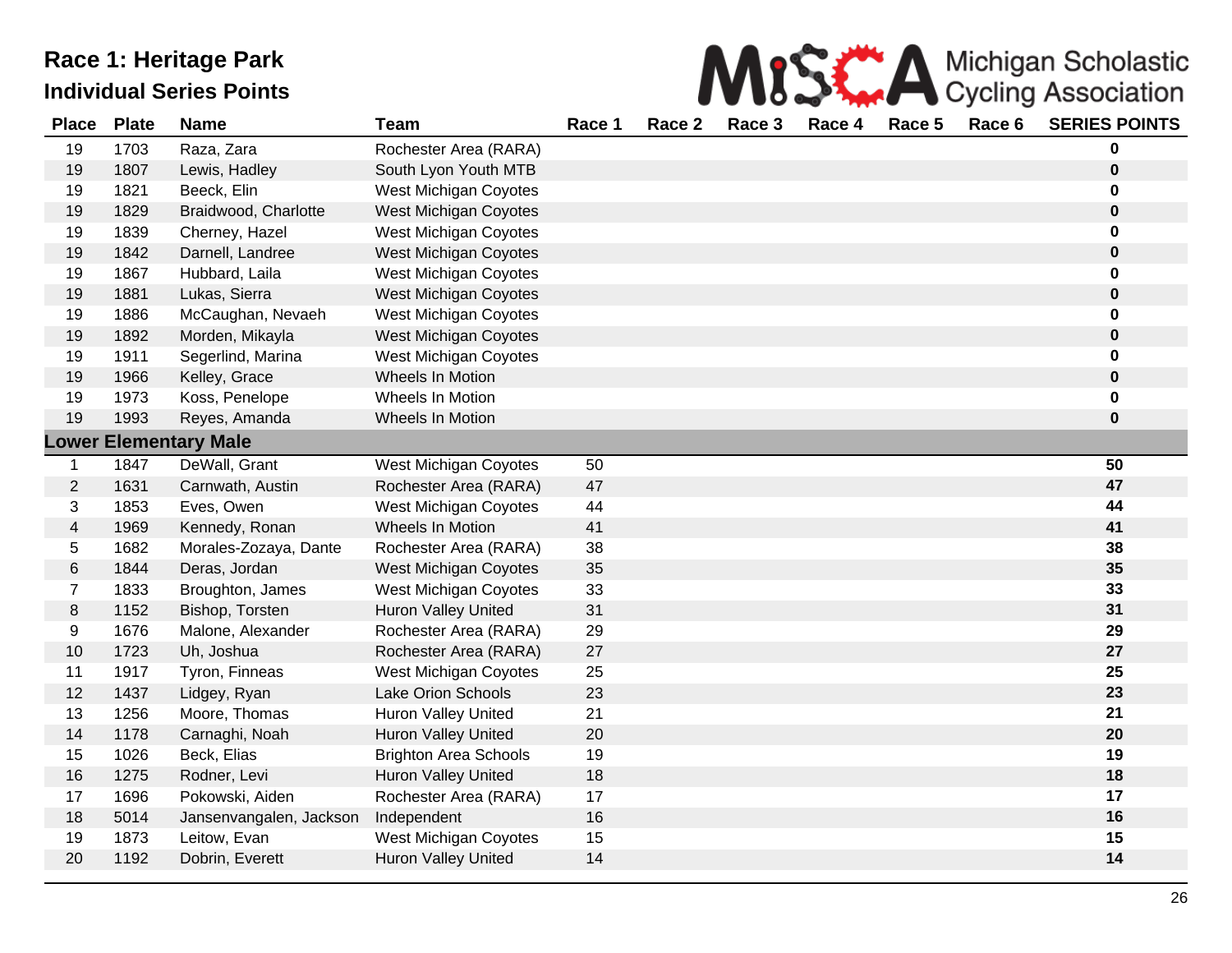

| <b>Place</b> | <b>Plate</b> | <b>Name</b>          | <b>Team</b>                  | Race 1       | Race 2 | Race 3 | Race 4 | Race 5 | Race 6 | <b>SERIES POINTS</b> |
|--------------|--------------|----------------------|------------------------------|--------------|--------|--------|--------|--------|--------|----------------------|
| 21           | 1586         | Baines, Thomas       | Orange Krush                 | 13           |        |        |        |        |        | 13                   |
| 22           | 1726         | Veda, Gavin          | Rochester Area (RARA)        | 12           |        |        |        |        |        | 12                   |
| 23           | 1642         | D'Anna, Marcello     | Rochester Area (RARA)        | 11           |        |        |        |        |        | 11                   |
| 24           | 1347         | Hovey, Maximus       | Independent                  | 10           |        |        |        |        |        | 10                   |
| 25           | 5009         | Hohmann-Gold, Chance | Independent                  | 9            |        |        |        |        |        | 9                    |
| 26           | 1648         | Dossey, Avery        | Rochester Area (RARA)        | 8            |        |        |        |        |        | 8                    |
| 27           | 1403         | Florence, Austin     | Lake Orion Schools           | 7            |        |        |        |        |        | 7                    |
| 28           | 1059         | Haberkorn, Beckham   | <b>Brighton Area Schools</b> | 6            |        |        |        |        |        | 6                    |
| 29           | 1876         | Lilly, Isaac         | West Michigan Coyotes        | 5            |        |        |        |        |        | 5                    |
| 30           | 1823         | Blaszczyk, Adreian   | West Michigan Coyotes        | 4            |        |        |        |        |        | 4                    |
| 31           | 1363         | Norgaard, Cole       | Independent                  | 3            |        |        |        |        |        | 3                    |
| 32           | 1722         | Uh, Henry            | Rochester Area (RARA)        | 2            |        |        |        |        |        | $\mathbf{2}$         |
| 33           | 1216         | Johnson, Axl         | <b>Huron Valley United</b>   | 1            |        |        |        |        |        | 1                    |
| 33           | 1338         | Garthoff, Alasdair   | Independent                  | 1            |        |        |        |        |        | $\mathbf 1$          |
| 33           | 1342         | Harville, Owen       | Independent                  | 1            |        |        |        |        |        | 1                    |
| 33           | 1362         | Myers, Hudson        | Independent                  | 1            |        |        |        |        |        | 1                    |
| 33           | 1382         | Tucker, Matthias     | Independent                  | 1            |        |        |        |        |        |                      |
| 33           | 1402         | Eastman, Hudson      | Lake Orion Schools           | 1            |        |        |        |        |        | 1                    |
| 33           | 1464         | Posler, Theodore     | Lake Orion Schools           | 1            |        |        |        |        |        | 1                    |
| 33           | 1502         | Flanery, Sullivan    | <b>Midland MTB Crew</b>      | $\mathbf{1}$ |        |        |        |        |        | 1                    |
| 33           | 1620         | Abraham, Andrew      | Rochester Area (RARA)        | 1            |        |        |        |        |        | 1                    |
| 33           | 1725         | Veda, Callum         | Rochester Area (RARA)        | 1            |        |        |        |        |        | $\mathbf 1$          |
| 33           | 1727         | Veda, Luke           | Rochester Area (RARA)        | 1            |        |        |        |        |        | 1                    |
| 33           | 1945         | Coryell, Liam        | Wheels In Motion             | 1            |        |        |        |        |        | 1                    |
| 33           | 1968         | Kennedy, Makai       | Wheels In Motion             |              |        |        |        |        |        |                      |
| 33           | 1979         | Langford, Silas      | Wheels In Motion             | $\mathbf{1}$ |        |        |        |        |        | $\mathbf 1$          |
| 47           | 1060         | Hawkins III, Marc    | <b>Brighton Area Schools</b> |              |        |        |        |        |        | 0                    |
| 47           | 1062         | Hodder, Evan         | <b>Brighton Area Schools</b> |              |        |        |        |        |        | $\mathbf 0$          |
| 47           | 1104         | Roobol, Jensen       | <b>Brighton Area Schools</b> |              |        |        |        |        |        | 0                    |
| 47           | 1174         | Capra, Liam          | <b>Huron Valley United</b>   |              |        |        |        |        |        | 0                    |
| 47           | 1180         | Carstens, Ronan      | Huron Valley United          |              |        |        |        |        |        | 0                    |
| 47           | 1198         | Ebejer, Caden        | <b>Huron Valley United</b>   |              |        |        |        |        |        | 0                    |
| 47           | 1212         | Hurst, Maxwell       | <b>Huron Valley United</b>   |              |        |        |        |        |        | 0                    |
| 47           | 1222         | Kennedy, Callan      | Huron Valley United          |              |        |        |        |        |        | 0                    |
| 47           | 1229         | Kollien, Hudson      | <b>Huron Valley United</b>   |              |        |        |        |        |        | 0                    |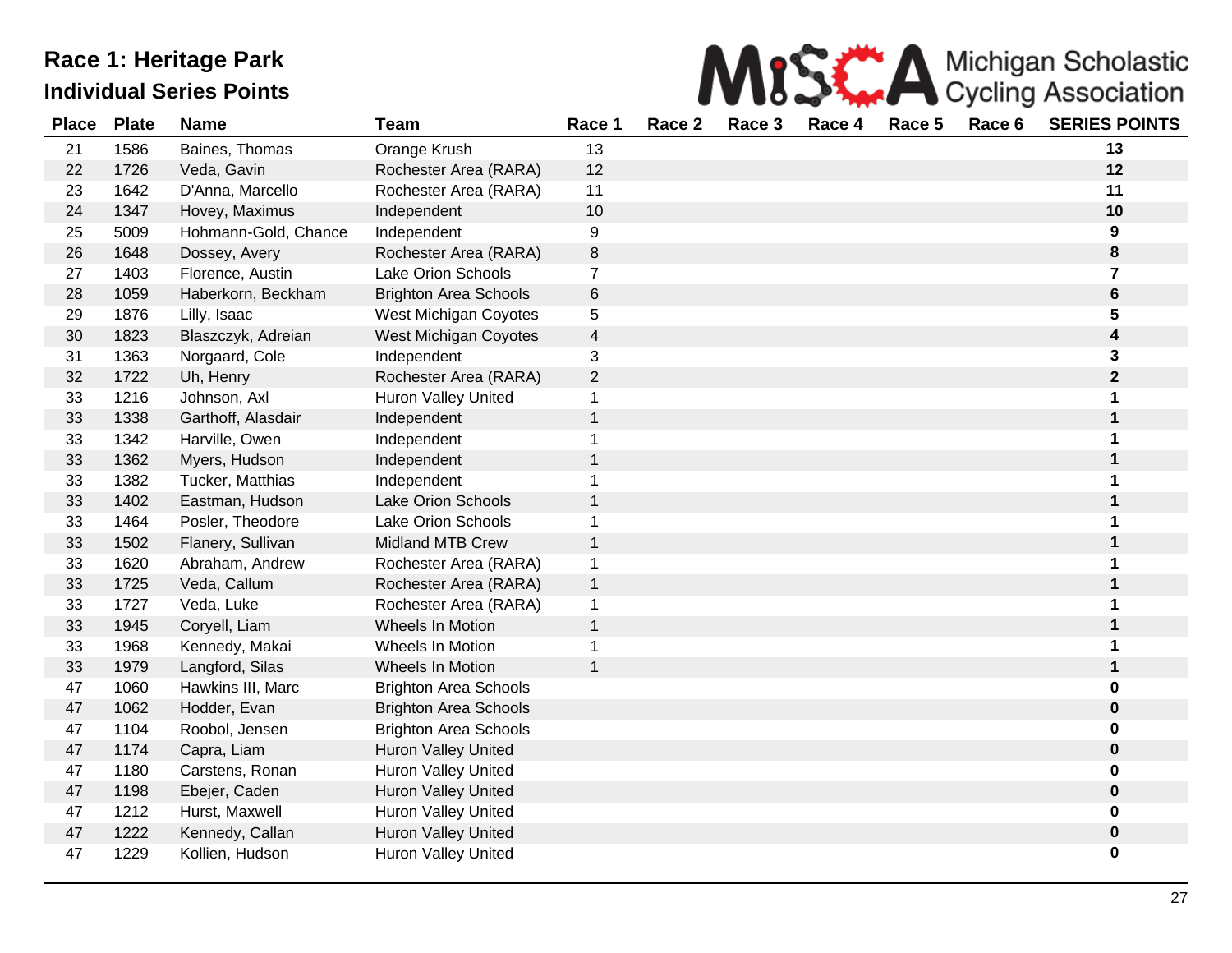| MISS A Michigan Scholastic |
|----------------------------|
|                            |

| <b>Place</b> | <b>Plate</b> | <b>Name</b>           | <b>Team</b>                | Race 1 | Race 2 | Race 3 | Race 4 | Race 5 | Race 6 | <b>SERIES POINTS</b> |
|--------------|--------------|-----------------------|----------------------------|--------|--------|--------|--------|--------|--------|----------------------|
| 47           | 1251         | Meshkinfam, Liam      | Huron Valley United        |        |        |        |        |        |        | $\mathbf 0$          |
| 47           | 1263         | Ostberg, Sebastian    | Huron Valley United        |        |        |        |        |        |        | 0                    |
| 47           | 1266         | Palumbo, Anthony      | <b>Huron Valley United</b> |        |        |        |        |        |        | $\pmb{0}$            |
| 47           | 1282         | Sapp, Henry           | <b>Huron Valley United</b> |        |        |        |        |        |        | 0                    |
| 47           | 1283         | Sargent, Jack         | <b>Huron Valley United</b> |        |        |        |        |        |        | $\pmb{0}$            |
| 47           | 1290         | Stewart, Adam         | Huron Valley United        |        |        |        |        |        |        | 0                    |
| 47           | 1292         | Stocker, Cameron      | <b>Huron Valley United</b> |        |        |        |        |        |        | $\pmb{0}$            |
| 47           | 1300         | Troger, Daniel        | <b>Huron Valley United</b> |        |        |        |        |        |        | 0                    |
| 47           | 1308         | Watch, Jackson        | Huron Valley United        |        |        |        |        |        |        | $\pmb{0}$            |
| 47           | 1309         | Watch, Weston         | <b>Huron Valley United</b> |        |        |        |        |        |        | 0                    |
| 47           | 1325         | Bryant, Joseph        | Independent                |        |        |        |        |        |        | $\pmb{0}$            |
| 47           | 1341         | Goebelbecker, Henry   | Independent                |        |        |        |        |        |        | 0                    |
| 47           | 1346         | Horn, Oliver          | Independent                |        |        |        |        |        |        | $\pmb{0}$            |
| 47           | 1367         | Pugno-Mailey, Asher   | Independent                |        |        |        |        |        |        | 0                    |
| 47           | 1369         | Robinson, Carter      | Independent                |        |        |        |        |        |        | $\pmb{0}$            |
| 47           | 1381         | Tucker, Joshua        | Independent                |        |        |        |        |        |        | 0                    |
| 47           | 1413         | Gizicki, Declan       | <b>Lake Orion Schools</b>  |        |        |        |        |        |        | $\pmb{0}$            |
| 47           | 1423         | Johnson, Robert       | Lake Orion Schools         |        |        |        |        |        |        | 0                    |
| 47           | 1452         | Munk, Benjamin        | <b>Lake Orion Schools</b>  |        |        |        |        |        |        | $\pmb{0}$            |
| 47           | 1457         | Nye, Wesley           | Lake Orion Schools         |        |        |        |        |        |        | 0                    |
| 47           | 1458         | Pagot, Lukas          | <b>Lake Orion Schools</b>  |        |        |        |        |        |        | $\pmb{0}$            |
| 47           | 1487         | Balan, Ethan          | Midland MTB Crew           |        |        |        |        |        |        | 0                    |
| 47           | 1493         | Brey, Jackson         | <b>Midland MTB Crew</b>    |        |        |        |        |        |        | $\pmb{0}$            |
| 47           | 1496         | Carey, Will           | <b>Midland MTB Crew</b>    |        |        |        |        |        |        | 0                    |
| 47           | 1497         | Cassidy, Tucker Creek | <b>Midland MTB Crew</b>    |        |        |        |        |        |        | $\pmb{0}$            |
| 47           | 1498         | Cunningham, Gavin     | <b>Midland MTB Crew</b>    |        |        |        |        |        |        | 0                    |
| 47           | 1505         | Guillaudeu, Alexander | <b>Midland MTB Crew</b>    |        |        |        |        |        |        | $\pmb{0}$            |
| 47           | 1514         | Korinda, Liam         | <b>Midland MTB Crew</b>    |        |        |        |        |        |        | 0                    |
| 47           | 1515         | Lok, Christopher      | <b>Midland MTB Crew</b>    |        |        |        |        |        |        | $\pmb{0}$            |
| 47           | 1519         | Newland, Boden        | <b>Midland MTB Crew</b>    |        |        |        |        |        |        | 0                    |
| 47           | 1525         | Rak-Mehler, Hillel    | <b>Midland MTB Crew</b>    |        |        |        |        |        |        | $\pmb{0}$            |
| 47           | 1535         | Stewart, Macklin      | <b>Midland MTB Crew</b>    |        |        |        |        |        |        | 0                    |
| 47           | 1540         | Syrylo, Elijah        | <b>Midland MTB Crew</b>    |        |        |        |        |        |        | $\pmb{0}$            |
| 47           | 1545         | Wajer, Evan           | <b>Midland MTB Crew</b>    |        |        |        |        |        |        | 0                    |
| 47           | 1548         | Yorks, Fisher         | <b>Midland MTB Crew</b>    |        |        |        |        |        |        | $\pmb{0}$            |
|              |              |                       |                            |        |        |        |        |        |        |                      |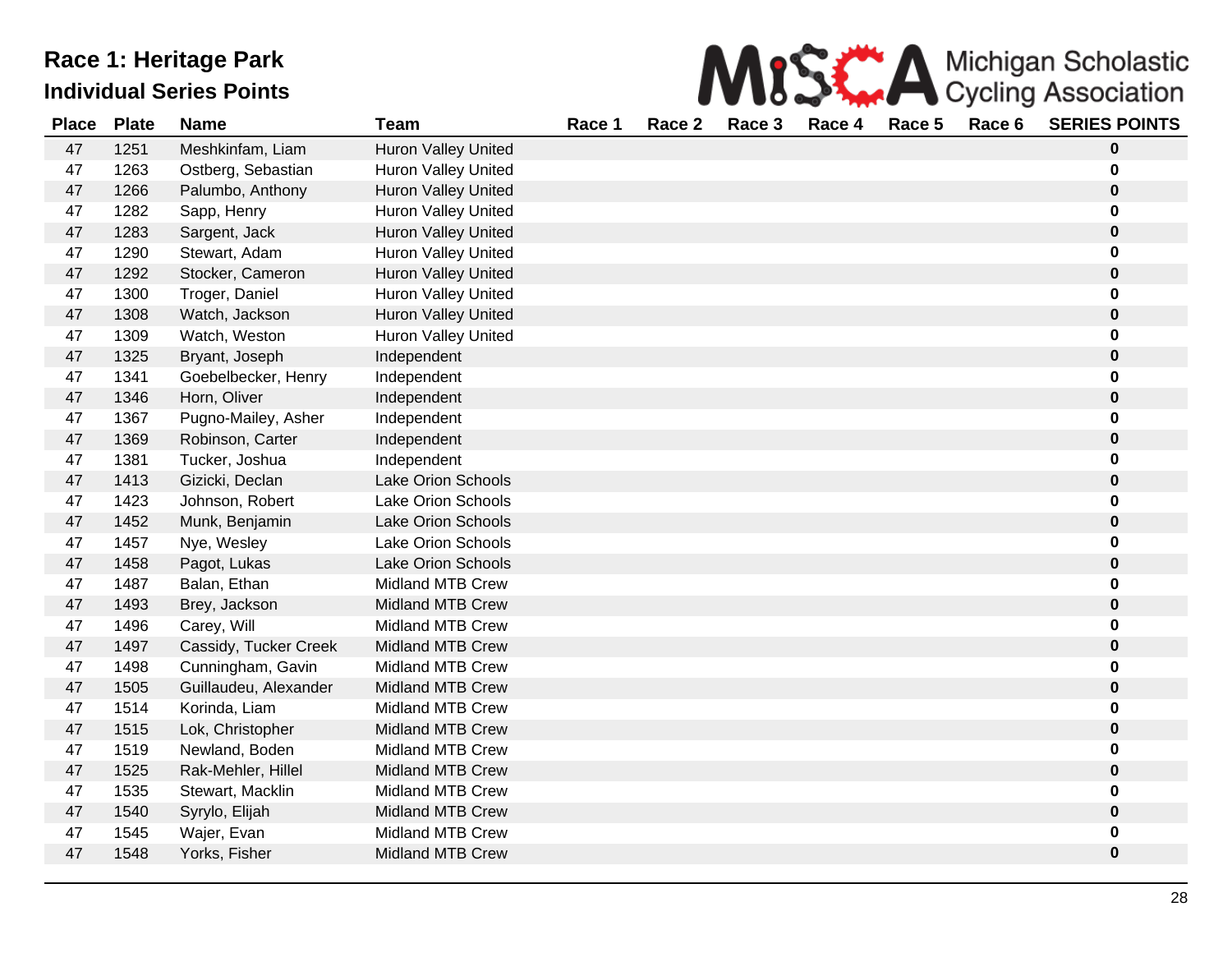| MISS A Michigan Scholastic |
|----------------------------|
|                            |

| <b>Place</b>   | <b>Plate</b> | <b>Name</b>                    | <b>Team</b>                  | Race 1 | Race 2 | Race 3 | Race 4 | Race 5 | Race 6 | <b>SERIES POINTS</b> |
|----------------|--------------|--------------------------------|------------------------------|--------|--------|--------|--------|--------|--------|----------------------|
| 47             | 1610         | Smith, Hoyt                    | Orange Krush                 |        |        |        |        |        |        | 0                    |
| 47             | 1621         | Adam, Lorenzo                  | Rochester Area (RARA)        |        |        |        |        |        |        | 0                    |
| 47             | 1626         | Bedia, Nicolas                 | Rochester Area (RARA)        |        |        |        |        |        |        | 0                    |
| 47             | 1628         | Bommarito, Leonardo            | Rochester Area (RARA)        |        |        |        |        |        |        | $\bf{0}$             |
| 47             | 1645         | Dodson, Gavin                  | Rochester Area (RARA)        |        |        |        |        |        |        | 0                    |
| 47             | 1656         | Harper, Logan                  | Rochester Area (RARA)        |        |        |        |        |        |        | $\pmb{0}$            |
| 47             | 1669         | Laporte, Liam                  | Rochester Area (RARA)        |        |        |        |        |        |        | 0                    |
| 47             | 1671         | Learman, Lucas                 | Rochester Area (RARA)        |        |        |        |        |        |        | $\pmb{0}$            |
| 47             | 1698         | Pop, Victor                    | Rochester Area (RARA)        |        |        |        |        |        |        | 0                    |
| 47             | 1712         | Seyka, Grayson                 | Rochester Area (RARA)        |        |        |        |        |        |        | 0                    |
| 47             | 1724         | Uhlar, Graham                  | Rochester Area (RARA)        |        |        |        |        |        |        | 0                    |
| 47             | 1728         | Vittorini, Cristiano           | Rochester Area (RARA)        |        |        |        |        |        |        | 0                    |
| 47             | 1805         | Daniel, Graham                 | South Lyon Youth MTB         |        |        |        |        |        |        | 0                    |
| 47             | 1810         | Miska, James                   | South Lyon Youth MTB         |        |        |        |        |        |        | $\mathbf 0$          |
| 47             | 1835         | Bumstead, Griffin              | <b>West Michigan Coyotes</b> |        |        |        |        |        |        | 0                    |
| 47             | 1840         | Cherney, James                 | <b>West Michigan Coyotes</b> |        |        |        |        |        |        | $\pmb{0}$            |
| 47             | 1841         | Corwin, Cruze                  | <b>West Michigan Coyotes</b> |        |        |        |        |        |        | 0                    |
| 47             | 1896         | OByrne, Finn                   | <b>West Michigan Coyotes</b> |        |        |        |        |        |        | $\mathbf 0$          |
| 47             | 1919         | VanBeynen, Elliott             | West Michigan Coyotes        |        |        |        |        |        |        | 0                    |
| 47             | 1963         | Jones, Hudson                  | Wheels In Motion             |        |        |        |        |        |        | $\mathbf 0$          |
| 47             | 1967         | Kelley, Luke                   | Wheels In Motion             |        |        |        |        |        |        | 0                    |
| 47             | 1987         | McLeod, Oliver                 | Wheels In Motion             |        |        |        |        |        |        | $\pmb{0}$            |
| 47             | 1992         | Provost, Asher                 | Wheels In Motion             |        |        |        |        |        |        | 0                    |
| 47             | 1997         | Saintin, Quentin               | Wheels In Motion             |        |        |        |        |        |        | $\mathbf 0$          |
| 47             | 1998         | Schoenherr, Charles            | Wheels In Motion             |        |        |        |        |        |        | 0                    |
| 47             | 2002         | Stark, Taavo                   | Wheels In Motion             |        |        |        |        |        |        | 0                    |
| 47             | 2007         | Wozniak, Cameron               | Wheels In Motion             |        |        |        |        |        |        | 0                    |
| 47             | 5008         | Masserant, Giovanni            | Orange Krush                 |        |        |        |        |        |        | 0                    |
| 47             | 5015         | Jansenvangalen, Edison         | Independent                  |        |        |        |        |        |        | 0                    |
|                |              | <b>Lower Elementary Female</b> |                              |        |        |        |        |        |        |                      |
| $\mathbf{1}$   | 1391         | Babicheva, Julia               | Lake Orion Schools           | 50     |        |        |        |        |        | 50                   |
| $\overline{2}$ | 1484         | Zoschnick, Amelia              | Lake Orion Schools           | 47     |        |        |        |        |        | 47                   |
| 3              | 1241         | Luttenbacher, Madelyn          | <b>Huron Valley United</b>   | 44     |        |        |        |        |        | 44                   |
| 4              | 1193         | Dobrin, Vivian                 | <b>Huron Valley United</b>   | 41     |        |        |        |        |        | 41                   |
| 5              | 1156         | Blazic, Ava                    | Huron Valley United          | 38     |        |        |        |        |        | 38                   |
|                |              |                                |                              |        |        |        |        |        |        |                      |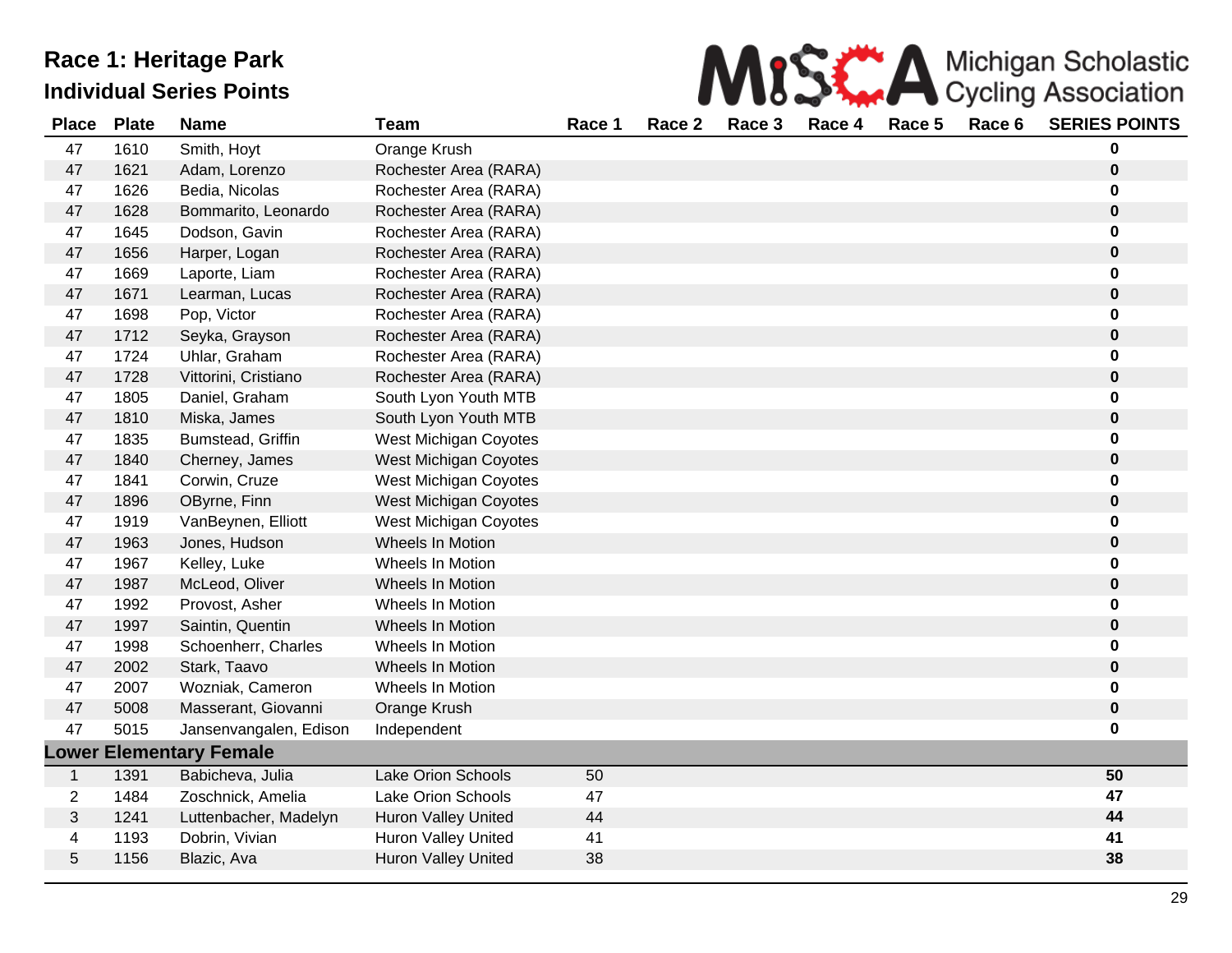

| <b>Place</b>   | <b>Plate</b> | <b>Name</b>        | <b>Team</b>                | Race 1 | Race 2 | Race 3 | Race 4 | Race 5 | Race 6 | <b>SERIES POINTS</b> |
|----------------|--------------|--------------------|----------------------------|--------|--------|--------|--------|--------|--------|----------------------|
| 6              | 1202         | Hartman, Josie     | Huron Valley United        | 35     |        |        |        |        |        | 35                   |
| $\overline{7}$ | 1187         | Colegrove, Khloe   | Huron Valley United        | 33     |        |        |        |        |        | 33                   |
| 8              | 1148         | Adams, Vivian      | Huron Valley United        | 31     |        |        |        |        |        | 31                   |
| 9              | 1440         | Lucia, Rileigh     | Lake Orion Schools         | 29     |        |        |        |        |        | 29                   |
| 10             | 1438         | Lucia, Adelyn      | Lake Orion Schools         | 27     |        |        |        |        |        | 27                   |
| 11             | 1386         | Agnetti, Ellis     | Lake Orion Schools         | 25     |        |        |        |        |        | 25                   |
| 12             | 1431         | LaGest, Avery      | Lake Orion Schools         | 23     |        |        |        |        |        | 23                   |
| 13             | 1994         | Rogers, Claire     | Wheels In Motion           | 21     |        |        |        |        |        | 21                   |
| 14             | 1952         | Hale, Molly        | Wheels In Motion           | 20     |        |        |        |        |        | 20                   |
| 15             | 1162         | Boyd, Alexandria   | <b>Huron Valley United</b> | 19     |        |        |        |        |        | 19                   |
| 16             | 1252         | Messina, Aviana    | <b>Huron Valley United</b> | 18     |        |        |        |        |        | 18                   |
| 17             | 1958         | Hoag, Emmersyn     | Wheels In Motion           | 17     |        |        |        |        |        | 17                   |
| 18             | 1425         | Keilman, Harlie    | Lake Orion Schools         | 16     |        |        |        |        |        | 16                   |
| 19             | 1147         | Adams, Rosemary    | <b>Huron Valley United</b> | 15     |        |        |        |        |        | 15                   |
| 20             | 1978         | Langford, Reese    | Wheels In Motion           | 14     |        |        |        |        |        | 14                   |
| 21             | 1246         | Mallory, Maia      | <b>Huron Valley United</b> | 13     |        |        |        |        |        | 13                   |
| 22             | 1412         | Gaylord, Eleanor   | Lake Orion Schools         | 12     |        |        |        |        |        | 12                   |
| 23             | 1661         | Kedia, Verlie      | Rochester Area (RARA)      |        |        |        |        |        |        | $\mathbf{1}$         |
| 24             | 1004         | Clancy, Bryleigh   | <b>Brandon Youth MTB</b>   |        |        |        |        |        |        | 0                    |
| 24             | 1170         | Caldwell, Isla     | Huron Valley United        |        |        |        |        |        |        | $\pmb{0}$            |
| 24             | 1207         | Heusted, Isla      | <b>Huron Valley United</b> |        |        |        |        |        |        | 0                    |
| 24             | 1211         | Hurst, Grace       | Huron Valley United        |        |        |        |        |        |        | $\pmb{0}$            |
| 24             | 1236         | Lapp, Madelyn      | Huron Valley United        |        |        |        |        |        |        | 0                    |
| 24             | 1248         | Mayer, Corinne     | <b>Huron Valley United</b> |        |        |        |        |        |        | $\pmb{0}$            |
| 24             | 1305         | Vogel, Emerson     | <b>Huron Valley United</b> |        |        |        |        |        |        | $\mathbf 0$          |
| 24             | 1333         | Feddersen, Avery   | Independent                |        |        |        |        |        |        | $\pmb{0}$            |
| 24             | 1334         | Frincke, Georgia   | Independent                |        |        |        |        |        |        | 0                    |
| 24             | 1337         | Galvez, Victoria   | Independent                |        |        |        |        |        |        | $\pmb{0}$            |
| 24             | 1354         | Krasnov, Victoria  | Rochester Area (RARA)      |        |        |        |        |        |        | 0                    |
| 24             | 1410         | Francese, Marla    | Lake Orion Schools         |        |        |        |        |        |        | $\pmb{0}$            |
| 24             | 1419         | Helgemo, Brinleigh | Lake Orion Schools         |        |        |        |        |        |        | $\pmb{0}$            |
| 24             | 1427         | Key, Annie         | Lake Orion Schools         |        |        |        |        |        |        | $\pmb{0}$            |
| 24             | 1463         | Pitcock, Kayley    | Lake Orion Schools         |        |        |        |        |        |        | 0                    |
| 24             | 1465         | Reetz, Annabella   | Lake Orion Schools         |        |        |        |        |        |        | $\pmb{0}$            |
| 24             | 1469         | Schultz, Ariana    | Lake Orion Schools         |        |        |        |        |        |        | 0                    |
|                |              |                    |                            |        |        |        |        |        |        |                      |